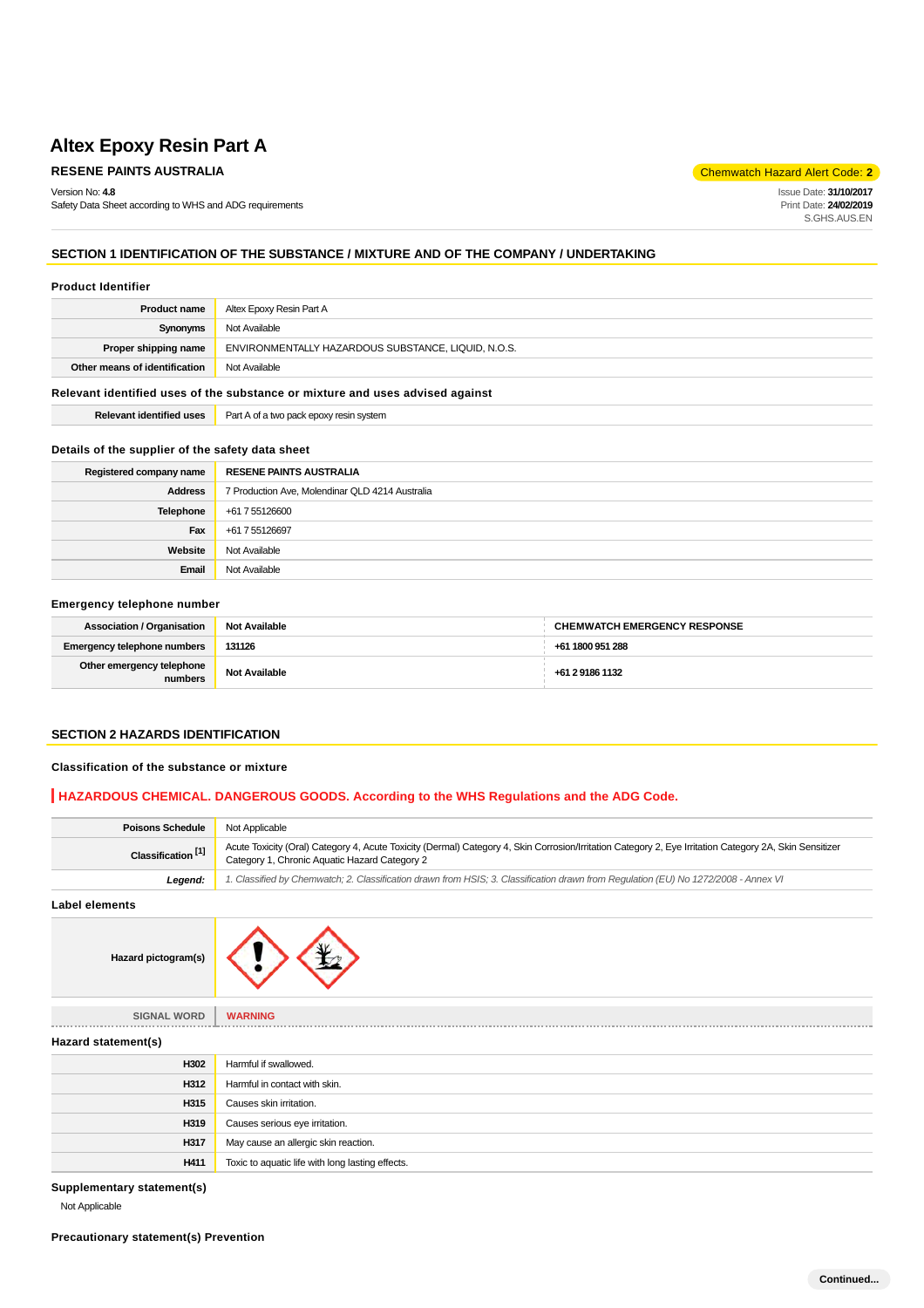| P <sub>280</sub> | Wear protective gloves/protective clothing/eye protection/face protection. |  |
|------------------|----------------------------------------------------------------------------|--|
| P <sub>261</sub> | Avoid breathing mist/vapours/spray.                                        |  |
| P <sub>270</sub> | Do not eat, drink or smoke when using this product.                        |  |
| P <sub>273</sub> | Avoid release to the environment.                                          |  |
| P <sub>272</sub> | Contaminated work clothing should not be allowed out of the workplace.     |  |

# **Precautionary statement(s) Response**

| P362           | Take off contaminated clothing and wash before reuse.                                                                            |  |
|----------------|----------------------------------------------------------------------------------------------------------------------------------|--|
| P302+P352      | IF ON SKIN: Wash with plenty of soap and water.                                                                                  |  |
| P305+P351+P338 | IF IN EYES: Rinse cautiously with water for several minutes. Remove contact lenses, if present and easy to do. Continue rinsing. |  |
| P333+P313      | If skin irritation or rash occurs: Get medical advice/attention.                                                                 |  |
| P337+P313      | If eye irritation persists: Get medical advice/attention.                                                                        |  |
| P391           | Collect spillage.                                                                                                                |  |
| P301+P312      | IF SWALLOWED: Call a POISON CENTER or doctor/physician if you feel unwell.                                                       |  |
| P330           | Rinse mouth.                                                                                                                     |  |

#### **Precautionary statement(s) Storage**

Not Applicable

#### **Precautionary statement(s) Disposal**

| P501 | Dispose of contents/container in accordance with local regulations. |
|------|---------------------------------------------------------------------|
|------|---------------------------------------------------------------------|

# **SECTION 3 COMPOSITION / INFORMATION ON INGREDIENTS**

#### **Substances**

See section below for composition of Mixtures

#### **Mixtures**

| <b>CAS No</b> | %[weight] | Name                                               |
|---------------|-----------|----------------------------------------------------|
| 25085-99-8    | 50-70     | bisphenol A/ diglycidyl ether resin, liquid        |
| 100-51-6      | 10-30     | benzyl alcohol                                     |
| 28064-14-4    | 10-30     | bisphenol F glycidyl ether/ formaldehyde copolymer |

## **SECTION 4 FIRST AID MEASURES**

| <b>Eye Contact</b>  | If this product comes in contact with the eyes:<br>▶ Wash out immediately with fresh running water.<br>Ensure complete irrigation of the eye by keeping eyelids apart and away from eye and moving the eyelids by occasionally lifting the upper and lower lids.<br>► Seek medical attention without delay; if pain persists or recurs seek medical attention.<br>► Removal of contact lenses after an eye injury should only be undertaken by skilled personnel.                                                                                                                                                                                                                                                                                                                                                                                                                                                                                                                                                                                                                                                                                                                                                                   |
|---------------------|-------------------------------------------------------------------------------------------------------------------------------------------------------------------------------------------------------------------------------------------------------------------------------------------------------------------------------------------------------------------------------------------------------------------------------------------------------------------------------------------------------------------------------------------------------------------------------------------------------------------------------------------------------------------------------------------------------------------------------------------------------------------------------------------------------------------------------------------------------------------------------------------------------------------------------------------------------------------------------------------------------------------------------------------------------------------------------------------------------------------------------------------------------------------------------------------------------------------------------------|
| <b>Skin Contact</b> | If skin contact occurs:<br>In mediately remove all contaminated clothing, including footwear.<br>Flush skin and hair with running water (and soap if available).<br>▶ Seek medical attention in event of irritation.                                                                                                                                                                                                                                                                                                                                                                                                                                                                                                                                                                                                                                                                                                                                                                                                                                                                                                                                                                                                                |
| Inhalation          | If fumes, aerosols or combustion products are inhaled remove from contaminated area.<br>• Other measures are usually unnecessary.                                                                                                                                                                                                                                                                                                                                                                                                                                                                                                                                                                                                                                                                                                                                                                                                                                                                                                                                                                                                                                                                                                   |
| Ingestion           | F IF SWALLOWED, REFER FOR MEDICAL ATTENTION, WHERE POSSIBLE, WITHOUT DELAY.<br>For advice, contact a Poisons Information Centre or a doctor.<br>• Urgent hospital treatment is likely to be needed.<br>In the mean time, qualified first-aid personnel should treat the patient following observation and employing supportive measures as indicated by the<br>patient's condition.<br>If the services of a medical officer or medical doctor are readily available, the patient should be placed in his/her care and a copy of the SDS should be<br>provided. Further action will be the responsibility of the medical specialist.<br>F If medical attention is not available on the worksite or surroundings send the patient to a hospital together with a copy of the SDS.<br>Where medical attention is not immediately available or where the patient is more than 15 minutes from a hospital or unless instructed<br>otherwise:<br>INDUCE vomiting with fingers down the back of the throat, ONLY IF CONSCIOUS. Lean patient forward or place on left side (head-down position, if<br>possible) to maintain open airway and prevent aspiration.<br>NOTE: Wear a protective glove when inducing vomiting by mechanical means. |

#### **Indication of any immediate medical attention and special treatment needed**

As in all cases of suspected poisoning, follow the ABCDEs of emergency medicine (airway, breathing, circulation, disability, exposure), then the ABCDEs of toxicology (antidotes, basics, change absorption, change distribution, change elimination).

For poisons (where specific treatment regime is absent): --------------------------------------------------------------

BASIC TREATMENT

-------------------------------------------------------------- Establish a patent airway with suction where necessary.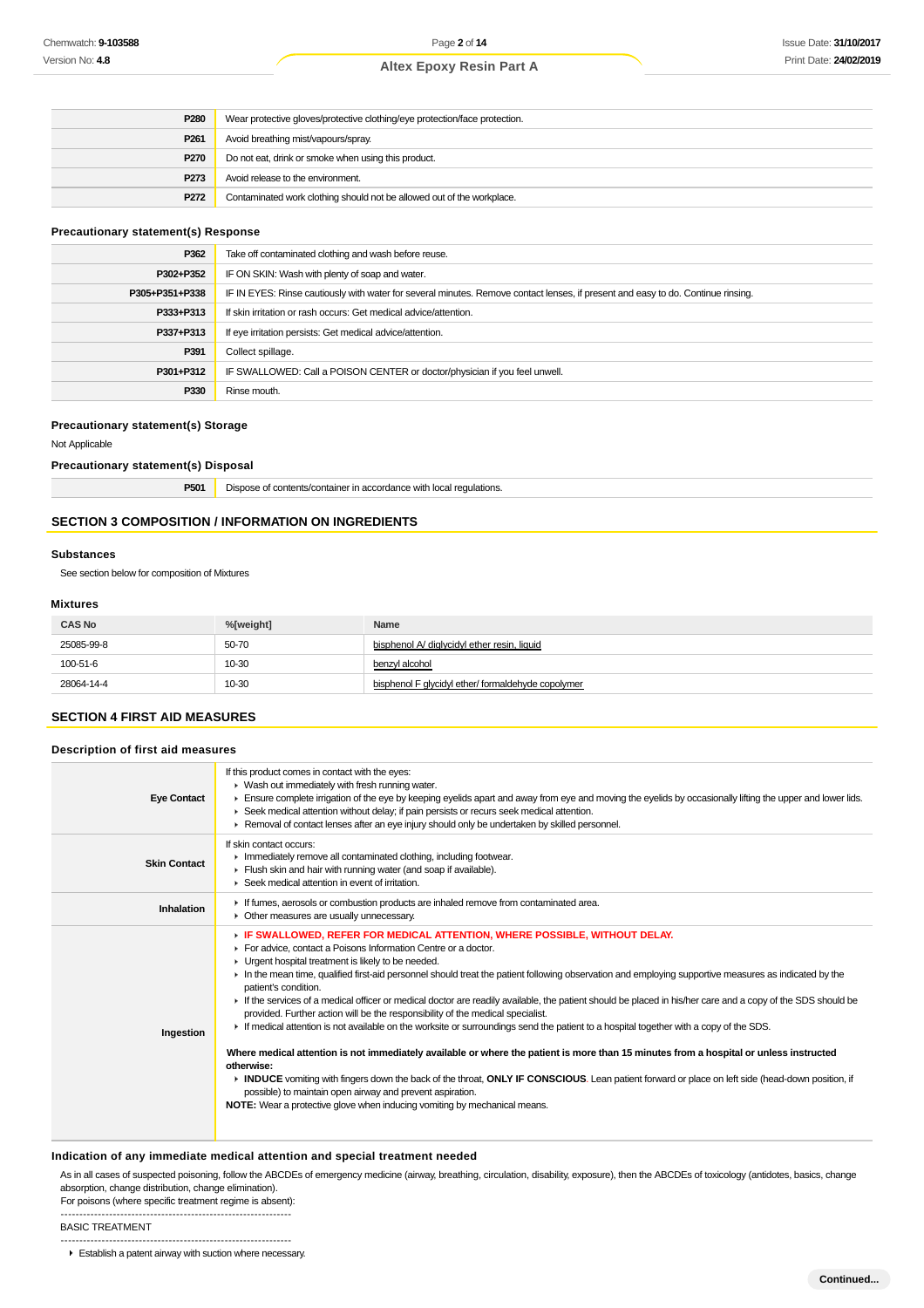- ▶ Watch for signs of respiratory insufficiency and assist ventilation as necessary.
- Administer oxygen by non-rebreather mask at 10 to 15 L/min.
- **Monitor and treat, where necessary, for pulmonary oedema.**
- **Monitor and treat, where necessary, for shock.**
- Anticipate seizures.

DO NOT use emetics. Where ingestion is suspected rinse mouth and give up to 200 ml water (5 ml/kg recommended) for dilution where patient is able to swallow, has a strong gag reflex and does not drool.

-------------------------------------------------------------- ADVANCED TREATMENT

--------------------------------------------------------------

Consider orotracheal or nasotracheal intubation for airway control in unconscious patient or where respiratory arrest has occurred.

- **Positive-pressure ventilation using a bag-valve mask might be of use.**
- **Monitor and treat, where necessary, for arrhythmias.**
- ▶ Start an IV D5W TKO. If signs of hypovolaemia are present use lactated Ringers solution. Fluid overload might create complications.
- Drug therapy should be considered for pulmonary oedema.
- Hypotension with signs of hypovolaemia requires the cautious administration of fluids. Fluid overload might create complications. **F** Treat seizures with diazepam.
- 

Proparacaine hydrochloride should be used to assist eye irrigation. BRONSTEIN, A.C. and CURRANCE, P.L.

EMERGENCY CARE FOR HAZARDOUS MATERIALS EXPOSURE: 2nd Ed. 1994

Treat symptomatically.

Clinical experience of benzyl alcohol poisoning is generally confined to premature neonates in receipt of preserved intravenous salines.

Metabolic acidosis, bradycardia, skin breakdown, hypotonia, hepatorenal failure, hypotension and cardiovascular collapse are characteristic.

- High urine benzoate and hippuric acid as well as elevated serum benzoic acid levels are found.
- The so-called "gasping syndrome describes the progressive neurological deterioration of poisoned neonates.
- **Management is essentially supportive.**

#### **SECTION 5 FIREFIGHTING MEASURES**

#### **Extinguishing media**

- Foam.
- Dry chemical powder.
- BCF (where regulations permit). ▶ Carbon dioxide.
- Water spray or fog Large fires only.

#### **Special hazards arising from the substrate or mixture**

| <b>Fire Incompatibility</b>    | Avoid contamination with oxidising agents i.e. nitrates, oxidising acids, chlorine bleaches, pool chlorine etc. as ignition may result                                                                                                                                                                                                                                                                                                                                                                                                                                                                            |
|--------------------------------|-------------------------------------------------------------------------------------------------------------------------------------------------------------------------------------------------------------------------------------------------------------------------------------------------------------------------------------------------------------------------------------------------------------------------------------------------------------------------------------------------------------------------------------------------------------------------------------------------------------------|
| <b>Advice for firefighters</b> |                                                                                                                                                                                                                                                                                                                                                                                                                                                                                                                                                                                                                   |
| <b>Fire Fighting</b>           | Alert Fire Brigade and tell them location and nature of hazard.<br>• Wear full body protective clothing with breathing apparatus.<br>Prevent, by any means available, spillage from entering drains or water course.<br>• Use water delivered as a fine spray to control fire and cool adjacent area.<br>Avoid spraying water onto liquid pools.<br>DO NOT approach containers suspected to be hot.<br>Cool fire exposed containers with water spray from a protected location.<br>If safe to do so, remove containers from path of fire.                                                                         |
| <b>Fire/Explosion Hazard</b>   | $\triangleright$ Combustible.<br>Slight fire hazard when exposed to heat or flame.<br>► Heating may cause expansion or decomposition leading to violent rupture of containers.<br>• On combustion, may emit toxic fumes of carbon monoxide (CO).<br>• May emit acrid smoke.<br>• Mists containing combustible materials may be explosive.<br>Combustion products include:<br>carbon dioxide (CO2)<br>aldehydes<br>other pyrolysis products typical of burning organic material.<br><b>WARNING:</b> Long standing in contact with air and light may result in the formation<br>of potentially explosive peroxides. |
| <b>HAZCHEM</b>                 | $-3Z$                                                                                                                                                                                                                                                                                                                                                                                                                                                                                                                                                                                                             |
|                                |                                                                                                                                                                                                                                                                                                                                                                                                                                                                                                                                                                                                                   |

# **SECTION 6 ACCIDENTAL RELEASE MEASURES**

**Personal precautions, protective equipment and emergency procedures**

See section 8

#### **Environmental precautions**

See section 12

#### **Methods and material for containment and cleaning up**

| <b>Minor Spills</b> | In the event of a spill of a reactive diluent, the focus is on containing the spill to prevent contamination of soil and surface or ground water.<br>If irritating vapors are present, an approved air-purifying respirator with organic vapor canister is recommended for cleaning up spills and<br>leaks.<br>For small spills, reactive diluents should be absorbed with sand.<br>Environmental hazard - contain spillage.<br>$\triangleright$ Clean up all spills immediately. |
|---------------------|-----------------------------------------------------------------------------------------------------------------------------------------------------------------------------------------------------------------------------------------------------------------------------------------------------------------------------------------------------------------------------------------------------------------------------------------------------------------------------------|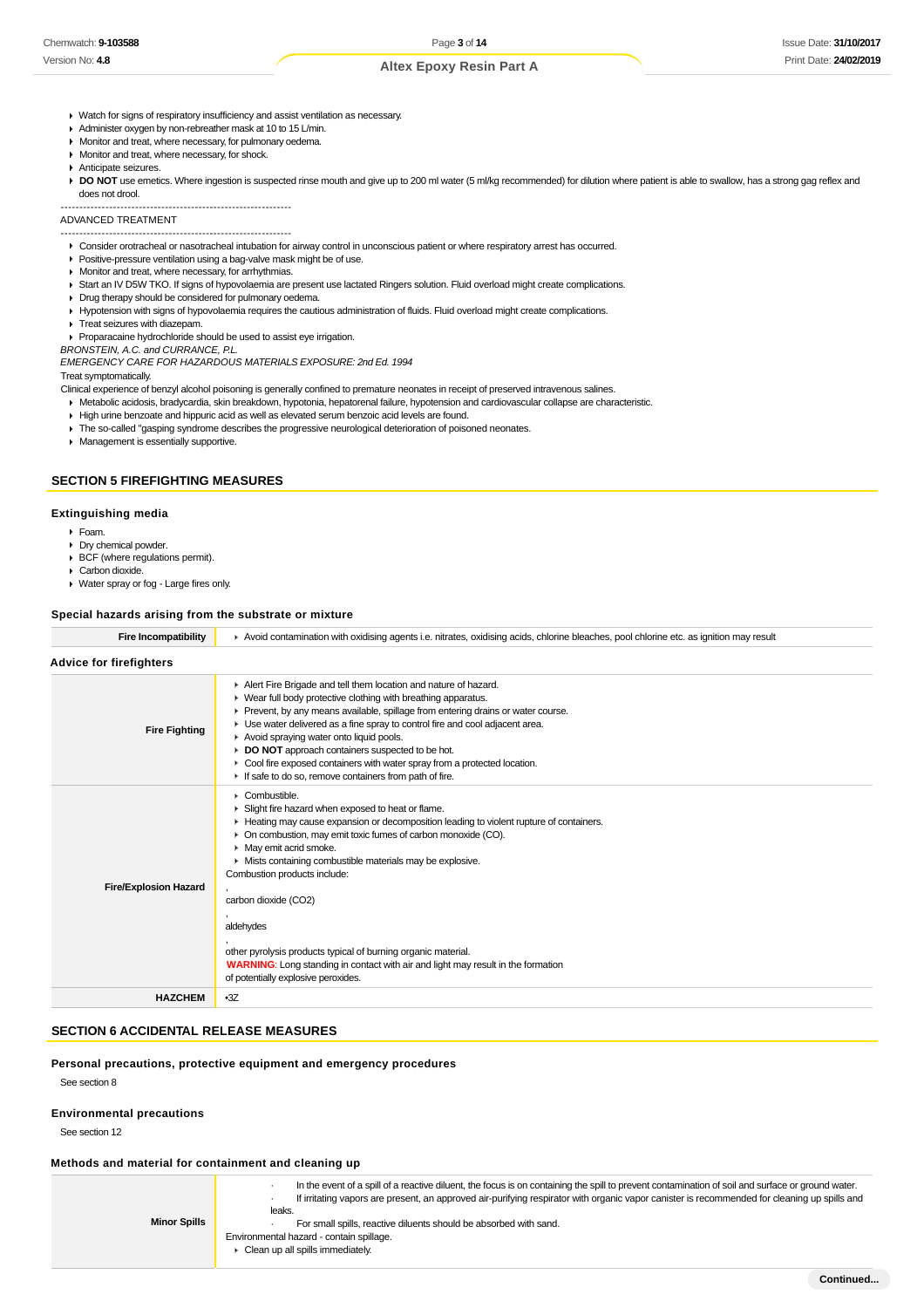|                     | Avoid breathing vapours and contact with skin and eyes.<br>• Control personal contact with the substance, by using protective equipment.<br>Contain and absorb spill with sand, earth, inert material or vermiculite.<br>$\triangleright$ Wipe up.<br>Place in a suitable, labelled container for waste disposal.                                                                                                                                                                                                                                                                                                                                                                                                                                                                                                                                                                                                                                                                                                                                                                                                                                                                                                    |
|---------------------|----------------------------------------------------------------------------------------------------------------------------------------------------------------------------------------------------------------------------------------------------------------------------------------------------------------------------------------------------------------------------------------------------------------------------------------------------------------------------------------------------------------------------------------------------------------------------------------------------------------------------------------------------------------------------------------------------------------------------------------------------------------------------------------------------------------------------------------------------------------------------------------------------------------------------------------------------------------------------------------------------------------------------------------------------------------------------------------------------------------------------------------------------------------------------------------------------------------------|
| <b>Major Spills</b> | Environmental hazard - contain spillage.<br>Industrial spills or releases of reactive diluents are infrequent and generally contained. If a large spill does occur, the material should be captured,<br>collected, and reprocessed or disposed of according to applicable governmental requirements.<br>An approved air-purifying respirator with organic-vapor canister is recommended for emergency work.<br>Moderate hazard.<br>Clear area of personnel and move upwind.<br>Alert Fire Brigade and tell them location and nature of hazard.<br>▶ Wear breathing apparatus plus protective gloves.<br>▶ Prevent, by any means available, spillage from entering drains or water course.<br>• No smoking, naked lights or ignition sources.<br>$\blacktriangleright$ Increase ventilation.<br>Stop leak if safe to do so.<br>Contain spill with sand, earth or vermiculite.<br>• Collect recoverable product into labelled containers for recycling.<br>Absorb remaining product with sand, earth or vermiculite.<br>• Collect solid residues and seal in labelled drums for disposal.<br>• Wash area and prevent runoff into drains.<br>If contamination of drains or waterways occurs, advise emergency services. |

Personal Protective Equipment advice is contained in Section 8 of the SDS.

### **SECTION 7 HANDLING AND STORAGE**

### **Precautions for safe handling**

| Safe handling     | Avoid all personal contact, including inhalation.<br>▶ Wear protective clothing when risk of exposure occurs.<br>Use in a well-ventilated area.<br>Prevent concentration in hollows and sumps.<br>DO NOT enter confined spaces until atmosphere has been checked.<br>Avoid smoking, naked lights or ignition sources.<br>Avoid contact with incompatible materials.<br>▶ When handling, DO NOT eat, drink or smoke.<br>▶ Keep containers securely sealed when not in use.<br>Avoid physical damage to containers.<br>Always wash hands with soap and water after handling.<br>• Work clothes should be laundered separately.<br>• Use good occupational work practice.<br>• Observe manufacturer's storage and handling recommendations contained within this SDS.<br>► Atmosphere should be regularly checked against established exposure standards to ensure safe working conditions.<br>DO NOT allow clothing wet with material to stay in contact with skin |
|-------------------|------------------------------------------------------------------------------------------------------------------------------------------------------------------------------------------------------------------------------------------------------------------------------------------------------------------------------------------------------------------------------------------------------------------------------------------------------------------------------------------------------------------------------------------------------------------------------------------------------------------------------------------------------------------------------------------------------------------------------------------------------------------------------------------------------------------------------------------------------------------------------------------------------------------------------------------------------------------|
| Other information | Store in original containers.<br>▶ Keep containers securely sealed.<br>Store in a cool, dry, well-ventilated area.<br>Store away from incompatible materials and foodstuff containers.<br>• Protect containers against physical damage and check regularly for leaks.<br>• Observe manufacturer's storage and handling recommendations contained within this SDS.                                                                                                                                                                                                                                                                                                                                                                                                                                                                                                                                                                                                |

### **Conditions for safe storage, including any incompatibilities**

| Suitable container      | $\triangleright$ Metal can or drum<br>Packaging as recommended by manufacturer.<br>• Check all containers are clearly labelled and free from leaks.                                                                                                                                                                                                                                                                                                                                                                                                                                                                                                                                                                                                                                                                                                                                                                                                                                                                |
|-------------------------|--------------------------------------------------------------------------------------------------------------------------------------------------------------------------------------------------------------------------------------------------------------------------------------------------------------------------------------------------------------------------------------------------------------------------------------------------------------------------------------------------------------------------------------------------------------------------------------------------------------------------------------------------------------------------------------------------------------------------------------------------------------------------------------------------------------------------------------------------------------------------------------------------------------------------------------------------------------------------------------------------------------------|
| Storage incompatibility | Benzyl alcohol:<br>$\blacktriangleright$ may froth in contact with water<br>Slowly oxidises in air, oxygen forming benzaldehyde<br>is incompatible with mineral acids, caustics, aliphatic amines, isocyanates<br>F reacts violently with strong oxidisers, and explosively with sulfuric acid at elevated temperatures<br>corrodes aluminium at high temperatures<br>$\blacktriangleright$ is incompatible with aluminum, iron, steel<br>ightar attacks some nonfluorinated plastics; may attack, extract and dissolve polypropylene<br>Benzyl alcohol contaminated with 1.4% hydrogen bromide and 1.2% of dissolved iron(II) polymerises exothermically above 100 deg. C.<br>▶ Phenols are incompatible with strong reducing substances such as hydrides, nitrides, alkali metals, and sulfides.<br>▶ Avoid use of aluminium, copper and brass alloys in storage and process equipment.                                                                                                                          |
|                         | Heat is generated by the acid-base reaction between phenols and bases.<br>• Phenols are sulfonated very readily (for example, by concentrated sulfuric acid at room temperature), these reactions generate heat.<br>Phenols are nitrated very rapidly, even by dilute nitric acid.<br>In Nitrated phenols often explode when heated. Many of them form metal salts that tend toward detonation by rather mild shock.<br>Glycidyl ethers:                                                                                                                                                                                                                                                                                                                                                                                                                                                                                                                                                                           |
|                         | ► may form unstable peroxides on storage in air , light, sunlight, UV light or other ionising radiation, trace metals - inhibitor should be maintained at<br>adequate levels<br>may polymerise in contact with heat, organic and inorganic free radical producing initiators<br>► may polymerise with evolution of heat in contact with oxidisers, strong acids, bases and amines<br>F react violently with strong oxidisers, permanganates, peroxides, acyl halides, alkalis, ammonium persulfate, bromine dioxide<br>attack some forms of plastics, coatings, and rubber<br>Reactive diluents are stable under recommended storage conditions, but can decompose at elevated temperatures. In some cases, decomposition can<br>cause pressure build-up in closed systems.<br>Avoid cross contamination between the two liquid parts of product (kit).<br>If two part products are mixed or allowed to mix in proportions other than manufacturer's recommendation, polymerisation with gelation and evolution of |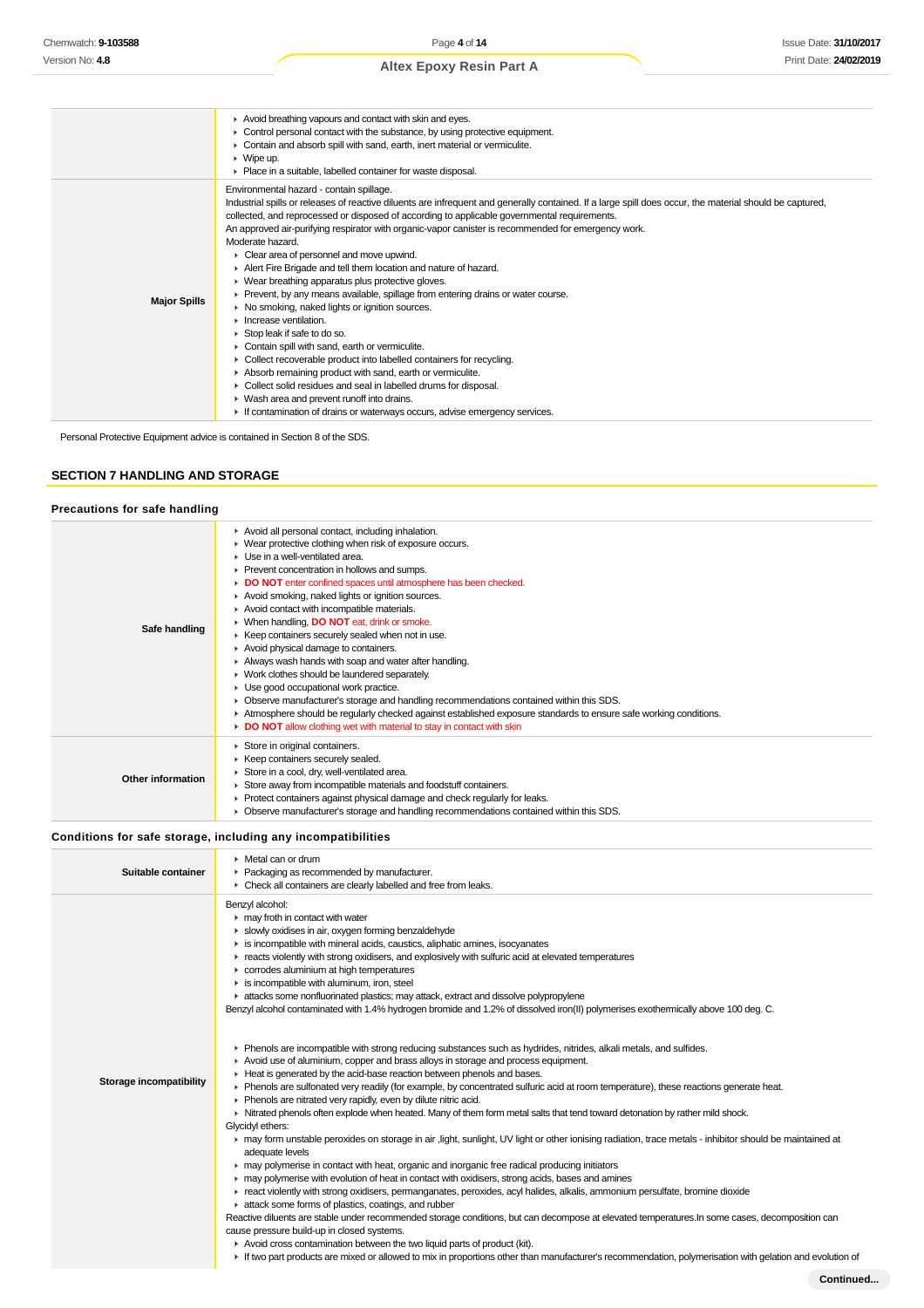

**X** — Must not be stored together<br>**0** — May be stored together with

**0** — May be stored together with specific preventions

**+** — May be stored together

# **SECTION 8 EXPOSURE CONTROLS / PERSONAL PROTECTION**

#### **Control parameters**

### **OCCUPATIONAL EXPOSURE LIMITS (OEL)**

**INGREDIENT DATA**

Not Available

#### **EMERGENCY LIMITS**

| Ingredient                                            | <b>Material name</b>                                    |               | TEEL-1            | TEEL-2    | TEEL-3      |
|-------------------------------------------------------|---------------------------------------------------------|---------------|-------------------|-----------|-------------|
| bisphenol A/ diglycidyl ether resin,<br>liquid        | Epoxy resin includes EPON 1001, 1007, 820, ERL-2795     |               | $90 \text{ mg/m}$ | 990 mg/m3 | 5,900 mg/m3 |
| benzyl alcohol                                        | Benzyl alcohol                                          |               | 30 ppm            | 52 ppm    | 740 ppm     |
| bisphenol F glycidyl ether/<br>formaldehyde copolymer | Phenol, polymer with formaldehyde, oxiranylmethyl ether |               | $30 \text{ mg/m}$ | 330 mg/m3 | 2,000 mg/m3 |
|                                                       |                                                         |               |                   |           |             |
| Ingredient                                            | <b>Original IDLH</b><br><b>Revised IDLH</b>             |               |                   |           |             |
| bisphenol A/ diglycidyl ether resin,<br>liquid        | Not Available                                           | Not Available |                   |           |             |
| benzyl alcohol                                        | Not Available                                           | Not Available |                   |           |             |
| bisphenol F glycidyl ether/<br>formaldehyde copolymer | Not Available                                           | Not Available |                   |           |             |

#### **Exposure controls**

|                                     | Engineering controls are used to remove a hazard or place a barrier between the worker and the hazard. Well-designed engineering controls can be<br>highly effective in protecting workers and will typically be independent of worker interactions to provide this high level of protection.<br>The basic types of engineering controls are:<br>Process controls which involve changing the way a job activity or process is done to reduce the risk.<br>Enclosure and/or isolation of emission source which keeps a selected hazard "physically" away from the worker and ventilation that strategically "adds" and<br>"removes" air in the work environment. Ventilation can remove or dilute an air contaminant if designed properly. The design of a ventilation system must<br>match the particular process and chemical or contaminant in use.<br>Employers may need to use multiple types of controls to prevent employee overexposure.<br>General exhaust is adequate under normal operating conditions. Local exhaust ventilation may be required in specific circumstances. If risk of<br>overexposure exists, wear approved respirator. Correct fit is essential to obtain adequate protection. Provide adequate ventilation in warehouse or closed<br>storage areas. Air contaminants generated in the workplace possess varying "escape" velocities which, in turn, determine the "capture velocities" of fresh<br>circulating air required to effectively remove the contaminant. |                                  |                                |
|-------------------------------------|--------------------------------------------------------------------------------------------------------------------------------------------------------------------------------------------------------------------------------------------------------------------------------------------------------------------------------------------------------------------------------------------------------------------------------------------------------------------------------------------------------------------------------------------------------------------------------------------------------------------------------------------------------------------------------------------------------------------------------------------------------------------------------------------------------------------------------------------------------------------------------------------------------------------------------------------------------------------------------------------------------------------------------------------------------------------------------------------------------------------------------------------------------------------------------------------------------------------------------------------------------------------------------------------------------------------------------------------------------------------------------------------------------------------------------------------------------------------------------------------------|----------------------------------|--------------------------------|
|                                     | Type of Contaminant:                                                                                                                                                                                                                                                                                                                                                                                                                                                                                                                                                                                                                                                                                                                                                                                                                                                                                                                                                                                                                                                                                                                                                                                                                                                                                                                                                                                                                                                                             |                                  | Air Speed:                     |
|                                     | solvent, vapours, degreasing etc., evaporating from tank (in still air).                                                                                                                                                                                                                                                                                                                                                                                                                                                                                                                                                                                                                                                                                                                                                                                                                                                                                                                                                                                                                                                                                                                                                                                                                                                                                                                                                                                                                         |                                  | 0.25-0.5 m/s (50-100<br>f/min) |
|                                     | aerosols, fumes from pouring operations, intermittent container filling, low speed conveyer transfers, welding, spray drift, plating<br>acid fumes, pickling (released at low velocity into zone of active generation)                                                                                                                                                                                                                                                                                                                                                                                                                                                                                                                                                                                                                                                                                                                                                                                                                                                                                                                                                                                                                                                                                                                                                                                                                                                                           | 0.5-1 m/s (100-200<br>$f/min.$ ) |                                |
| Appropriate engineering<br>controls | direct spray, spray painting in shallow booths, drum filling, conveyer loading, crusher dusts, gas discharge (active generation<br>into zone of rapid air motion)                                                                                                                                                                                                                                                                                                                                                                                                                                                                                                                                                                                                                                                                                                                                                                                                                                                                                                                                                                                                                                                                                                                                                                                                                                                                                                                                |                                  |                                |
|                                     | grinding, abrasive blasting, tumbling, high speed wheel generated dusts (released at high initial velocity into zone of very high<br>rapid air motion).                                                                                                                                                                                                                                                                                                                                                                                                                                                                                                                                                                                                                                                                                                                                                                                                                                                                                                                                                                                                                                                                                                                                                                                                                                                                                                                                          |                                  |                                |
|                                     | Within each range the appropriate value depends on:                                                                                                                                                                                                                                                                                                                                                                                                                                                                                                                                                                                                                                                                                                                                                                                                                                                                                                                                                                                                                                                                                                                                                                                                                                                                                                                                                                                                                                              |                                  |                                |
|                                     | Lower end of the range                                                                                                                                                                                                                                                                                                                                                                                                                                                                                                                                                                                                                                                                                                                                                                                                                                                                                                                                                                                                                                                                                                                                                                                                                                                                                                                                                                                                                                                                           | Upper end of the range           |                                |
|                                     | 1: Room air currents minimal or favourable to capture                                                                                                                                                                                                                                                                                                                                                                                                                                                                                                                                                                                                                                                                                                                                                                                                                                                                                                                                                                                                                                                                                                                                                                                                                                                                                                                                                                                                                                            | 1: Disturbing room air currents  |                                |
|                                     | 2: Contaminants of low toxicity or of nuisance value only.                                                                                                                                                                                                                                                                                                                                                                                                                                                                                                                                                                                                                                                                                                                                                                                                                                                                                                                                                                                                                                                                                                                                                                                                                                                                                                                                                                                                                                       | 2: Contaminants of high toxicity |                                |
|                                     | 3: Intermittent, low production.                                                                                                                                                                                                                                                                                                                                                                                                                                                                                                                                                                                                                                                                                                                                                                                                                                                                                                                                                                                                                                                                                                                                                                                                                                                                                                                                                                                                                                                                 | 3: High production, heavy use    |                                |
|                                     | 4: Large hood or large air mass in motion                                                                                                                                                                                                                                                                                                                                                                                                                                                                                                                                                                                                                                                                                                                                                                                                                                                                                                                                                                                                                                                                                                                                                                                                                                                                                                                                                                                                                                                        | 4: Small hood-local control only |                                |
|                                     | Simple theory shows that air velocity falls rapidly with distance away from the opening of a simple extraction pipe. Velocity generally decreases with the<br>square of distance from the extraction point (in simple cases). Therefore the air speed at the extraction point should be adjusted, accordingly, after<br>reference to distance from the contaminating source. The air velocity at the extraction fan, for example, should be a minimum of 1-2 m/s (200-400 f/min) for<br>extraction of solvents generated in a tank 2 meters distant from the extraction point. Other mechanical considerations, producing performance deficits within<br>the extraction apparatus, make it essential that theoretical air velocities are multiplied by factors of 10 or more when extraction systems are installed or<br>used.                                                                                                                                                                                                                                                                                                                                                                                                                                                                                                                                                                                                                                                                   |                                  |                                |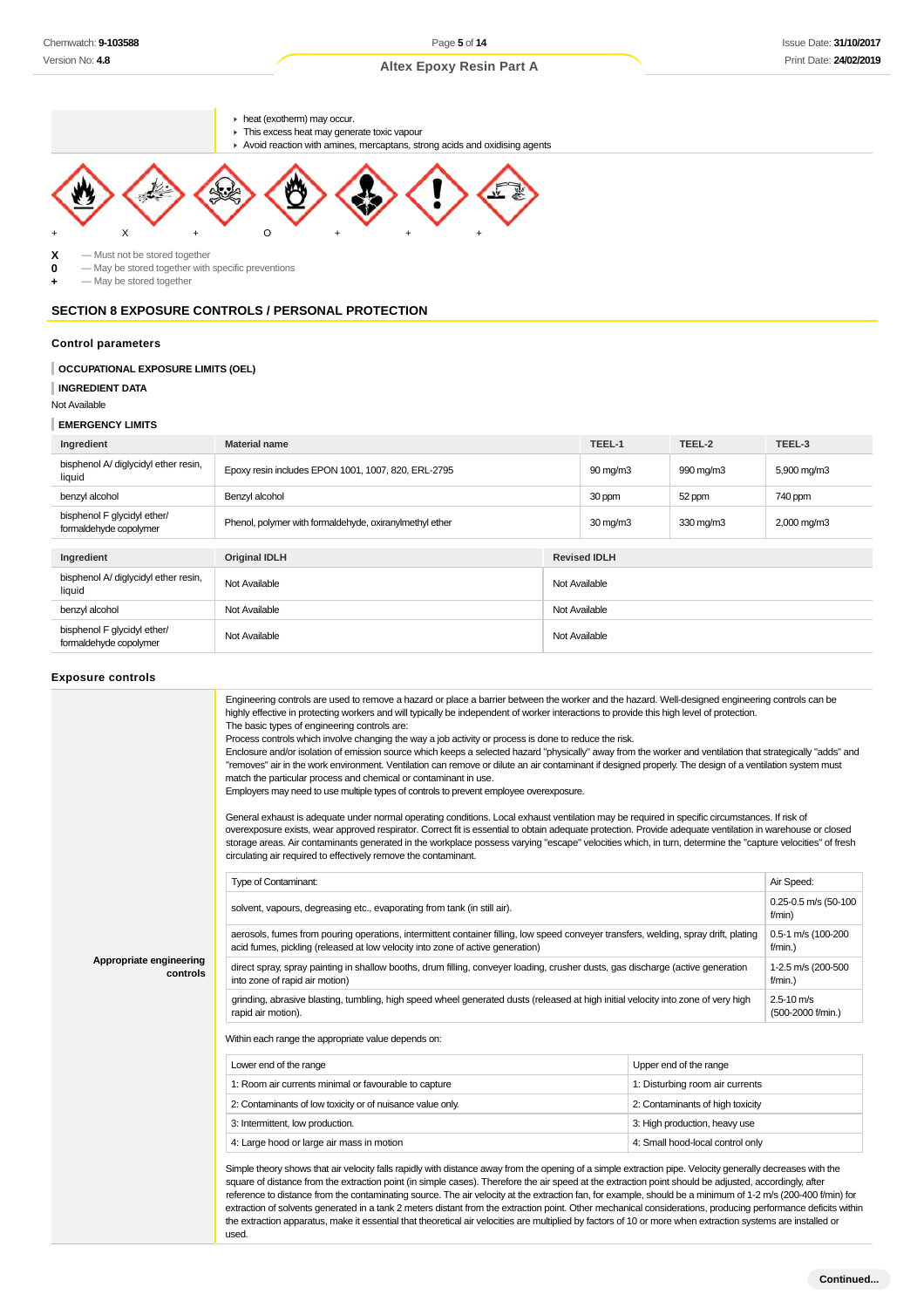| <b>Personal protection</b>                      |                                                                                                                                                                                                                                                                                                                                                                                                                                                                                                                                                                                                                                                                                                                                                                                                                                                                                                                                                                                                                                                                                                                                                                                                                                                                                                                                                                                                                                                                                                                                                                                                                                                                                                                                                                                                                                                                                                                                                                                                                                                                                                                                                                                                                                                                                                                                                                                                                                                                                                                                                                                                                                                                                                                                                                                                                                                                                                                                                                                                                                                                                                                                                                                                                                                                                                                                                                                                                                                                                                                                                                                                                                                                                                                                                                                                                                                                                                                                                                                                                                                                                                                                                                                                                                                                                                                                                                                                                                                                                                                                                                                                                                                                                                                                                                                                                                                                                                                                                                                                                                                                                                                                                                                                                                                                                                                                   |
|-------------------------------------------------|-----------------------------------------------------------------------------------------------------------------------------------------------------------------------------------------------------------------------------------------------------------------------------------------------------------------------------------------------------------------------------------------------------------------------------------------------------------------------------------------------------------------------------------------------------------------------------------------------------------------------------------------------------------------------------------------------------------------------------------------------------------------------------------------------------------------------------------------------------------------------------------------------------------------------------------------------------------------------------------------------------------------------------------------------------------------------------------------------------------------------------------------------------------------------------------------------------------------------------------------------------------------------------------------------------------------------------------------------------------------------------------------------------------------------------------------------------------------------------------------------------------------------------------------------------------------------------------------------------------------------------------------------------------------------------------------------------------------------------------------------------------------------------------------------------------------------------------------------------------------------------------------------------------------------------------------------------------------------------------------------------------------------------------------------------------------------------------------------------------------------------------------------------------------------------------------------------------------------------------------------------------------------------------------------------------------------------------------------------------------------------------------------------------------------------------------------------------------------------------------------------------------------------------------------------------------------------------------------------------------------------------------------------------------------------------------------------------------------------------------------------------------------------------------------------------------------------------------------------------------------------------------------------------------------------------------------------------------------------------------------------------------------------------------------------------------------------------------------------------------------------------------------------------------------------------------------------------------------------------------------------------------------------------------------------------------------------------------------------------------------------------------------------------------------------------------------------------------------------------------------------------------------------------------------------------------------------------------------------------------------------------------------------------------------------------------------------------------------------------------------------------------------------------------------------------------------------------------------------------------------------------------------------------------------------------------------------------------------------------------------------------------------------------------------------------------------------------------------------------------------------------------------------------------------------------------------------------------------------------------------------------------------------------------------------------------------------------------------------------------------------------------------------------------------------------------------------------------------------------------------------------------------------------------------------------------------------------------------------------------------------------------------------------------------------------------------------------------------------------------------------------------------------------------------------------------------------------------------------------------------------------------------------------------------------------------------------------------------------------------------------------------------------------------------------------------------------------------------------------------------------------------------------------------------------------------------------------------------------------------------------------------------------------------------------------------------------------|
| Eye and face protection                         | Safety glasses with side shields.<br>Chemical goggles.<br>▶ Contact lenses may pose a special hazard; soft contact lenses may absorb and concentrate irritants. A written policy document, describing the wearing<br>of lenses or restrictions on use, should be created for each workplace or task. This should include a review of lens absorption and adsorption for the<br>class of chemicals in use and an account of injury experience. Medical and first-aid personnel should be trained in their removal and suitable equipment<br>should be readily available. In the event of chemical exposure, begin eye irrigation immediately and remove contact lens as soon as practicable. Lens<br>should be removed at the first signs of eye redness or irritation - lens should be removed in a clean environment only after workers have washed hands<br>thoroughly. [CDC NIOSH Current Intelligence Bulletin 59], [AS/NZS 1336 or national equivalent]                                                                                                                                                                                                                                                                                                                                                                                                                                                                                                                                                                                                                                                                                                                                                                                                                                                                                                                                                                                                                                                                                                                                                                                                                                                                                                                                                                                                                                                                                                                                                                                                                                                                                                                                                                                                                                                                                                                                                                                                                                                                                                                                                                                                                                                                                                                                                                                                                                                                                                                                                                                                                                                                                                                                                                                                                                                                                                                                                                                                                                                                                                                                                                                                                                                                                                                                                                                                                                                                                                                                                                                                                                                                                                                                                                                                                                                                                                                                                                                                                                                                                                                                                                                                                                                                                                                                                                      |
| <b>Skin protection</b>                          | See Hand protection below                                                                                                                                                                                                                                                                                                                                                                                                                                                                                                                                                                                                                                                                                                                                                                                                                                                                                                                                                                                                                                                                                                                                                                                                                                                                                                                                                                                                                                                                                                                                                                                                                                                                                                                                                                                                                                                                                                                                                                                                                                                                                                                                                                                                                                                                                                                                                                                                                                                                                                                                                                                                                                                                                                                                                                                                                                                                                                                                                                                                                                                                                                                                                                                                                                                                                                                                                                                                                                                                                                                                                                                                                                                                                                                                                                                                                                                                                                                                                                                                                                                                                                                                                                                                                                                                                                                                                                                                                                                                                                                                                                                                                                                                                                                                                                                                                                                                                                                                                                                                                                                                                                                                                                                                                                                                                                         |
| Hands/feet protection<br><b>Body protection</b> | NOTE:<br>The material may produce skin sensitisation in predisposed individuals. Care must be taken, when removing gloves and other protective equipment, to<br>avoid all possible skin contact.<br>• Contaminated leather items, such as shoes, belts and watch-bands should be removed and destroyed.<br>The selection of suitable gloves does not only depend on the material, but also on further marks of quality which vary from manufacturer to manufacturer.<br>Where the chemical is a preparation of several substances, the resistance of the glove material can not be calculated in advance and has therefore to be<br>checked prior to the application.<br>The exact break through time for substances has to be obtained from the manufacturer of the protective gloves and has to be observed when making a final<br>choice.<br>Personal hygiene is a key element of effective hand care. Gloves must only be worn on clean hands. After using gloves, hands should be washed and dried<br>thoroughly. Application of a non-perfumed moisturiser is recommended.<br>Suitability and durability of glove type is dependent on usage. Important factors in the selection of gloves include:<br>frequency and duration of contact,<br>chemical resistance of glove material,<br>glove thickness and<br>dexterity<br>$\cdot$<br>Select gloves tested to a relevant standard (e.g. Europe EN 374, US F739, AS/NZS 2161.1 or national equivalent).<br>When prolonged or frequently repeated contact may occur, a glove with a protection class of 5 or higher (breakthrough time greater than<br>240 minutes according to EN 374, AS/NZS 2161.10.1 or national equivalent) is recommended.<br>When only brief contact is expected, a glove with a protection class of 3 or higher (breakthrough time greater than 60 minutes according<br>to EN 374, AS/NZS 2161.10.1 or national equivalent) is recommended.<br>Some glove polymer types are less affected by movement and this should be taken into account when considering gloves for long-term<br>$\cdot$<br>use.<br>Contaminated gloves should be replaced.<br>$\cdot$<br>As defined in ASTM F-739-96 in any application, gloves are rated as:<br>Excellent when breakthrough time > 480 min<br>Good when breakthrough time > 20 min<br>Fair when breakthrough time < 20 min<br>Poor when glove material degrades<br>For general applications, gloves with a thickness typically greater than 0.35 mm, are recommended.<br>It should be emphasised that glove thickness is not necessarily a good predictor of glove resistance to a specific chemical, as the permeation efficiency of<br>the glove will be dependent on the exact composition of the glove material. Therefore, glove selection should also be based on consideration of the task<br>requirements and knowledge of breakthrough times.<br>Glove thickness may also vary depending on the glove manufacturer, the glove type and the glove model. Therefore, the manufacturers' technical data<br>should always be taken into account to ensure selection of the most appropriate glove for the task.<br>Note: Depending on the activity being conducted, gloves of varying thickness may be required for specific tasks. For example:<br>Thinner gloves (down to 0.1 mm or less) may be required where a high degree of manual dexterity is needed. However, these gloves are<br>only likely to give short duration protection and would normally be just for single use applications, then disposed of.<br>Thicker gloves (up to 3 mm or more) may be required where there is a mechanical (as well as a chemical) risk i.e. where there is<br>abrasion or puncture potential<br>Gloves must only be worn on clean hands. After using gloves, hands should be washed and dried thoroughly. Application of a non-perfumed moisturiser is<br>recommended.<br>When handling liquid-grade epoxy resins wear chemically protective gloves, boots and aprons.<br>The performance, based on breakthrough times, of:<br>Ethyl Vinyl Alcohol (EVAL laminate) is generally excellent<br>Butyl Rubber ranges from excellent to good<br>Nitrile Butyl Rubber (NBR) from excellent to fair.<br>Neoprene from excellent to fair<br>Polyvinyl (PVC) from excellent to poor<br>As defined in ASTM F-739-96<br>Excellent breakthrough time > 480 min<br>$\cdot$<br>Good breakthrough time > 20 min<br>Fair breakthrough time < 20 min<br>Poor glove material degradation<br>Gloves should be tested against each resin system prior to making a selection of the most suitable type. Systems include both the resin and any hardener,<br>individually and collectively)<br><b>DO NOT</b> use cotton or leather (which absorb and concentrate the resin), natural rubber (latex), medical or polyethylene gloves (which<br>absorb the resin).<br>DO NOT use barrier creams containing emulsified fats and oils as these may absorb the resin; silicone-based barrier creams should be<br>reviewed prior to use.<br>Replacement time should be considered when selecting the most appropriate glove. It may be more effective to select a glove with lower chemical<br>resistance but which is replaced frequently than to select a more resistant glove which is reused many times<br>See Other protection below |
|                                                 |                                                                                                                                                                                                                                                                                                                                                                                                                                                                                                                                                                                                                                                                                                                                                                                                                                                                                                                                                                                                                                                                                                                                                                                                                                                                                                                                                                                                                                                                                                                                                                                                                                                                                                                                                                                                                                                                                                                                                                                                                                                                                                                                                                                                                                                                                                                                                                                                                                                                                                                                                                                                                                                                                                                                                                                                                                                                                                                                                                                                                                                                                                                                                                                                                                                                                                                                                                                                                                                                                                                                                                                                                                                                                                                                                                                                                                                                                                                                                                                                                                                                                                                                                                                                                                                                                                                                                                                                                                                                                                                                                                                                                                                                                                                                                                                                                                                                                                                                                                                                                                                                                                                                                                                                                                                                                                                                   |
| Other protection                                | • Overalls.<br>P.V.C. apron.<br>▶ Barrier cream.<br>▶ Skin cleansing cream.<br>$\blacktriangleright$ Eye wash unit.                                                                                                                                                                                                                                                                                                                                                                                                                                                                                                                                                                                                                                                                                                                                                                                                                                                                                                                                                                                                                                                                                                                                                                                                                                                                                                                                                                                                                                                                                                                                                                                                                                                                                                                                                                                                                                                                                                                                                                                                                                                                                                                                                                                                                                                                                                                                                                                                                                                                                                                                                                                                                                                                                                                                                                                                                                                                                                                                                                                                                                                                                                                                                                                                                                                                                                                                                                                                                                                                                                                                                                                                                                                                                                                                                                                                                                                                                                                                                                                                                                                                                                                                                                                                                                                                                                                                                                                                                                                                                                                                                                                                                                                                                                                                                                                                                                                                                                                                                                                                                                                                                                                                                                                                               |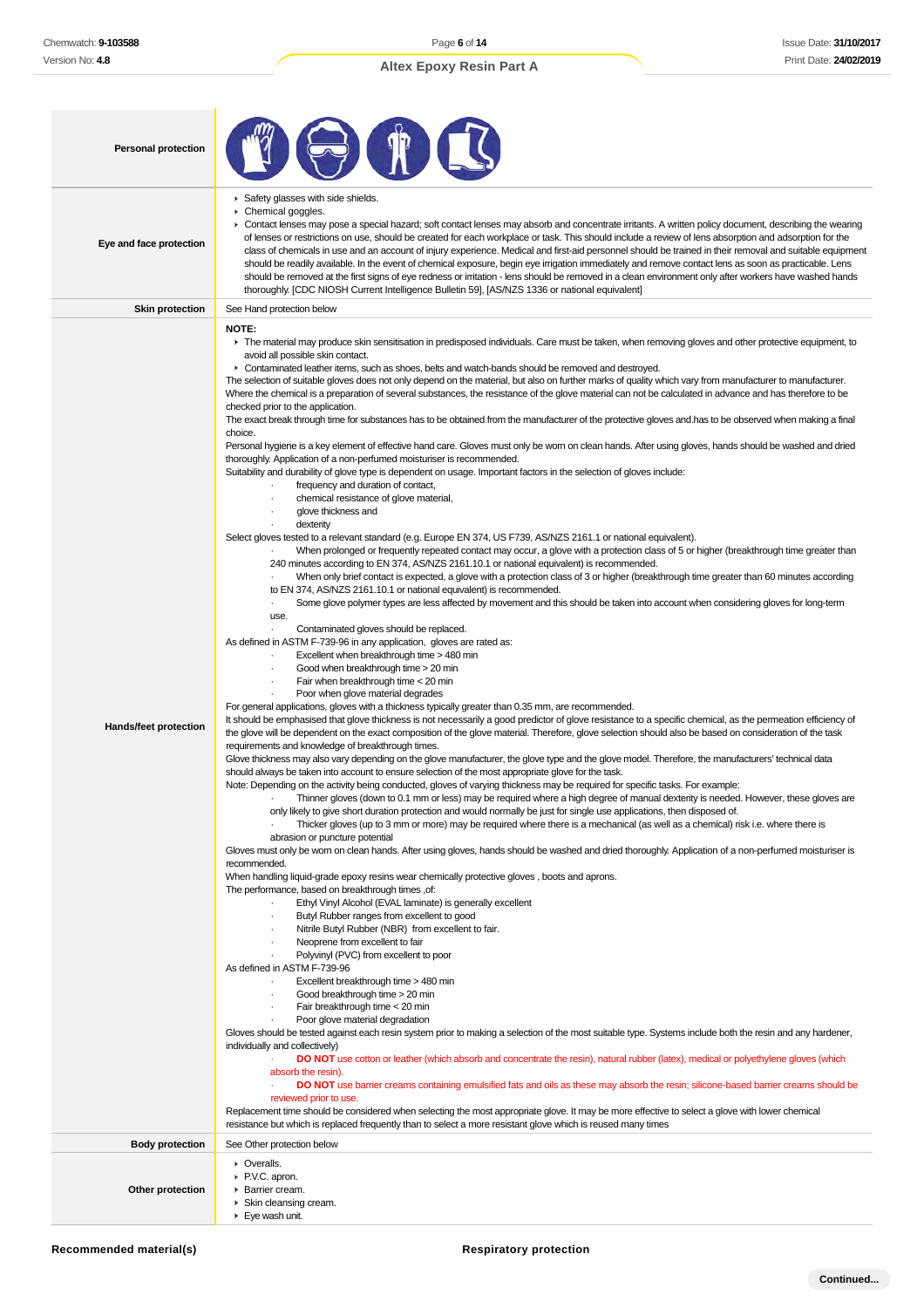#### **GLOVE SELECTION INDEX**

Glove selection is based on a modified presentation of the:

 **"Forsberg Clothing Performance Index".**

 The effect(s) of the following substance(s) are taken into account in the **computergenerated** selection:

Altex Epoxy Resin Part A

| Material     | <b>CPI</b>     |
|--------------|----------------|
| <b>BUTYL</b> | $\overline{A}$ |
| <b>VITON</b> | $\mathsf{A}$   |

\* CPI - Chemwatch Performance Index

A: Best Selection

B: Satisfactory; may degrade after 4 hours continuous immersion

C: Poor to Dangerous Choice for other than short term immersion

**NOTE**: As a series of factors will influence the actual performance of the glove, a final selection must be based on detailed observation. -

\* Where the glove is to be used on a short term, casual or infrequent basis, factors such as "feel" or convenience (e.g. disposability), may dictate a choice of gloves which might otherwise be unsuitable following long-term or frequent use. A qualified practitioner should be consulted.

- · Cartridge respirators should never be used for emergency ingress or in areas of unknown vapour concentrations or oxygen content.
- The wearer must be warned to leave the contaminated area immediately on detecting any odours through the respirator. The odour may indicate that the mask is not functioning properly, that the vapour concentration is too high, or that the mask is not properly fitted. Because of these limitations, only restricted use of cartridge respirators is considered appropriate.
- · Cartridge performance is affected by humidity. Cartridges should be changed after 2 hr of continuous use unless it is determined that the humidity is less than 75%, in which case, cartridges can be used for 4 hr. Used cartridges should be discarded daily, regardless of the length of time used

Selection of the Class and Type of respirator will depend upon the level of breathing zone contaminant and the chemical nature of the contaminant. Protection Factors (defined as the ratio of contaminant outside and inside the mask) may also be important.

| Required<br>minimum<br>protection factor | Maximum gas/vapour<br>concentration present in air<br>p.p.m. (by volume) | Half-face<br>Respirator | <b>Full-Face</b><br>Respirator |
|------------------------------------------|--------------------------------------------------------------------------|-------------------------|--------------------------------|
| up to 10                                 | 1000                                                                     | A-AUS/<br>Class 1       | ۰                              |
| up to 50                                 | 1000                                                                     | ٠                       | A-AUS/<br>Class 1              |
| up to 50                                 | 5000                                                                     | Airline *               | ۰                              |
| up to 100                                | 5000                                                                     | ٠                       | $A-2$                          |
| up to 100                                | 10000                                                                    | ٠                       | $A-3$                          |
| $100+$                                   |                                                                          | ٠                       | Airline**                      |

\* - Continuous Flow

\*\* - Continuous-flow or positive pressure demand.

A(All classes) = Organic vapours, B AUS or B1 = Acid gases, B2 = Acid gas or hydrogen cyanide(HCN), B3 = Acid gas or hydrogen cyanide(HCN), E = Sulfur dioxide(SO2), G = Agricultural chemicals,  $K =$  Ammonia(NH3), Hg = Mercury, NO = Oxides of nitrogen, MB = Methyl bromide,  $AX = Low$  boiling point organic compounds(below 65 deg C)

#### **SECTION 9 PHYSICAL AND CHEMICAL PROPERTIES**

#### **Information on basic physical and chemical properties**

| Appearance                                               | Reactive diluents are generally colourless to yellow/amber, low viscosity liquids with mild ether-like odour; solubility in water varies across the family. May<br>contain trace residuals of epichlorohydrin a known skin irritant.<br>lamber viscous liquid |                                            |               |
|----------------------------------------------------------|---------------------------------------------------------------------------------------------------------------------------------------------------------------------------------------------------------------------------------------------------------------|--------------------------------------------|---------------|
| <b>Physical state</b>                                    | Liquid                                                                                                                                                                                                                                                        | Relative density (Water = 1)               | 1.16          |
|                                                          |                                                                                                                                                                                                                                                               |                                            |               |
| Odour                                                    | Not Available                                                                                                                                                                                                                                                 | Partition coefficient n-octanol /<br>water | Not Available |
| <b>Odour threshold</b>                                   | Not Available                                                                                                                                                                                                                                                 | Auto-ignition temperature (°C)             | 300           |
| pH (as supplied)                                         | 5                                                                                                                                                                                                                                                             | <b>Decomposition temperature</b>           | Not Available |
| Melting point / freezing point<br>(°C)                   | Not Available                                                                                                                                                                                                                                                 | <b>Viscosity (cSt)</b>                     | Not Available |
| Initial boiling point and boiling<br>range $(^{\circ}C)$ | Not Available                                                                                                                                                                                                                                                 | Molecular weight (g/mol)                   | Not Available |
| Flash point (°C)                                         | 251                                                                                                                                                                                                                                                           | <b>Taste</b>                               | Not Available |
| <b>Evaporation rate</b>                                  | Not Available                                                                                                                                                                                                                                                 | <b>Explosive properties</b>                | Not Available |
| Flammability                                             | Not Applicable                                                                                                                                                                                                                                                | <b>Oxidising properties</b>                | Not Available |
| Upper Explosive Limit (%)                                | Not Available                                                                                                                                                                                                                                                 | Surface Tension (dyn/cm or<br>$mN/m$ )     | Not Available |
| Lower Explosive Limit (%)                                | Not Available                                                                                                                                                                                                                                                 | <b>Volatile Component (%vol)</b>           | Not Available |
| Vapour pressure (kPa)                                    | 0.60                                                                                                                                                                                                                                                          | Gas group                                  | Not Available |
| Solubility in water                                      | Immiscible                                                                                                                                                                                                                                                    | pH as a solution (1%)                      | Not Available |
| Vapour density (Air = 1)                                 | >1                                                                                                                                                                                                                                                            | VOC g/L                                    | 448.00        |

### **SECTION 10 STABILITY AND REACTIVITY**

| Reactivity                                   | See section 7                                                                                                                        |
|----------------------------------------------|--------------------------------------------------------------------------------------------------------------------------------------|
| <b>Chemical stability</b>                    | • Unstable in the presence of incompatible materials.<br>▶ Product is considered stable.<br>Hazardous polymerisation will not occur. |
| <b>Possibility of hazardous</b><br>reactions | See section 7                                                                                                                        |
| <b>Conditions to avoid</b>                   | See section 7                                                                                                                        |
| Incompatible materials                       | See section 7                                                                                                                        |
| <b>Hazardous decomposition</b><br>products   | See section 5                                                                                                                        |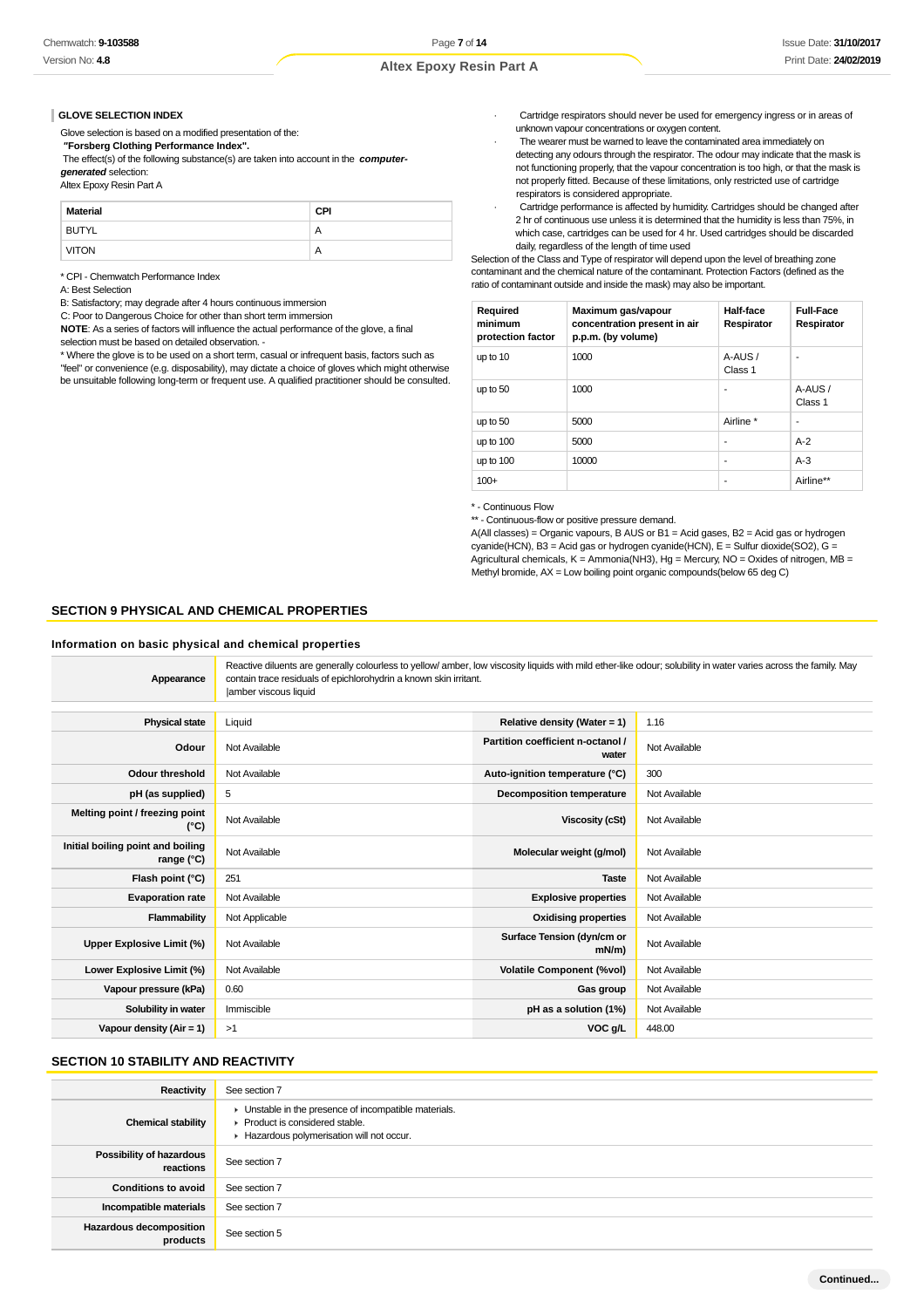# **SECTION 11 TOXICOLOGICAL INFORMATION**

#### **Information on toxicological effects**

| <b>Inhaled</b>      | The material is not thought to produce either adverse health effects or irritation of the respiratory tract following inhalation (as classified by EC Directives<br>using animal models). Nevertheless, adverse systemic effects have been produced following exposure of animals by at least one other route and good<br>hygiene practice requires that exposure be kept to a minimum and that suitable control measures be used in an occupational setting.<br>In animal testing, exposure to aerosols of reactive diluents (especially o-cresol glycidyl ether, CAS RN:2210-79-9) has been reported to affect the adrenal<br>gland, central nervous system, kidney, liver, ovaries, spleen, testes, thymus and respiratory tract.<br>Inhalation of benzyl alcohol may affect breathing (causing depression and paralysis of breathing and lower blood pressure.                                                                                                                                                                                                                                                                                                                                                                                                                                                                                                                                                                                                                                                                                                                                                                                                                                                                                                                                                                                                                                                                                                                                                                                                                                                                                                                                                                                                                                                           |
|---------------------|------------------------------------------------------------------------------------------------------------------------------------------------------------------------------------------------------------------------------------------------------------------------------------------------------------------------------------------------------------------------------------------------------------------------------------------------------------------------------------------------------------------------------------------------------------------------------------------------------------------------------------------------------------------------------------------------------------------------------------------------------------------------------------------------------------------------------------------------------------------------------------------------------------------------------------------------------------------------------------------------------------------------------------------------------------------------------------------------------------------------------------------------------------------------------------------------------------------------------------------------------------------------------------------------------------------------------------------------------------------------------------------------------------------------------------------------------------------------------------------------------------------------------------------------------------------------------------------------------------------------------------------------------------------------------------------------------------------------------------------------------------------------------------------------------------------------------------------------------------------------------------------------------------------------------------------------------------------------------------------------------------------------------------------------------------------------------------------------------------------------------------------------------------------------------------------------------------------------------------------------------------------------------------------------------------------------------|
| Ingestion           | Accidental ingestion of the material may be harmful; animal experiments indicate that ingestion of less than 150 gram may be fatal or may produce serious<br>damage to the health of the individual.<br>Reactive diluents exhibit a range of ingestion hazards. Small amounts swallowed incidental to normal handling operations are not likely to cause injury.<br>However, swallowing larger amounts may cause injury.<br>Animal testing showed that a single dose of bisphenol A diglycidyl ether (BADGE) given by mouth, caused an increase in immature sperm.<br>Swallowing large doses of benzyl alcohol may cause abdominal pain, nausea, vomiting and diarrhea. It may affect behaviour and/or the central nervous<br>system, and cause headache, sleepiness, excitement, dizziness, inco-ordination, coma, convulsions and other symptoms of central nervous system<br>depression.<br>In newborns, exposure to excessive amounts of benzyl alcohol has been associated with toxicity (low blood pressure and metabolic acidosis), and an<br>increased incidence of severe jaundice leading to nervous system symptoms called kernicterus. Rarely, death may occur. Benzyl alcohol in medications is<br>present in much smaller amounts than in flush solutions. The amount of benzyl alcohol sufficient to cause toxicity is unknown. If the patient requires more<br>than the recommended dose or other medications containing this preservative, the prescribing doctor must consider the daily metabolic load of benzyl<br>alcohol from these combined sources.                                                                                                                                                                                                                                                                                                                                                                                                                                                                                                                                                                                                                                                                                                                                                  |
| <b>Skin Contact</b> | Skin contact with the material may be harmful; systemic effects may result following absorption.<br>This material can cause inflammation of the skin on contact in some persons.<br>The material may accentuate any pre-existing dermatitis condition<br>Bisphenol A diglycidyl ether (BADGE) may produce contact dermatitis characterized by redness and swelling, with weeping followed by crusting and<br>scaling. A liquid resin with a molecular weight of 350 produced severe skin irritation when applied daily for 4 hours over 20 days.<br>Skin contact with reactive diluents may cause slight to moderate irritation with local redness. Repeated or prolonged skin contact may cause burns.<br>Open cuts, abraded or irritated skin should not be exposed to this material<br>Entry into the blood-stream, through, for example, cuts, abrasions or lesions, may produce systemic injury with harmful effects. Examine the skin prior to the<br>use of the material and ensure that any external damage is suitably protected.                                                                                                                                                                                                                                                                                                                                                                                                                                                                                                                                                                                                                                                                                                                                                                                                                                                                                                                                                                                                                                                                                                                                                                                                                                                                                   |
| Eye                 | This material can cause eye irritation and damage in some persons.<br>Eye contact with reactive diluents may cause slight to severe irritation with the possibility of chemical burns or moderate to severe damage to the comea.                                                                                                                                                                                                                                                                                                                                                                                                                                                                                                                                                                                                                                                                                                                                                                                                                                                                                                                                                                                                                                                                                                                                                                                                                                                                                                                                                                                                                                                                                                                                                                                                                                                                                                                                                                                                                                                                                                                                                                                                                                                                                             |
| Chronic             | Skin contact with the material is more likely to cause a sensitisation reaction in some persons compared to the general population.<br>Bisphenol A diglycidyl ethers (BADGEs) produce a sensitization dermatitis (skin inflammation) characterized by eczema with blisters and papules, with<br>considerable itching of the back of the hand. This may persist for 10-14 days after withdrawal from exposure and recur immediately on re-exposure. The<br>dermatitis may last longer following each exposure, but is unlikely to become more intense. Lower molecular weight species produce sensitization more<br>readily. Animal testing has shown an increase in the development of some tumours.<br>For some reactive diluents, prolonged or repeated skin contact may result in absorption of potentially harmful amounts or allergic skin reactions.<br>Exposure to some reactive diluents (notably, neopentylglycol diglycidyl ether, CAS RN: 17557-23-2) has caused cancer in some animal testing.<br>Glycidyl ethers can cause genetic damage and cancer.<br>There has been some concern that this material can cause cancer or mutations but there is not enough data to make an assessment.<br>Bisphenol F, bisphenol A, fluorine-containing bisphenol A (bisphenol AF) and other diphenylalkanes were found to have oestrogen-like effects. Bisphenol F<br>is present in the environment and as a contaminant of food, so humans may therefore be exposed to bisphenol. Testing shows bisphenol F has genetic<br>toxicity as well as the ability to disrupt hormonal balance.<br>Bisphenol A may have effects similar to female sex hormones and when administered to pregnant women, may damage the foetus. It may also damage male<br>reproductive organs and sperm.<br>Prolonged or repeated exposure to benzyl alcohol may cause allergic contact dermatitis (skin inflammation). Prolonged or repeated swallowing may affect<br>behaviour and the central nervous system with symptoms similar to acute swallowing. It may also affect the liver, kidneys, cardiovascular system, the lungs<br>and cause weight loss. Studies in animals have shown evidence of causing birth defects, but the significance of this information in humans is unknown.<br>Benzyl alcohol has not been shown to cause cancer. |
|                     |                                                                                                                                                                                                                                                                                                                                                                                                                                                                                                                                                                                                                                                                                                                                                                                                                                                                                                                                                                                                                                                                                                                                                                                                                                                                                                                                                                                                                                                                                                                                                                                                                                                                                                                                                                                                                                                                                                                                                                                                                                                                                                                                                                                                                                                                                                                              |

|                                                       | <b>TOXICITY</b>                                                             | <b>IRRITATION</b>                                                                                                                                |
|-------------------------------------------------------|-----------------------------------------------------------------------------|--------------------------------------------------------------------------------------------------------------------------------------------------|
| Altex Epoxy Resin Part A                              | Not Available                                                               | Not Available                                                                                                                                    |
|                                                       | <b>TOXICITY</b>                                                             | <b>IRRITATION</b>                                                                                                                                |
| bisphenol A/ diglycidyl ether<br>resin, liquid        | dermal (rat) LD50: >1200 mg/kg <sup>[2]</sup>                               | Eye (rabbit): 100mg - Mild                                                                                                                       |
|                                                       | Oral (rat) LD50: >1000 mg/kg <sup>[2]</sup>                                 |                                                                                                                                                  |
|                                                       | <b>TOXICITY</b>                                                             | <b>IRRITATION</b>                                                                                                                                |
|                                                       | Dermal (rabbit) LD50: 2000 mg/kg <sup>[2]</sup>                             | Eye (rabbit): 0.75 mg open SEVERE                                                                                                                |
| benzyl alcohol                                        | Inhalation (rat) LC50: >4.178 mg/l/4h <sup>[2]</sup>                        | Skin (man): 16 mg/48h-mild                                                                                                                       |
|                                                       | Oral (rat) LD50: 1230 mg/kg <sup>[2]</sup>                                  | Skin (rabbit):10 mg/24h open-mild                                                                                                                |
|                                                       | <b>TOXICITY</b>                                                             | <b>IRRITATION</b>                                                                                                                                |
| bisphenol F glycidyl ether/<br>formaldehyde copolymer | dermal (rat) LD50: 4000 mg/kg <sup>[2]</sup>                                | Eyes * (-) (-) Slight irritant                                                                                                                   |
|                                                       | Oral (rat) LD50: 4000 mg/kg <sup>[2]</sup>                                  | Skin * (-) (-) Slight irritant                                                                                                                   |
|                                                       |                                                                             |                                                                                                                                                  |
| Legend:                                               | data extracted from RTECS - Register of Toxic Effect of chemical Substances | 1. Value obtained from Europe ECHA Registered Substances - Acute toxicity 2.* Value obtained from manufacturer's SDS. Unless otherwise specified |
|                                                       |                                                                             |                                                                                                                                                  |

**Altex Epoxy Resin Part A**

Bisphenol A diglycidyl ethers (BADGEs) produce a sensitization dermatitis (skin inflammation) characterized by eczema with blisters and papules, with considerable itching of the back of the hand. This may persist for 10-14 days after withdrawal from exposure and recur immediately on re-exposure. The dermatitis may last longer following each exposure, but is unlikely to become more intense. Lower molecular weight species produce sensitization more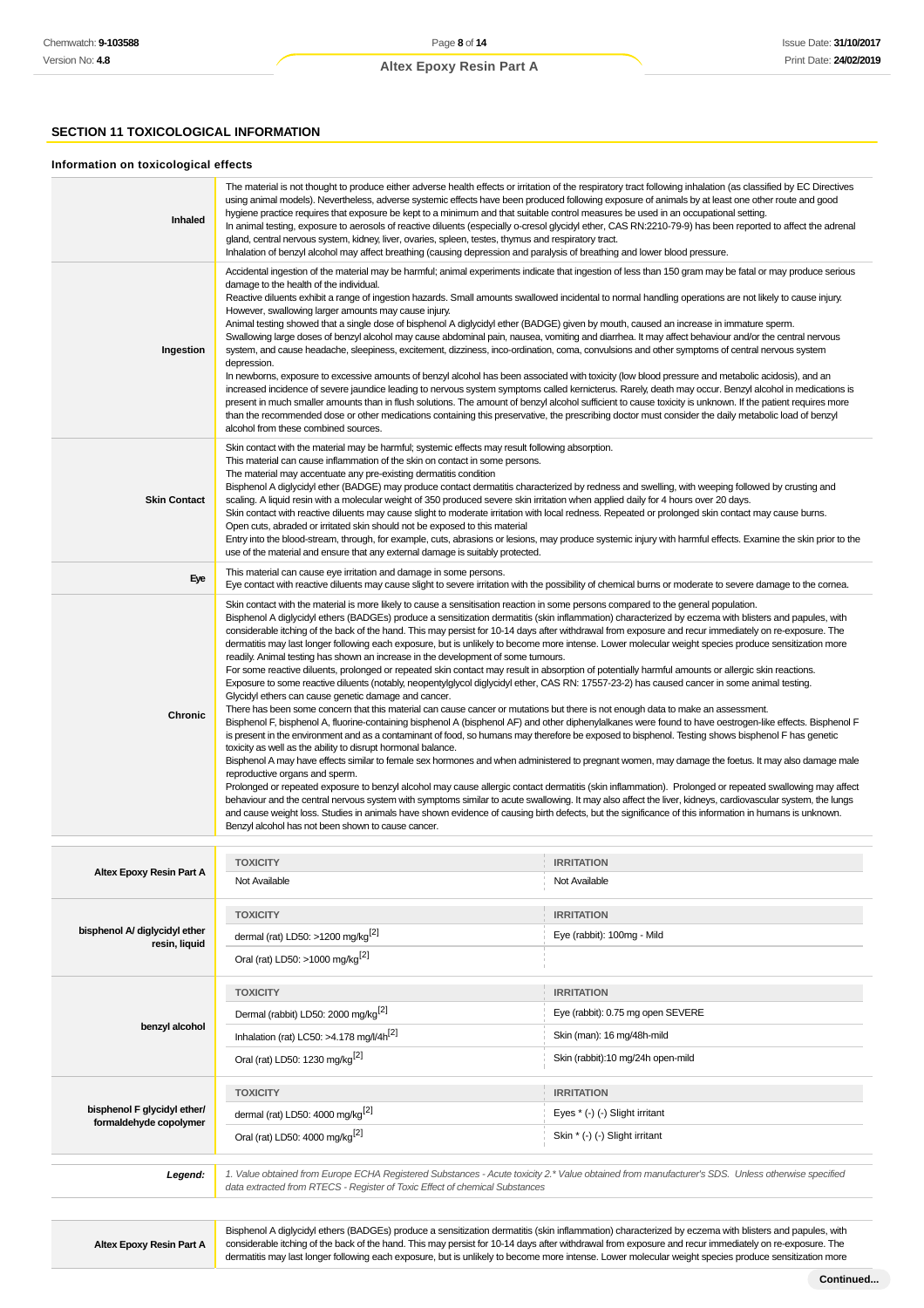# readily. Animal testing has shown an increase in the development of some tumours. Bisphenol A may have effects similar to female sex hormones and when administered to pregnant women, may damage the foetus. It may also damage male reproductive organs and sperm. Oxiranes (including glycidyl ethers and alkyl oxides, and epoxides) share many common characteristics with respect to animal toxicology. One such oxirane is ethyloxirane; data presented here may be taken as representative. For 1,2-butylene oxide (ethyloxirane): **Altex Epoxy Resin Part A**

In animal testing, ethyloxirane increased the incidence of tumours of the airways in animals exposed via inhalation. However, tumours were not observed in mice chronically exposed via skin. Two structurally related substances, oxirane (ethylene oxide) and methyloxirane (propylene oxide), which are also directacting alkylating agents, have been classified as causing cancer. **BISPHENOL A/ DIGLYCIDYL ETHER RESIN, LIQUID** The substance is classified by IARC as Group 3: **NOT** classifiable as to its carcinogenicity to humans. Evidence of carcinogenicity may be inadequate or limited in animal testing. Foetoxicity has been observed in animal studies Oral (rabbit, female) NOEL 180 mg/kg (teratogenicity; NOEL (maternal 60 mg/kg **BENZYL ALCOHOL** Unlike benzylic alcohols, the beta-hydroxyl group of the members of benzyl alkyl alcohols contributes to break down reactions but do not undergo phase II metabolic activation. Though structurally similar to cancer causing ethyl benzene, phenethyl alcohol is only of negligible concern due to limited similarity in their pattern of activity. For benzoates: Benzyl alcohol, benzoic acid and its sodium and potassium salt have a common metabolic and excretion pathway. All but benzyl alcohol are considered to be unharmful and of low acute toxicity. They may cause slight irritation by oral, dermal or inhalation exposure except sodium benzoate which doesn't irritate the skin. Studies showed increased mortality, reduced weight gain, liver and kidney effects at higher doses, also, lesions of the brains, thymus and skeletal muscles may occur with benzyl alcohol. However, they do not cause cancer, genetic or reproductive toxicity. Developmental toxicity may occur but only at maternal toxic level. The material may cause skin irritation after prolonged or repeated exposure and may produce on contact skin redness, swelling, the production of vesicles, scaling and thickening of the skin. This is a member or analogue of a group of benzyl derivatives generally regarded as safe (GRAS), based partly on their self-limiting properties as flavouring substances in food. In humans and other animals, they are rapidly absorbed, broken down and excreted, with a wide safety margin. They also lack significant potential to cause genetic toxicity and mutations. The intake of benzyl derivatives as natural components of traditional foods is actually higher than the intake as intentionally added flavouring substances. The aryl alkyl alcohol (AAA) fragrance ingredients have diverse chemical structures, with similar metabolic and toxicity profiles. The AAA fragrances demonstrate low acute and subchronic toxicity by skin contact and swallowing. At concentrations likely to be encountered by consumers, AAA fragrance ingredients are non-irritating to the skin. The potential for eye irritation is minimal. With the exception of benzyl alcohol, phenethyl and 2-phenoxyethyl AAA alcohols, testing in humans indicate that AAA fragrance ingredients generally have no or low sensitization potential. Available data indicate that the potential for photosensitization is low. Testing suggests that at current human exposure levels, this group of chemicals does not cause maternal or developmental toxicity. Animal testing shows no cancer-causing evidence, with little or no genetic toxicity. It has been concluded that these materials would not present a safety concern at current levels of use, as fragrance ingredients. **Altex Epoxy Resin Part A & BISPHENOL A/ DIGLYCIDYL ETHER RESIN, LIQUID & BENZYL ALCOHOL & BISPHENOL F GLYCIDYL ETHER/ FORMALDEHYDE COPOLYMER** The following information refers to contact allergens as a group and may not be specific to this product. Contact allergies quickly manifest themselves as contact eczema, more rarely as urticaria or Quincke's oedema. The pathogenesis of contact eczema involves a cell-mediated (T lymphocytes) immune reaction of the delayed type. Other allergic skin reactions, e.g. contact urticaria, involve antibody-mediated immune reactions. The significance of the contact allergen is not simply determined by its sensitisation potential: the distribution of the substance and the opportunities for contact with it are equally important. A weakly sensitising substance which is widely distributed can be a more important allergen than one with stronger sensitising potential with which few individuals come into contact. From a clinical point of view, substances are noteworthy if they produce an allergic test reaction in more than 1% of the persons tested. **Altex Epoxy Resin Part A & BENZYL ALCOHOL** Adverse reactions to fragrances in perfumes and fragranced cosmetic products include allergic contact dermatitis, irritant contact dermatitis, sensitivity to light, immediate contact reactions, and pigmented contact dermatitis. Airborne and connubial contact dermatitis occurs. Contact allergy is a lifelong condition, so symptoms may occur on re-exposure. Allergic contact dermatitis can be severe and widespread, with significant impairment of quality of life and potential consequences for fitness for work. If the perfume contains a sensitizing component, intolerance to perfumes by inhalation may occur. Symptoms may include general unwellness, coughing, phlegm, wheezing, chest tightness, headache, shortness of breath with exertion, acute respiratory illness, hayfever, asthma and other respiratory diseases. Perfumes can induce excess reactivity of the airway without producing allergy or airway obstruction. Breathing through a carbon filter mask had no protective effect Occupational asthma caused by perfume substances, such as isoamyl acetate, limonene, cinnamaldehyde and benzaldehyde, tend to give persistent symptoms, even though the exposure is below occupational exposure limits. Prevention of contact sensitization to fragrances is an important objective of public health risk management. Hands: Contact sensitization may be the primary cause of hand eczema or a complication of irritant or atopic hand eczema. However hand eczema is a disease involving many factors, and the clinical significance of fragrance contact allergy in severe, chronic hand eczema may not be clear. Underarm: Skin inflammation of the armpits may be caused by perfume in deodorants and, if the reaction is severe, it may spread down the arms and to other areas of the body. In individuals who consulted a skin specialist, a history of such first-time symptoms was significantly related to the later diagnosis of perfume allergy. Face: An important manifestation of fragrance allergy from the use of cosmetic products is eczema of the face. In men, after-shave products can cause eczema around the beard area and the adjacent part of the neck. Men using wet shaving as opposed to dry have been shown to have an increased risk of allergic to fragrances. Irritant reactions: Some individual fragrance ingredients, such as citral, are known to be irritant. Fragrances may cause a dose-related contact urticaria (hives) which is not allergic; cinnamal, cinnamic alcohol and Myroxylon pereirae are known to cause hives, but others, including menthol, vanillin and benzaldehyde have also been reported. Pigmentary anomalies: Type IV allergy is responsible for "pigmented cosmetic dermatitis", referring to increased pigmentation on the face and neck. Testing showed a number of fragrance ingredients were associated, including jasmine absolute, ylang-ylang oil, cananga oil, benzyl salicylate, hydroxycitronellal, sandalwood oil, geraniol and geranium oil. Light reactions: Musk ambrette produced a number of allergic reactions mediated by light and was later banned from use in Europe. Furocoumarins (psoralens) in some plant-derived fragrances have caused phototoxic reactions, with redness. There are now limits for the amount of furocoumarins in fragrances. Phototoxic reactions still occur, but are rare. General/respiratory: Fragrances are volatile, and therefore, in addition to skin exposure, a perfume also exposes the eyes and the nose / airway. It is estimated that 2-4% of the adult population is affected by respiratory or eye symptoms by such an exposure. It is known that exposure to fragrances may exacerbate pre-existing asthma. Asthma-like symptoms can be provoked by sensory mechanisms. A significant association was found between respiratory complaints related to fragrances and contact allergy to fragrance ingredients and hand eczema. Fragrance allergens act as haptens, low molecular weight chemicals that cause an immune response only when attached to a carrier protein. However, not all sensitizing fragrance chemicals are directly reactive, but require previous activation. A prehapten is a chemical that itself causes little or no sensitization, but is transformed into a hapten in the skin (bioactivation), usually via enzyme catalysis. It is not always possible to know whether a particular allergen that is not directly reactive acts as a prehapten or a prohapten , or both. Prohaptens: Compounds that are bioactivated in the skin and thereby form haptens are referred to prohaptens. The possibility of a prohapten being activated cannot be avoided by outside measures. Activation processes increase the risk for cross-reactivity between fragrance substances. Various enzymes play roles in both activating and deactivating prohaptens. Skin-sensitizing prohaptens can be recognized and grouped into chemical classes based on

> knowledge of xenobiotic bioactivation reactions, clinical observations and/or studies of sensitization. QSAR prediction: Prediction of sensitization activity of these substances is complex, especially for those substances that can act both as pre- and prohaptens.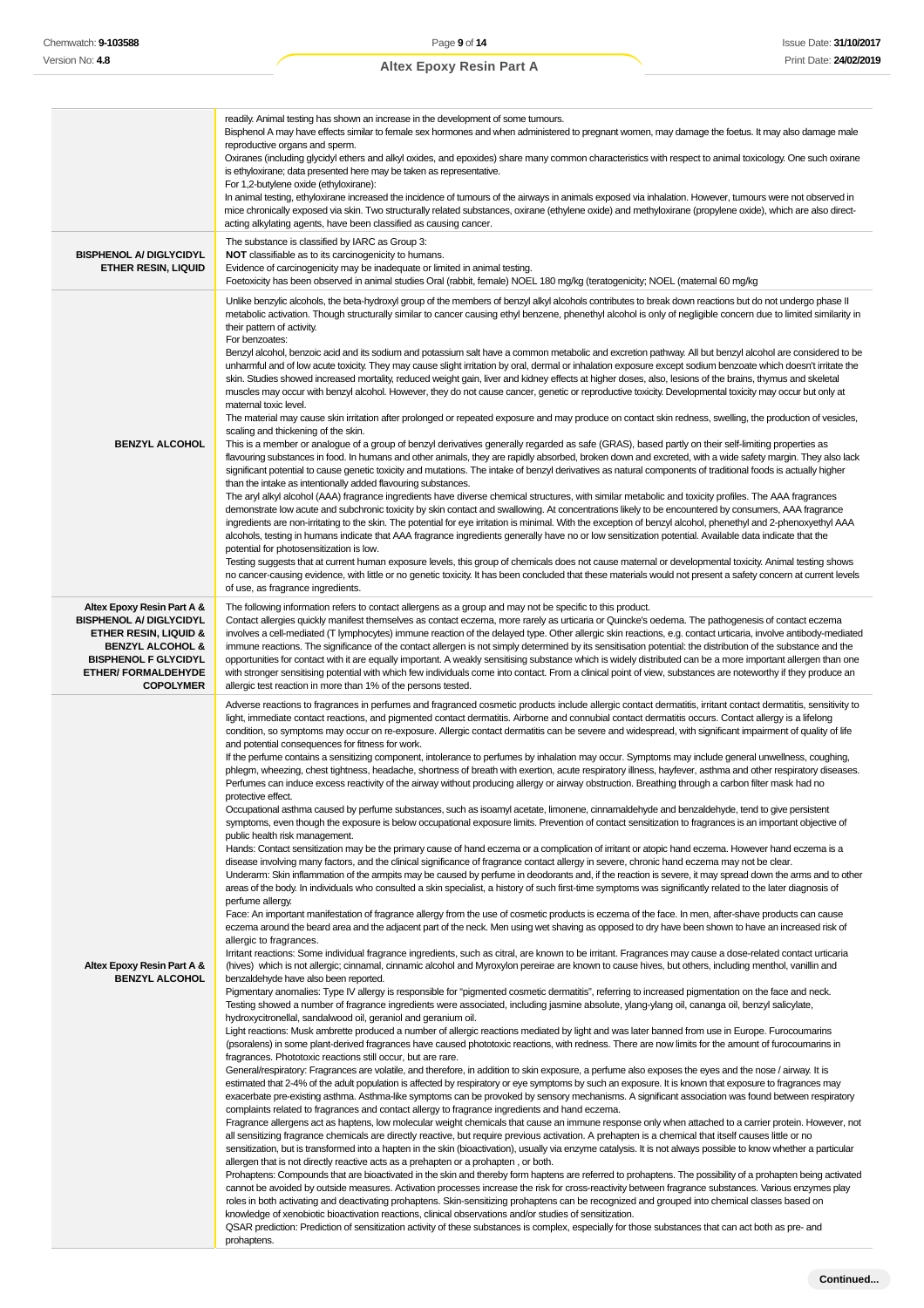| Altex Epoxy Resin Part A &<br><b>BISPHENOL A/ DIGLYCIDYL</b><br><b>ETHER RESIN, LIQUID</b>                                                                                        | Animal testing over 13 weeks showed bisphenol A diglycidyl ether (BADGE) caused mild to moderate, chronic, inflammation of the skin.<br>Reproductive and Developmental Toxicity: Animal testing showed BADGE given over several months caused reduction in body weight but had no<br>reproductive effects.<br>Cancer-causing potential: It has been concluded that bisphenol A diglycidyl ether cannot be classified with respect to its cancer-causing potential in<br>humans.<br>Genetic toxicity: Laboratory tests on genetic toxicity of BADGE have so far been negative.<br>Immunotoxicity: Animal testing suggests regular injections of diluted BADGE may result in sensitization.<br>Consumer exposure: Comsumer exposure to BADGE is almost exclusively from migration of BADGE from can coatings into food. Testing has not found<br>any evidence of hormonal disruption.                                                                                                                                                                                                                                                                                                                                                                                                                                                                                                                                                                                                                                                                    |                                 |                                                                                                                                                                     |  |
|-----------------------------------------------------------------------------------------------------------------------------------------------------------------------------------|--------------------------------------------------------------------------------------------------------------------------------------------------------------------------------------------------------------------------------------------------------------------------------------------------------------------------------------------------------------------------------------------------------------------------------------------------------------------------------------------------------------------------------------------------------------------------------------------------------------------------------------------------------------------------------------------------------------------------------------------------------------------------------------------------------------------------------------------------------------------------------------------------------------------------------------------------------------------------------------------------------------------------------------------------------------------------------------------------------------------------------------------------------------------------------------------------------------------------------------------------------------------------------------------------------------------------------------------------------------------------------------------------------------------------------------------------------------------------------------------------------------------------------------------------------|---------------------------------|---------------------------------------------------------------------------------------------------------------------------------------------------------------------|--|
| Altex Epoxy Resin Part A &<br><b>BISPHENOL A/ DIGLYCIDYL</b><br><b>ETHER RESIN, LIQUID &amp;</b><br><b>BISPHENOL F GLYCIDYL</b><br><b>ETHER/ FORMALDEHYDE</b><br><b>COPOLYMER</b> | The chemical structure of hydroxylated diphenylalkanes or bisphenols consists of two phenolic rings joined together through a bridging carbon. This class<br>of endocrine disruptors that mimic oestrogens is widely used in industry, particularly in plastics<br>Bisphenol A (BPA) and some related compounds exhibit oestrogenic activity in human breast cancer cell line MCF-7, but there were remarkable<br>differences in activity. Several derivatives of BPA exhibited significant thyroid hormonal activity towards rat pituitary cell line GH3, which releases growth<br>hormone in a thyroid hormone-dependent manner. However, BPA and several other derivatives did not show such activity. Results suggest that the<br>4-hydroxyl group of the A-phenyl ring and the B-phenyl ring of BPA derivatives are required for these hormonal activities, and substituents at the<br>3,5-positions of the phenyl rings and the bridging alkyl moiety markedly influence the activities.<br>Bisphenols promoted cell proliferation and increased the synthesis and secretion of cell type-specific proteins. When ranked by proliferative potency, the<br>longer the alkyl substituent at the bridging carbon, the lower the concentration needed for maximal cell yield; the most active compound contained two propyl<br>chains at the bridging carbon. Bisphenols with two hydroxyl groups in the para position and an angular configuration are suitable for appropriate hydrogen<br>bonding to the acceptor site of the oestrogen receptor. |                                 |                                                                                                                                                                     |  |
| <b>Acute Toxicity</b>                                                                                                                                                             | ✔                                                                                                                                                                                                                                                                                                                                                                                                                                                                                                                                                                                                                                                                                                                                                                                                                                                                                                                                                                                                                                                                                                                                                                                                                                                                                                                                                                                                                                                                                                                                                      | Carcinogenicity                 | ×                                                                                                                                                                   |  |
| <b>Skin Irritation/Corrosion</b>                                                                                                                                                  | ✔                                                                                                                                                                                                                                                                                                                                                                                                                                                                                                                                                                                                                                                                                                                                                                                                                                                                                                                                                                                                                                                                                                                                                                                                                                                                                                                                                                                                                                                                                                                                                      | Reproductivity                  | ×                                                                                                                                                                   |  |
| Serious Eye Damage/Irritation                                                                                                                                                     | ✔                                                                                                                                                                                                                                                                                                                                                                                                                                                                                                                                                                                                                                                                                                                                                                                                                                                                                                                                                                                                                                                                                                                                                                                                                                                                                                                                                                                                                                                                                                                                                      | <b>STOT - Single Exposure</b>   | ×                                                                                                                                                                   |  |
| <b>Respiratory or Skin</b><br>sensitisation                                                                                                                                       | ✓                                                                                                                                                                                                                                                                                                                                                                                                                                                                                                                                                                                                                                                                                                                                                                                                                                                                                                                                                                                                                                                                                                                                                                                                                                                                                                                                                                                                                                                                                                                                                      | <b>STOT - Repeated Exposure</b> | ×                                                                                                                                                                   |  |
| Mutagenicity                                                                                                                                                                      | ×                                                                                                                                                                                                                                                                                                                                                                                                                                                                                                                                                                                                                                                                                                                                                                                                                                                                                                                                                                                                                                                                                                                                                                                                                                                                                                                                                                                                                                                                                                                                                      | <b>Aspiration Hazard</b>        | ×                                                                                                                                                                   |  |
|                                                                                                                                                                                   |                                                                                                                                                                                                                                                                                                                                                                                                                                                                                                                                                                                                                                                                                                                                                                                                                                                                                                                                                                                                                                                                                                                                                                                                                                                                                                                                                                                                                                                                                                                                                        | Legend:                         | $\blacktriangleright$ - Data either not available or does not fill the criteria for classification<br>$\blacktriangleright$ - Data available to make classification |  |

### **SECTION 12 ECOLOGICAL INFORMATION**

|                                                       | <b>ENDPOINT</b>  | <b>TEST DURATION (HR)</b>                        | <b>SPECIES</b>                | VALUE              | <b>SOURCE</b>    |
|-------------------------------------------------------|------------------|--------------------------------------------------|-------------------------------|--------------------|------------------|
| Altex Epoxy Resin Part A                              | Not<br>Available | Not Available                                    | Not Available                 | Not<br>Available   | Not<br>Available |
| bisphenol A/ diglycidyl ether                         | <b>ENDPOINT</b>  | <b>TEST DURATION (HR)</b><br>$\langle 1 \rangle$ | <b>SPECIES</b>                | <b>VALUE</b>       | <b>SOURCE</b>    |
| resin, liquid                                         | <b>EC50</b>      | 48                                               | Crustacea                     | ca.2mg/L           | 2                |
|                                                       | <b>ENDPOINT</b>  | <b>TEST DURATION (HR)</b>                        | <b>SPECIES</b>                | <b>VALUE</b>       | <b>SOURCE</b>    |
|                                                       | LC50             | 96                                               | Fish                          | 10 <sub>mg/L</sub> | 2                |
| benzyl alcohol                                        | <b>EC50</b>      | 48                                               | Crustacea                     | 230mg/L            | 2                |
|                                                       | <b>EC50</b>      | 96                                               | Algae or other aquatic plants | 76.828mg/L         | 2                |
|                                                       | <b>NOEC</b>      | 336                                              | Fish                          | $5.1$ mg/L         | 2                |
| bisphenol F glycidyl ether/<br>formaldehyde copolymer | <b>ENDPOINT</b>  | <b>TEST DURATION (HR)</b>                        | <b>SPECIES</b>                | <b>VALUE</b>       | <b>SOURCE</b>    |
|                                                       | Not<br>Available | Not Available                                    | Not Available                 | Not<br>Available   | Not<br>Available |

(QSAR) - Aquatic Toxicity Data (Estimated) 4. US EPA, Ecotox database - Aquatic Toxicity Data 5. ECETOC Aquatic Hazard Assessment Data 6. NITE (Japan) - Bioconcentration Data 7. METI (Japan) - Bioconcentration Data 8. Vendor Data

Toxic to aquatic organisms, may cause long-term adverse effects in the aquatic environment.

Do NOT allow product to come in contact with surface waters or to intertidal areas below the mean high water mark. Do not contaminate water when cleaning equipment or disposing of equipment wash-waters.

Wastes resulting from use of the product must be disposed of on site or at approved waste sites.

For bisphenol A and related bisphenols: Environmental fate:

Biodegradability (28 d) 89% - Easily biodegradable

Bioconcentration factor (BCF) 7.8 mg/l

Bisphenol A, its derivatives and analogues, can be released from polymers, resins and certain substances by metabolic products

Substance does not meet the criteria for PBT or vPvB according to Regulation (EC) No 1907/2006, Annex XIII

As an environmental contaminant, bisphenol A interferes with nitrogen fixation at the roots of leguminous plants associated with the bacterial symbiont Sinorhizobium meliloti. Despite a half-life in the soil of only 1-10 days, its ubiquity makes it an important pollutant. According to Environment Canada, "initial assessment shows that at low levels, bisphenol A can harm fish and organisms over time. Studies also indicate that it can currently be found in municipal wastewater." However, a study conducted in the United States found that 91-98% of bisphenol A may be removed from water during treatment at municipal water treatment plants.

Ecotoxicity:

Fish LC50 (96 h): 4.6 mg/l (freshwater fish); 11 mg/l (saltwater fish): NOEC 0.016 mg/l (freshwater fish- 144 d); 0.064 mg/l (saltwater fish 164 d)

Fresh water invertebrates EC50 (48 h): 10.2 mg/l: NOEC 0.025 mg/l - 328 d)

Marine water invertebrate EC50 (96 h): 1.1 mg/l; NOEC 0.17 mg/l (28 d)

Freshwater algae (96 h): 2.73 mg/l

Marine water algae (96 h): 1.1 mg/l

Fresh water plant EC50 (7 d): 20 mg/l: NOEC 7.8 mg/l

In general, studies have shown that bisphenol A can affect growth, reproduction and development in aquatic organisms.

Among freshwater organisms, fish appear to be the most sensitive species. Evidence of endocrine-related effects in fish, aquatic invertebrates, amphibians and reptiles has been reported at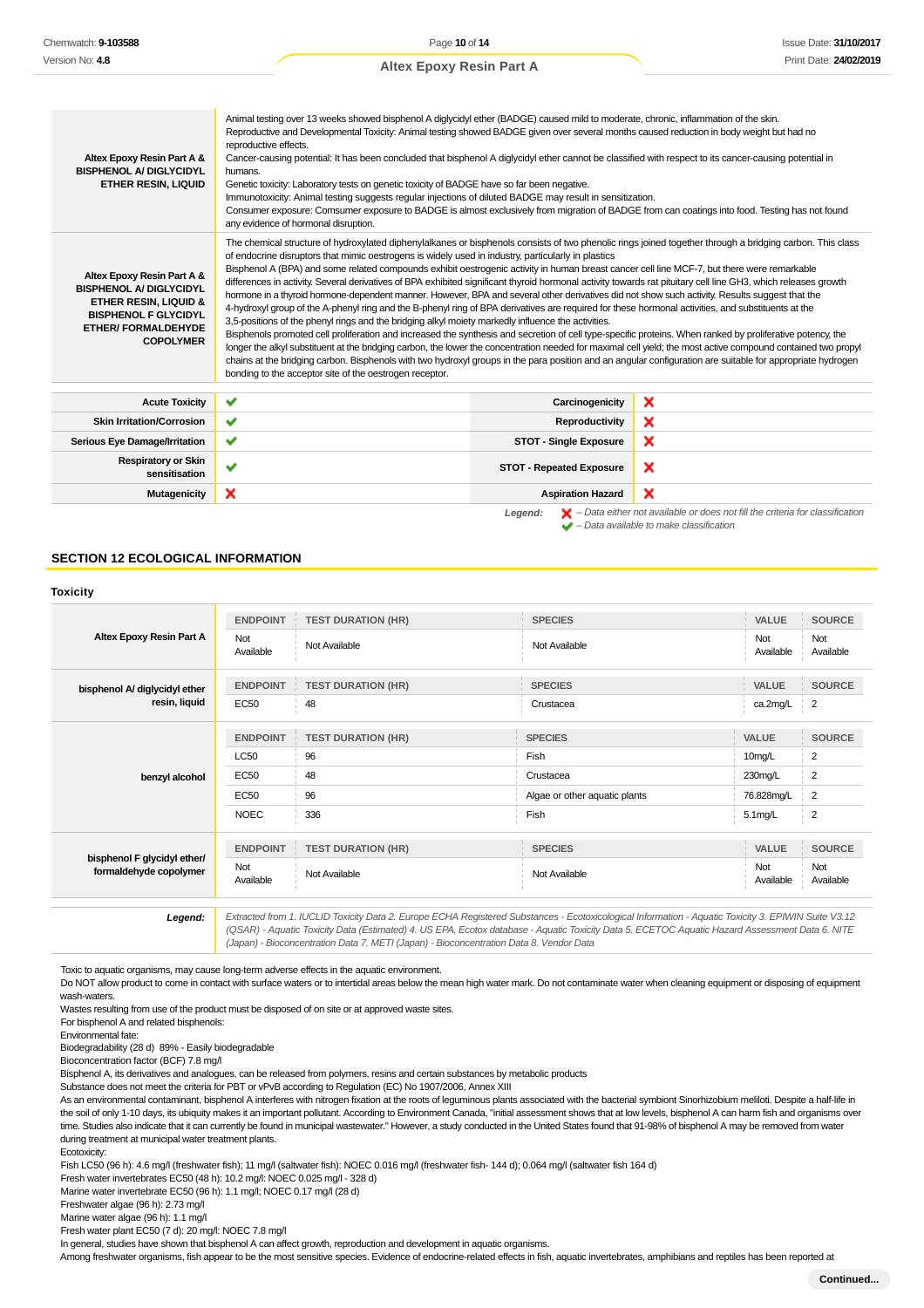environmentally relevant exposure levels lower than those required for acute toxicity. There is a widespread variation in reported values for endocrine-related effects, but many fall in the range of 1  $\ln \frac{1}{\ln 1}$  to 1 mg/L

A 2009 review of the biological impacts of plasticisers on wildlife published by the Royal Society with a focus on annelids (both aquatic and terrestrial), molluscs, crustaceans, insects, fish and amphibians concluded that bisphenol A has been shown to affect reproduction in all studied animal groups, to impair development in crustaceans and amphibians and to induce genetic aberrations. A large 2010 study of two rivers in Canada found that areas contaminated with hormone-like chemicals including bisphenol A showed females made up 85 per cent of the population of a certain fish, while females made up only 55 per cent in uncontaminated areas.

Although abundant data are available on the toxicity of bisphenol-A (2,2-bis (4-hydroxydiphenyl)propane;(BPA) A variety of BPs were examined for their acute toxicity against Daphnia magna, mutagenicity, and oestrogenic activity using the Daphtoxkit (Creasel Ltd.), the umu test system, and the yeast two-hybrid system, respectively, in comparison with BPA. BPA was moderately toxic to D. magna (48-h EC50 was 10 mg/l) according to the current U.S. EPA acute toxicity evaluation standard, and it was weakly oestrogenic with 5 orders of magnitude lower activity than that of the natural estrogen 17 beta-oestradiol in the yeast screen, while no mutagenicity was observed. All seven BPs tested here showed moderate to slight acute toxicity, no mutagenicity, and weak oestrogenic activity as well as BPA. Some of the BPs showed considerably higher oestrogenic activity than BPA, and others exhibited much lower activity. Bisphenol S (bis(4 hydroxydiphenyl)sulfone) and bis(4-hydroxyphenyl)sulfide) showed oestrogenic activity.

Biodegradation is a major mechanism for eliminating various environmental pollutants. Studies on the biodegradation of bisphenols have mainly focused on bisphenol A. A number of BPA-degrading bacteria have been isolated from enrichments of sludge from wastewater treatment plants. The first step in the biodegradation of BPA is the hydroxylation of the carbon atom of a methyl group or the quaternary carbon in the BPA molecule. Judging from these features of the biodegradation mechanisms, it is possible that the same mechanism used for BPA is used to biodegrade all bisphenols that have at least one methyl or methylene group bonded at the carbon atom between the two phenol groups. However, bisphenol F ([bis(4-hydroxyphenyl)methane; BPF), which has no substituent at the bridging carbon, is unlikely to be metabolised by such a mechanism. Nevertheless BPF is readily degraded by river water microorganisms under aerobic conditions. From this evidence, it was clear that a specific mechanism for biodegradation of BPF does exist in the natural ecosystem,

Algae can enhance the photodegradation of bisphenols. The photodegradation rate of BPF increased with increasing algae concentration. Humic acid and Fe3+ ions also enhanced the photodegradation of BPF. The effect of pH value on the BPF photodegradation was also important.

Reactive diluents generally have a low to moderate potential for bioconcentration (tendency to accumulate in the food chain) and a high to very high potential for mobility in soil. Small amounts that escape to the atmosphere will photodegrade.

They would not be expected to persist in the environment.

Most reactive diluents should be considered slightly to moderately toxic to aquatic organisms on an acute basis while some might also be considered harmful to the environment. Environmental toxicity is a function of the n-octanol/water partition coefficient (log Pow, log Kow). Compounds with log Pow >5 act as neutral organics, but at a lower log Pow, the toxicity of epoxide-containing polymers is greater than that predicted for simple narcotics.

Significant environmental findings are limited. Oxiranes (including glycidyl ethers and alkyl oxides, and epoxides) exhibit common characteristics with respect to environmental fate and ecotoxicology. One such oxirane is ethyloxirane and data presented here may be taken as representative.

For 1,2-Butylene oxide (Ethyloxirane):

log Kow values of 0.68 and 0.86. BAF and BCF : 1 to 17 L./kg.

Aquatic Fate - Ethyloxirane is highly soluble in water and has a very low soil-adsorption coefficient, which suggests that, if released to water, adsorption of ethyloxirane to sediment and suspended solids is not expected. Volatilization of ethyloxirane from water surfaces would be expected. Ethyloxirane is hydrolysable, with a half-life of 6.5 days, and biodegradable up to 100% degradation and is not expected to persist in water. Models have predicted a biodegradation half-life in water of 15 days.

Terrestrial Fate: When released to soil, ethyloxirane is expected to have low adsorption and thus very high mobility. Volatilization from moist soil and dry soil surfaces is expected. Ethyloxirane is not expected to be persistent in soil.

Atmospheric Fate: It is expected that ethyloxirane exists solely as a vapor in ambient atmosphere. Ethyloxirane may also be removed from the atmosphere by wet deposition processes. The half-life in air is about 5.6 days from the reaction of ethyloxirane with photochemically produced hydroxyl radicals which indicates that this chemical meets the persistence criterion in air (half-life of = 2 days).

Ecotoxicity - The potential for bioaccumulation of ethyloxirane in organisms is likely to be low and has low to moderate toxicity to aquatic organisms. Ethyloxirane is acutely toxic to water fleas and toxicity values for bacteria are close to 5000 mg/L. For algae, toxicity values exceed 500 mg/L.

Reactive diluents which are only slightly soluble in water and do not evaporate quickly are expected to sink to the bottom or float to the top, depending on the density, where they would be expected to biodegrade slowly.

For benzyl alcohol: log Kow : 1.1Koc : <5Henry's atm m3 /mol: 3.91E-07BOD 5: 1.55-1.6,33-62%COD : 96%ThOD : 2.519BCF : 4

Bioaccumulation: Not significant

Anaerobic Effects: Significant degradation.

Effects on algae and plankton: Inhibits degradation of glucose

Degradation Biological: Significant processes

Abiotic: RxnOH\*,no photochem

Ecotoxicity: Fish LC50 (48 h): fathead minnow 770 mg/l; (72 h): 480 mg/l; (96 h) 460 mg/l. Fish LC50 (96 h) fathead minnow 10 ppm, bluegill sunfish 15 ppm; tidewater silverside fish 15 ppm. Products of Biodegradation: Possibly hazardous short term degradation products are not likely. However, long term degradation products may arise, but these are less toxic than the product itself. **DO NOT** discharge into sewer or waterways.

#### **Persistence and degradability**

| Ingredient                                     | Persistence: Water/Soil | Persistence: Air |
|------------------------------------------------|-------------------------|------------------|
| bisphenol A/ diglycidyl ether resin,<br>liauid | <b>HIGH</b>             | <b>HIGH</b>      |
| benzyl alcohol                                 | LOW                     | LOW              |

#### **Bioaccumulative potential**

| Ingredient                                     | <b>Bioaccumulation</b> |
|------------------------------------------------|------------------------|
| bisphenol A/ diglycidyl ether resin,<br>liquid | LOW (LogKOW = 2.6835)  |
| benzyl alcohol                                 | LOW (LogKOW = $1.1$ )  |

#### **Mobility in soil**

| Ingredient                                     | <b>Mobility</b>       |
|------------------------------------------------|-----------------------|
| bisphenol A/ diglycidyl ether resin,<br>liquid | LOW ( $KOC = 51.43$ ) |
| benzyl alcohol                                 | LOW (KOC = $15.66$ )  |

### **SECTION 13 DISPOSAL CONSIDERATIONS**

**Waste treatment methods**

**Product / Packaging disposal**

▶ Containers may still present a chemical hazard/ danger when empty. ▶ Return to supplier for reuse/ recycling if possible.

**Continued...**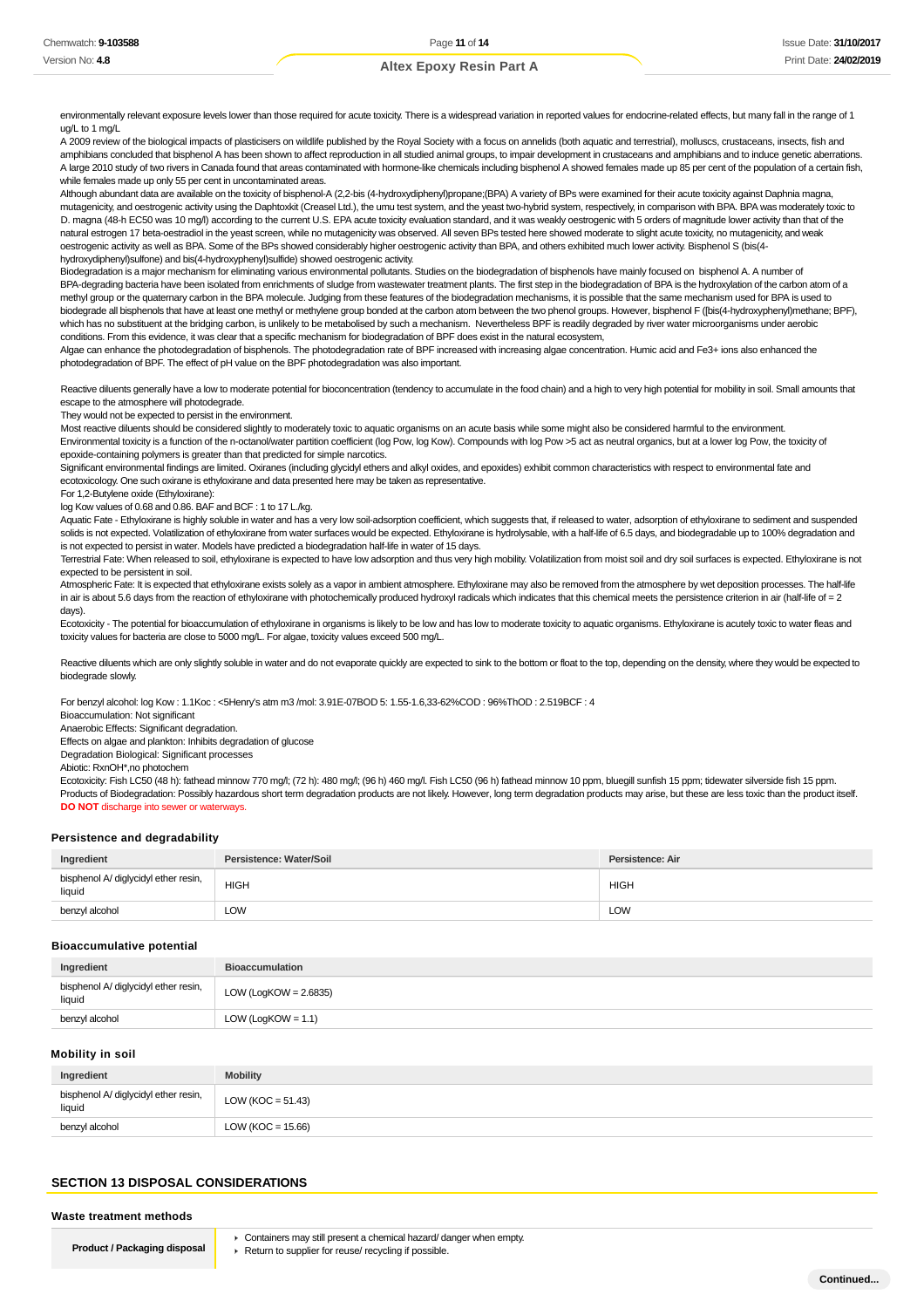**Continued...**

# **Altex Epoxy Resin Part A**

| Otherwise:                                                                                                                                                        |
|-------------------------------------------------------------------------------------------------------------------------------------------------------------------|
| If container can not be cleaned sufficiently well to ensure that residuals do not remain or if the container cannot be used to store the same product, then       |
| puncture containers, to prevent re-use, and bury at an authorised landfill.                                                                                       |
| ► Where possible retain label warnings and SDS and observe all notices pertaining to the product.                                                                 |
| Legislation addressing waste disposal requirements may differ by country, state and/ or territory. Each user must refer to laws operating in their area. In       |
| some areas, certain wastes must be tracked.                                                                                                                       |
| A Hierarchy of Controls seems to be common - the user should investigate:                                                                                         |
| Reduction                                                                                                                                                         |
| $\triangleright$ Reuse                                                                                                                                            |
| $\triangleright$ Recycling                                                                                                                                        |
| • Disposal (if all else fails)                                                                                                                                    |
| This material may be recycled if unused, or if it has not been contaminated so as to make it unsuitable for its intended use. If it has been contaminated, it may |
| be possible to reclaim the product by filtration, distillation or some other means. Shelf life considerations should also be applied in making decisions of this  |
| type. Note that properties of a material may change in use, and recycling or reuse may not always be appropriate.                                                 |
| DO NOT allow wash water from cleaning or process equipment to enter drains.                                                                                       |
| It may be necessary to collect all wash water for treatment before disposal.                                                                                      |
| In all cases disposal to sewer may be subject to local laws and regulations and these should be considered first.                                                 |
| • Where in doubt contact the responsible authority.                                                                                                               |
| ▶ Recycle wherever possible or consult manufacturer for recycling options.                                                                                        |
| Consult State Land Waste Authority for disposal.                                                                                                                  |
| ▶ Bury or incinerate residue at an approved site.                                                                                                                 |
| ▶ Recycle containers if possible, or dispose of in an authorised landfill.                                                                                        |
|                                                                                                                                                                   |

### **SECTION 14 TRANSPORT INFORMATION**

#### **Labels Required**



# **Land transport (ADG)**

| <b>UN number</b>             | 3082                                                                 |  |  |
|------------------------------|----------------------------------------------------------------------|--|--|
| UN proper shipping name      | ENVIRONMENTALLY HAZARDOUS SUBSTANCE, LIQUID, N.O.S.                  |  |  |
| Transport hazard class(es)   | Class<br>9<br>Subrisk<br>Not Applicable                              |  |  |
| Packing group                | Ш                                                                    |  |  |
| <b>Environmental hazard</b>  | Environmentally hazardous                                            |  |  |
| Special precautions for user | Special provisions<br>274 331 335 375 AU01<br>5L<br>Limited quantity |  |  |

Environmentally Hazardous Substances meeting the descriptions of UN 3077 or UN 3082 are not subject to this Code when transported by road or rail in;

(a) packagings;

(b) IBCs; or

(c) any other receptacle not exceeding 500 kg(L).

- Australian Special Provisions (SP AU01) - ADG Code 7th Ed.

# **Air transport (ICAO-IATA / DGR)**

| <b>UN number</b>             | 3082                                                                                                                                                                                                                                      |                                                       |                                                     |  |
|------------------------------|-------------------------------------------------------------------------------------------------------------------------------------------------------------------------------------------------------------------------------------------|-------------------------------------------------------|-----------------------------------------------------|--|
| UN proper shipping name      |                                                                                                                                                                                                                                           | Environmentally hazardous substance, liquid, n.o.s. * |                                                     |  |
| Transport hazard class(es)   | <b>ICAO/IATA Class</b><br>9<br>ICAO / IATA Subrisk<br><b>ERG Code</b>                                                                                                                                                                     | Not Applicable<br>9L                                  |                                                     |  |
| Packing group                | Ш                                                                                                                                                                                                                                         |                                                       |                                                     |  |
| <b>Environmental hazard</b>  | Environmentally hazardous                                                                                                                                                                                                                 |                                                       |                                                     |  |
| Special precautions for user | Special provisions<br>Cargo Only Packing Instructions<br>Cargo Only Maximum Qty / Pack<br>Passenger and Cargo Packing Instructions<br>Passenger and Cargo Maximum Qty / Pack<br>Passenger and Cargo Limited Quantity Packing Instructions |                                                       | A97 A158 A197<br>964<br>450L<br>964<br>450L<br>Y964 |  |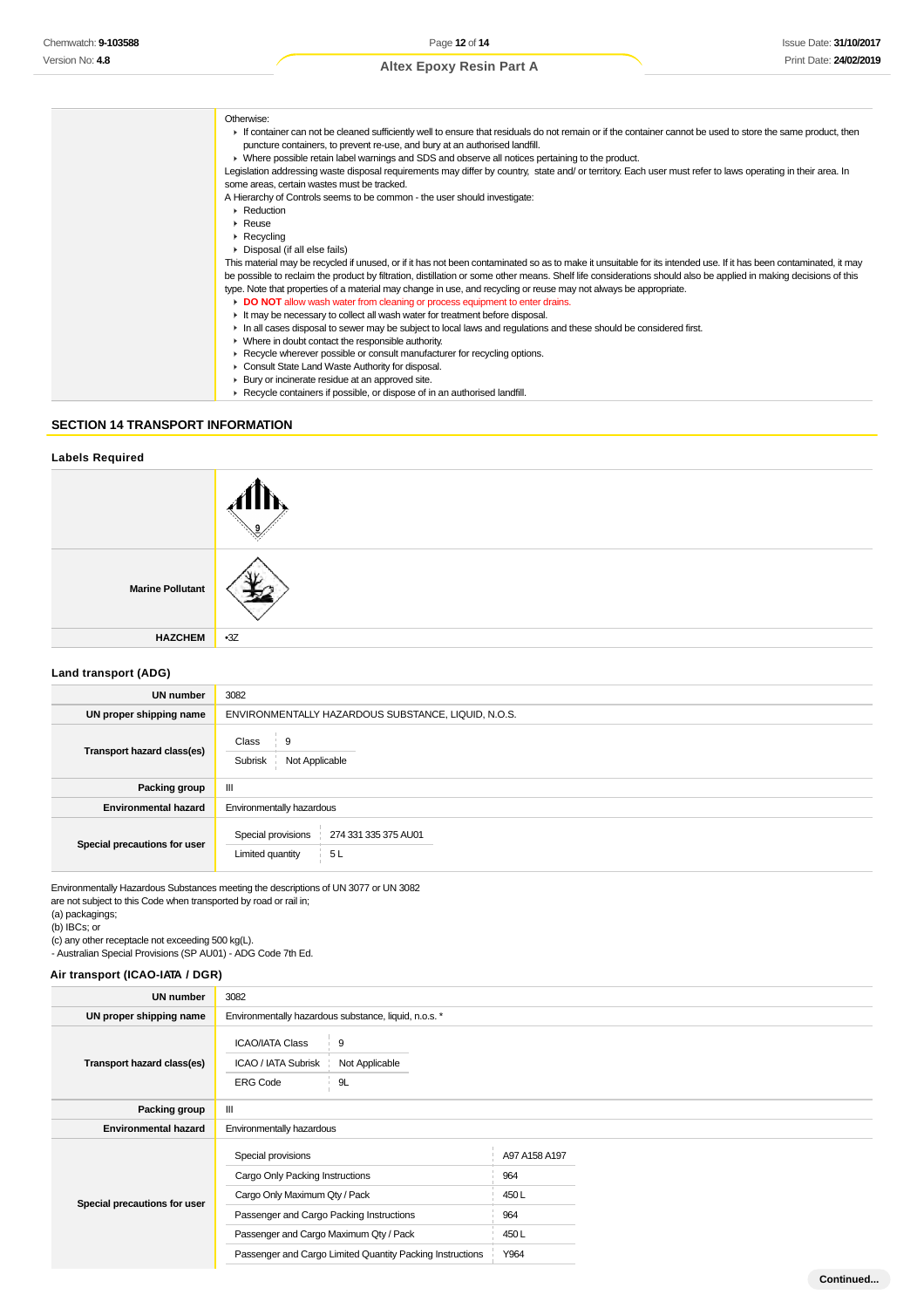Passenger and Cargo Limited Maximum Qty / Pack 30 kg G

### **Sea transport (IMDG-Code / GGVSee)**

| <b>UN number</b>             | 3082                                                                                                     |  |  |
|------------------------------|----------------------------------------------------------------------------------------------------------|--|--|
| UN proper shipping name      | ENVIRONMENTALLY HAZARDOUS SUBSTANCE, LIQUID, N.O.S.                                                      |  |  |
| Transport hazard class(es)   | <b>IMDG Class</b><br>$\frac{1}{2}$ 9<br>Not Applicable<br><b>IMDG Subrisk</b>                            |  |  |
| Packing group                | Ш                                                                                                        |  |  |
| <b>Environmental hazard</b>  | <b>Marine Pollutant</b>                                                                                  |  |  |
| Special precautions for user | <b>EMS Number</b><br>$F-A$ , S-F<br>Special provisions<br>274 335 969<br><b>Limited Quantities</b><br>5L |  |  |

#### **Transport in bulk according to Annex II of MARPOL and the IBC code**

Not Applicable

### **SECTION 15 REGULATORY INFORMATION**

#### **Safety, health and environmental regulations / legislation specific for the substance or mixture**

#### **BISPHENOL A/ DIGLYCIDYL ETHER RESIN, LIQUID(25085-99-8) IS FOUND ON THE FOLLOWING REGULATORY LISTS** Australia Dangerous Goods Code (ADG Code) - Dangerous Goods List Australia Dangerous Goods Code (ADG Code) - List of Emergency Action Codes Australia Hazardous Chemical Information System (HCIS) - Hazardous Chemicals Australia Inventory of Chemical Substances (AICS) Australia Standard for the Uniform Scheduling of Medicines and Poisons (SUSMP) - Schedule 2 Australia Standard for the Uniform Scheduling of Medicines and Poisons (SUSMP) - Schedule 5 International Air Transport Association (IATA) Dangerous Goods Regulations International FOSFA List of Banned Immediate Previous Cargoes International Maritime Dangerous Goods Requirements (IMDG Code) United Nations Recommendations on the Transport of Dangerous Goods Model Regulations (Chinese) United Nations Recommendations on the Transport of Dangerous Goods Model Regulations (English) United Nations Recommendations on the Transport of Dangerous Goods Model Regulations (Spanish) **BENZYL ALCOHOL(100-51-6) IS FOUND ON THE FOLLOWING REGULATORY LISTS** Australia Dangerous Goods Code (ADG Code) - Dangerous Goods List Australia Dangerous Goods Code (ADG Code) - List of Emergency Action Codes Australia Hazardous Chemical Information System (HCIS) - Hazardous Chemicals Australia Inventory of Chemical Substances (AICS) GESAMP/EHS Composite List - GESAMP Hazard Profiles IMO IBC Code Chapter 17: Summary of minimum requirements IMO MARPOL (Annex II) - List of Noxious Liquid Substances Carried in Bulk International Air Transport Association (IATA) Dangerous Goods Regulations International Maritime Dangerous Goods Requirements (IMDG Code) United Nations Recommendations on the Transport of Dangerous Goods Model Regulations (Chinese) United Nations Recommendations on the Transport of Dangerous Goods Model Regulations (English) United Nations Recommendations on the Transport of Dangerous Goods Model Regulations (Spanish) **BISPHENOL F GLYCIDYL ETHER/ FORMALDEHYDE COPOLYMER(28064-14-4) IS FOUND ON THE FOLLOWING REGULATORY LISTS** Australia Dangerous Goods Code (ADG Code) - Dangerous Goods List Australia Dangerous Goods Code (ADG Code) - List of Emergency Action Codes International Maritime Dangerous Goods Requirements (IMDG Code) United Nations Recommendations on the Transport of Dangerous Goods Model Regulations (Chinese)

Australia Inventory of Chemical Substances (AICS) International Air Transport Association (IATA) Dangerous Goods Regulations

United Nations Recommendations on the Transport of Dangerous Goods Model Regulations (English) United Nations Recommendations on the Transport of Dangerous Goods Model Regulations (Spanish)

### **National Inventory Status**

| <b>National Inventory</b>     | <b>Status</b>                                                                                                                                                                                 |
|-------------------------------|-----------------------------------------------------------------------------------------------------------------------------------------------------------------------------------------------|
| Australia - AICS              | Yes                                                                                                                                                                                           |
| Canada - DSL                  | Yes                                                                                                                                                                                           |
| Canada - NDSL                 | No (benzyl alcohol; bisphenol A/ diglycidyl ether resin, liquid; bisphenol F glycidyl ether/ formaldehyde copolymer)                                                                          |
| China - IECSC                 | Yes                                                                                                                                                                                           |
| Europe - EINEC / ELINCS / NLP | No (bisphenol F glycidyl ether/formaldehyde copolymer)                                                                                                                                        |
| Japan - ENCS                  | Yes                                                                                                                                                                                           |
| Korea - KECI                  | Yes                                                                                                                                                                                           |
| New Zealand - NZIoC           | Yes                                                                                                                                                                                           |
| Philippines - PICCS           | Yes                                                                                                                                                                                           |
| USA - TSCA                    | Yes                                                                                                                                                                                           |
| Legend:                       | $Yes = All ingredients are on the inventory$<br>No = Not determined or one or more ingredients are not on the inventory and are not exempt from listing(see specific ingredients in brackets) |

## **SECTION 16 OTHER INFORMATION**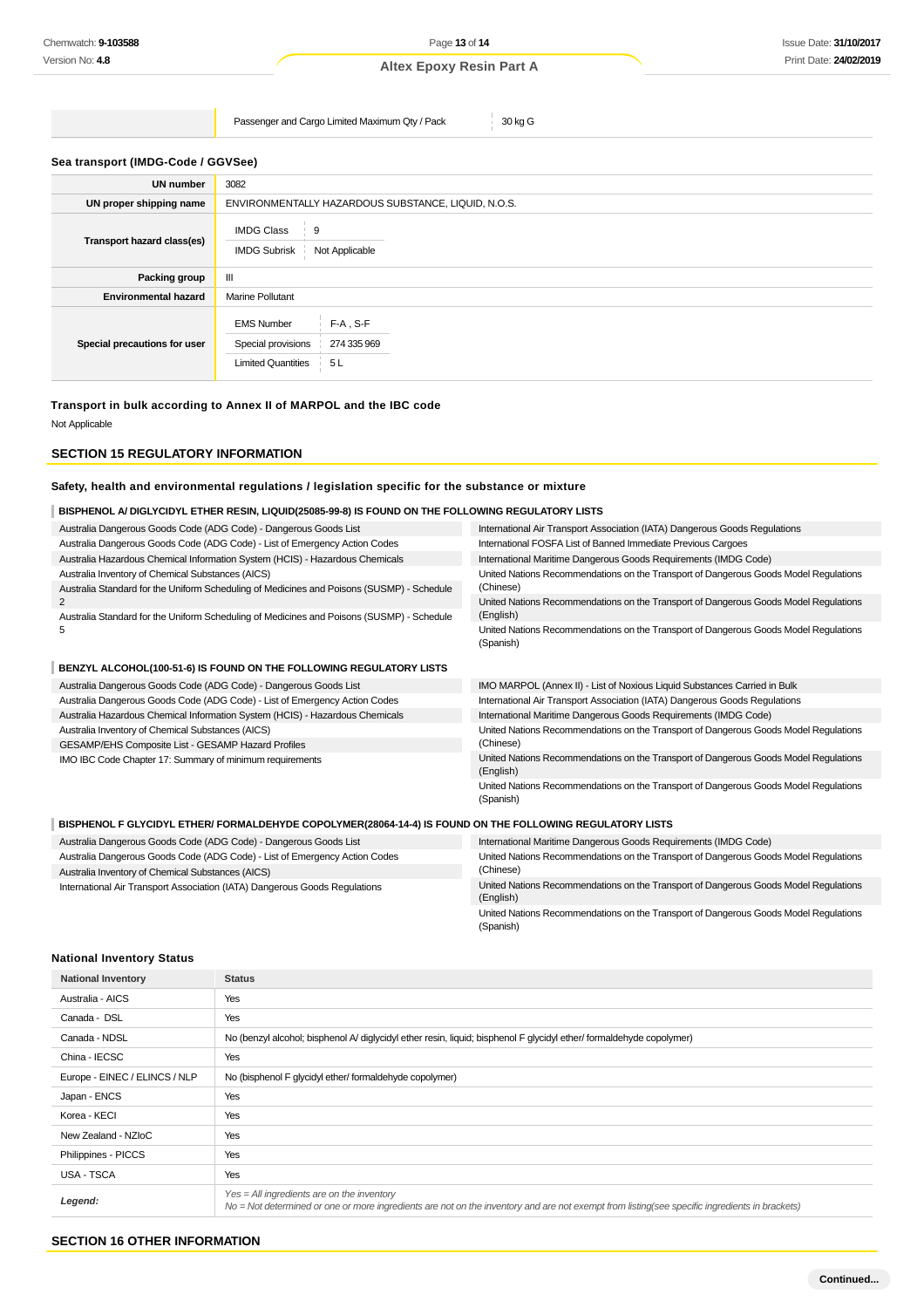| Devicion.<br>Date. | "41. |
|--------------------|------|
| .                  | ы.   |
| Initial            |      |

#### **Other information**

#### **Ingredients with multiple cas numbers**

| Name                                                  | <b>CAS No</b>                                  |
|-------------------------------------------------------|------------------------------------------------|
| bisphenol A/ diglycidyl ether resin,<br>liquid        | 25068-38-6, 25085-99-8                         |
| bisphenol F glycidyl ether/<br>formaldehyde copolymer | 28064-14-4, 42616-71-7, 59029-73-1, 94422-39-6 |

Classification of the preparation and its individual components has drawn on official and authoritative sources as well as independent review by the Chemwatch Classification committee using available literature references.

The SDS is a Hazard Communication tool and should be used to assist in the Risk Assessment. Many factors determine whether the reported Hazards are Risks in the workplace or other settings. Risks may be determined by reference to Exposures Scenarios. Scale of use, frequency of use and current or available engineering controls must be considered.

#### **Definitions and abbreviations**

PC-TWA: Permissible Concentration-Time Weighted Average PC-STEL: Permissible Concentration-Short Term Exposure Limit IARC: International Agency for Research on Cancer ACGIH: American Conference of Governmental Industrial Hygienists STEL: Short Term Exposure Limit TEEL: Temporary Emergency Exposure Limit。 IDLH: Immediately Dangerous to Life or Health Concentrations OSF: Odour Safety Factor NOAEL :No Observed Adverse Effect Level LOAEL: Lowest Observed Adverse Effect Level TLV: Threshold Limit Value LOD: Limit Of Detection OTV: Odour Threshold Value BCF: BioConcentration Factors BEI: Biological Exposure Index Powered by AuthorITe, from Chemwatch.

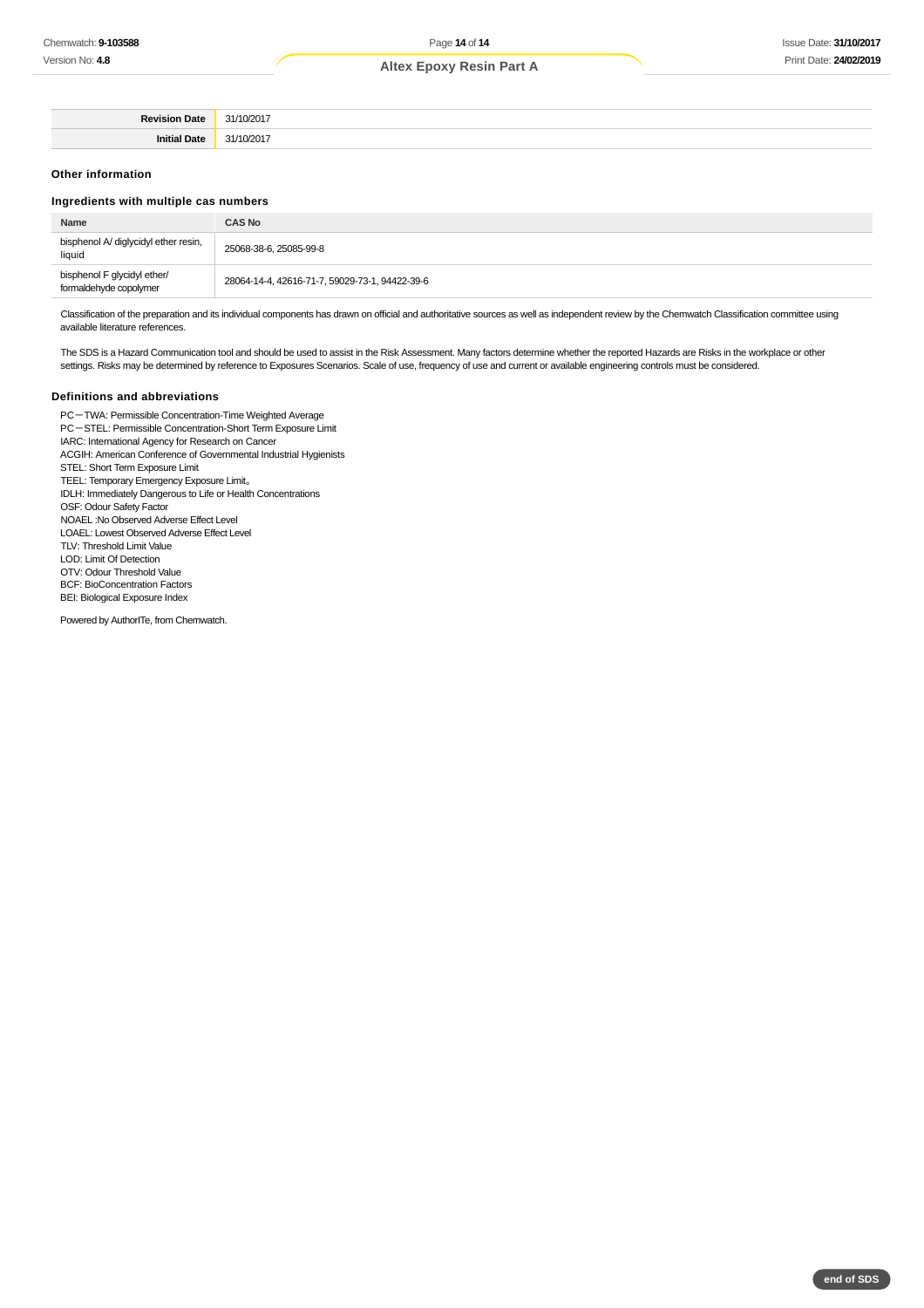# **RESENE PAINTS AUSTRALIA Chemwatch Hazard Alert Code: 3**

Version No: **5.13**

Safety Data Sheet according to WHS and ADG requirements

Issue Date: **29/05/2018** Print Date: **24/02/2019** S.GHS.AUS.EN

# **SECTION 1 IDENTIFICATION OF THE SUBSTANCE / MIXTURE AND OF THE COMPANY / UNDERTAKING**

#### **Product Identifier**

| <b>Product name</b>                                                           | Altex Epoxy Resin Part B                                                                                                                                                                      |
|-------------------------------------------------------------------------------|-----------------------------------------------------------------------------------------------------------------------------------------------------------------------------------------------|
| Synonyms                                                                      | Not Available                                                                                                                                                                                 |
| Proper shipping name                                                          | PAINT (including paint, lacquer, enamel, stain, shellac, varnish, polish, liquid filler and liquid lacquer base) or PAINT RELATED MATERIAL (including<br>paint thinning or reducing compound) |
| Other means of identification                                                 | Not Available                                                                                                                                                                                 |
| Relevant identified uses of the substance or mixture and uses advised against |                                                                                                                                                                                               |
| <b>Relevant identified uses</b>                                               | Part B of a two pack epoxy resin                                                                                                                                                              |

### **Details of the supplier of the safety data sheet**

| Registered company name | <b>RESENE PAINTS AUSTRALIA</b>                  |
|-------------------------|-------------------------------------------------|
| <b>Address</b>          | 7 Production Ave, Molendinar QLD 4214 Australia |
| Telephone               | +61 7 55126600                                  |
| Fax                     | +61 7 55126697                                  |
| Website                 | Not Available                                   |
| Email                   | Not Available                                   |

#### **Emergency telephone number**

| <b>Association / Organisation</b>    | <b>Not Available</b> | <b>CHEMWATCH EMERGENCY RESPONSE</b> |
|--------------------------------------|----------------------|-------------------------------------|
| <b>Emergency telephone numbers</b>   | 131126               | +61 1800 951 288                    |
| Other emergency telephone<br>numbers | <b>Not Available</b> | +61 2 9186 1132                     |

### **SECTION 2 HAZARDS IDENTIFICATION**

#### **Classification of the substance or mixture**

## **HAZARDOUS CHEMICAL. DANGEROUS GOODS. According to the WHS Regulations and the ADG Code.**

| <b>Poisons Schedule</b>       | Not Applicable                                                                                                                                                                                                                                                             |
|-------------------------------|----------------------------------------------------------------------------------------------------------------------------------------------------------------------------------------------------------------------------------------------------------------------------|
| Classification <sup>[1]</sup> | Acute Toxicity (Oral) Category 4, Acute Toxicity (Dermal) Category 4, Skin Corrosion/Irritation Category 1C, Serious Eye Damage Category 1, Skin<br>Sensitizer Category 1, Reproductive Toxicity Category 2, Specific target organ toxicity - repeated exposure Category 1 |
| Leaend:                       | 1. Classified by Chemwatch; 2. Classification drawn from HSIS; 3. Classification drawn from Requlation (EU) No 1272/2008 - Annex VI                                                                                                                                        |
|                               |                                                                                                                                                                                                                                                                            |

**Label elements**



| <b>SIGNAL WORD</b>  | <b>DANGER</b>                                                   |
|---------------------|-----------------------------------------------------------------|
|                     |                                                                 |
| Hazard statement(s) |                                                                 |
| H302                | Harmful if swallowed.                                           |
| H312                | Harmful in contact with skin.                                   |
| H314                | Causes severe skin burns and eye damage.                        |
| H317                | May cause an allergic skin reaction.                            |
| H361                | Suspected of damaging fertility or the unborn child.            |
| H372                | Causes damage to organs through prolonged or repeated exposure. |

**Supplementary statement(s)**

Not Applicable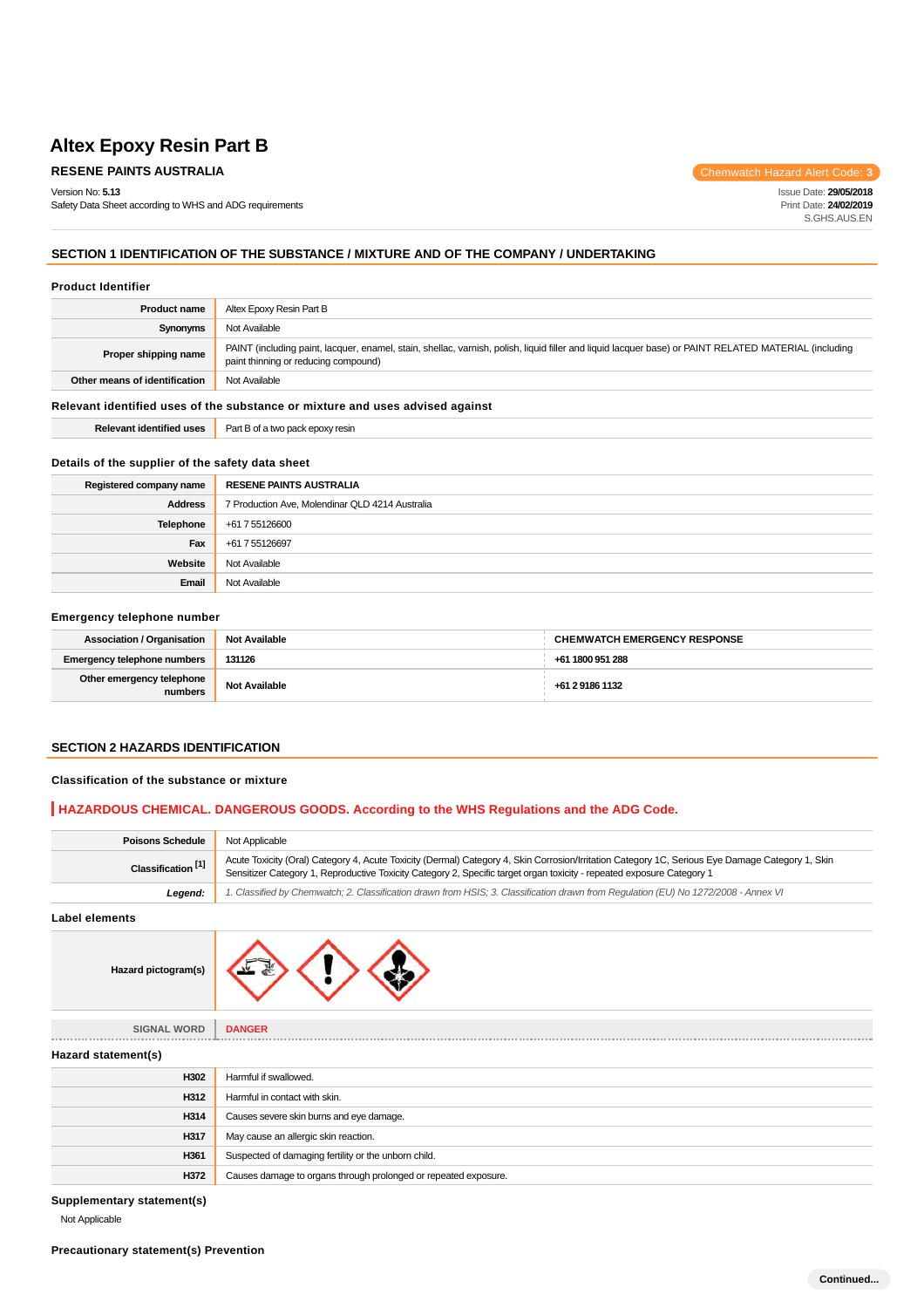**Continued...**

# **Altex Epoxy Resin Part B**

| P <sub>201</sub> | Obtain special instructions before use.                                    |
|------------------|----------------------------------------------------------------------------|
| P260             | Do not breathe dust/fume/gas/mist/vapours/spray.                           |
| P280             | Wear protective gloves/protective clothing/eye protection/face protection. |
| P <sub>281</sub> | Use personal protective equipment as required.                             |
| P270             | Do not eat, drink or smoke when using this product.                        |
| P272             | Contaminated work clothing should not be allowed out of the workplace.     |

### **Precautionary statement(s) Response**

| P301+P330+P331 | IF SWALLOWED: Rinse mouth. Do NOT induce vomiting.                                                                               |
|----------------|----------------------------------------------------------------------------------------------------------------------------------|
| P303+P361+P353 | IF ON SKIN (or hair): Remove/Take off immediately all contaminated clothing. Rinse skin with water/shower.                       |
| P305+P351+P338 | IF IN EYES: Rinse cautiously with water for several minutes. Remove contact lenses, if present and easy to do. Continue rinsing. |
| P308+P313      | IF exposed or concerned: Get medical advice/attention.                                                                           |
| P310           | Immediately call a POISON CENTER or doctor/physician.                                                                            |
| P363           | Wash contaminated clothing before reuse.                                                                                         |
| P302+P352      | IF ON SKIN: Wash with plenty of soap and water.                                                                                  |
| P333+P313      | If skin irritation or rash occurs: Get medical advice/attention.                                                                 |
| P301+P312      | IF SWALLOWED: Call a POISON CENTER or doctor/physician if you feel unwell.                                                       |
| P304+P340      | IF INHALED: Remove victim to fresh air and keep at rest in a position comfortable for breathing.                                 |

### **Precautionary statement(s) Storage**

**P405** Store locked up.

### **Precautionary statement(s) Disposal**

**P501** Dispose of contents/container in accordance with local regulations.

## **SECTION 3 COMPOSITION / INFORMATION ON INGREDIENTS**

#### **Substances**

See section below for composition of Mixtures

### **Mixtures**

| <b>CAS No</b> | %[weight] | Name                                               |
|---------------|-----------|----------------------------------------------------|
| 2855-13-2     | 40-60     | isophorone diamine                                 |
| 32610-77-8    | 25-35     | formaldehyde/phenol/triethylenetetramine copolymer |
| 112-24-3      | $1 - 10$  | triethylenetetramine                               |

# **SECTION 4 FIRST AID MEASURES**

### **Description of first aid measures**

| <b>Eye Contact</b>  | If this product comes in contact with the eyes:<br>Immediately hold eyelids apart and flush the eye continuously with running water.<br>Ensure complete irrigation of the eye by keeping eyelids apart and away from eye and moving the eyelids by occasionally lifting the upper and lower lids.<br>► Continue flushing until advised to stop by the Poisons Information Centre or a doctor, or for at least 15 minutes.<br>Transport to hospital or doctor without delay.<br>► Removal of contact lenses after an eye injury should only be undertaken by skilled personnel.                                                                                                                                                                                                                                                                                                                                                                                                                                                                                                                                                                                    |
|---------------------|-------------------------------------------------------------------------------------------------------------------------------------------------------------------------------------------------------------------------------------------------------------------------------------------------------------------------------------------------------------------------------------------------------------------------------------------------------------------------------------------------------------------------------------------------------------------------------------------------------------------------------------------------------------------------------------------------------------------------------------------------------------------------------------------------------------------------------------------------------------------------------------------------------------------------------------------------------------------------------------------------------------------------------------------------------------------------------------------------------------------------------------------------------------------|
| <b>Skin Contact</b> | If skin or hair contact occurs:<br>Immediately flush body and clothes with large amounts of water, using safety shower if available.<br>• Quickly remove all contaminated clothing, including footwear.<br>IN Wash skin and hair with running water. Continue flushing with water until advised to stop by the Poisons Information Centre.<br>Transport to hospital, or doctor.                                                                                                                                                                                                                                                                                                                                                                                                                                                                                                                                                                                                                                                                                                                                                                                   |
| Inhalation          | If fumes or combustion products are inhaled remove from contaminated area.<br>Lay patient down. Keep warm and rested.<br>► Prostheses such as false teeth, which may block airway, should be removed, where possible, prior to initiating first aid procedures.<br>Apply artificial respiration if not breathing, preferably with a demand valve resuscitator, bag-valve mask device, or pocket mask as trained. Perform CPR if<br>necessary.<br>Transport to hospital, or doctor, without delay.<br>Inhalation of vapours or aerosols (mists, fumes) may cause lung oedema.<br>• Corrosive substances may cause lung damage (e.g. lung oedema, fluid in the lungs).<br>As this reaction may be delayed up to 24 hours after exposure, affected individuals need complete rest (preferably in semi-recumbent posture) and must<br>be kept under medical observation even if no symptoms are (yet) manifested.<br>Exercise any such manifestation, the administration of a spray containing a dexamethasone derivative or beclomethasone derivative may be considered.<br>This must definitely be left to a doctor or person authorised by him/her.<br>(ICSC13719) |
| Ingestion           | For advice, contact a Poisons Information Centre or a doctor at once.<br>• Urgent hospital treatment is likely to be needed.<br>If swallowed do NOT induce vomiting.<br>If vomiting occurs, lean patient forward or place on left side (head-down position, if possible) to maintain open airway and prevent aspiration.<br>$\triangleright$ Observe the patient carefully.                                                                                                                                                                                                                                                                                                                                                                                                                                                                                                                                                                                                                                                                                                                                                                                       |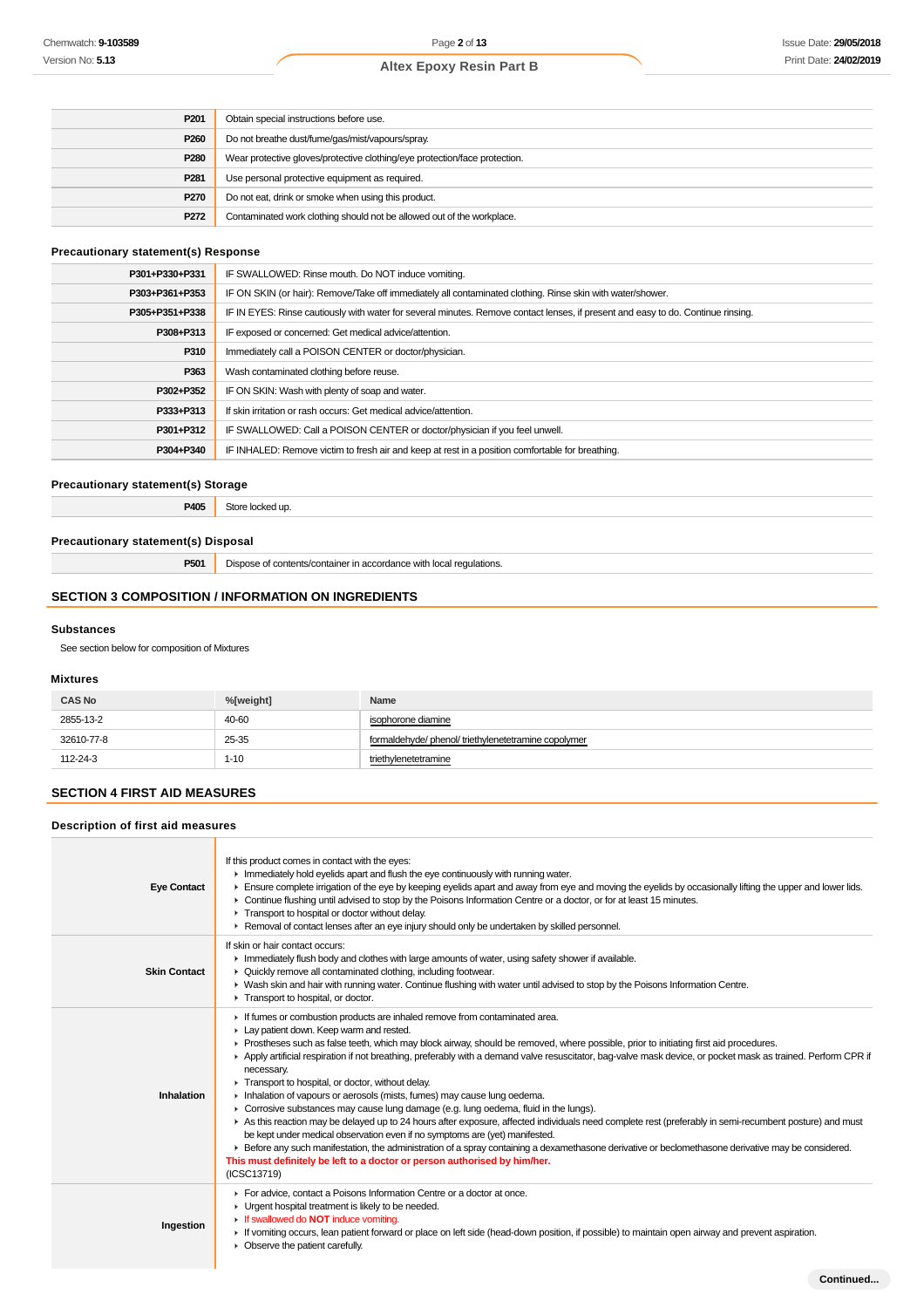- Never give liquid to a person showing signs of being sleepy or with reduced awareness; i.e. becoming unconscious.
- Give water to rinse out mouth, then provide liquid slowly and as much as casualty can comfortably drink.
- **F** Transport to hospital or doctor without delay.

#### **Indication of any immediate medical attention and special treatment needed**

#### Treat symptomatically.

- For acute or short-term repeated exposures to highly alkaline materials:
- Respiratory stress is uncommon but present occasionally because of soft tissue edema.
- Unless endotracheal intubation can be accomplished under direct vision, cricothyroidotomy or tracheotomy may be necessary.
- Oxygen is given as indicated.
- The presence of shock suggests perforation and mandates an intravenous line and fluid administration.
- Damage due to alkaline corrosives occurs by liquefaction necrosis whereby the saponification of fats and solubilisation of proteins allow deep penetration into the tissue. Alkalis continue to cause damage after exposure.
- INGESTION:

Milk and water are the preferred diluents

No more than 2 glasses of water should be given to an adult.

- Neutralising agents should never be given since exothermic heat reaction may compound injury.
- \* Catharsis and emesis are absolutely contra-indicated.
- \* Activated charcoal does not absorb alkali.
- \* Gastric lavage should not be used.

Supportive care involves the following:

- Withhold oral feedings initially.
- If endoscopy confirms transmucosal injury start steroids only within the first 48 hours.
- Carefully evaluate the amount of tissue necrosis before assessing the need for surgical intervention.
- Patients should be instructed to seek medical attention whenever they develop difficulty in swallowing (dysphagia).
- SKIN AND EYE:

Injury should be irrigated for 20-30 minutes.

Eye injuries require saline. [Ellenhorn & Barceloux: Medical Toxicology]

#### **SECTION 5 FIREFIGHTING MEASURES**

#### **Extinguishing media**

- Foam.
- Dry chemical powder.
- ▶ BCF (where regulations permit).
- Carbon dioxide.
- Water spray or fog Large fires only.

#### **Special hazards arising from the substrate or mixture**

| <b>Fire Incompatibility</b>    | Avoid contamination with oxidising agents i.e. nitrates, oxidising acids, chlorine bleaches, pool chlorine etc. as ignition may result                                                                                                                                                                                                                                                                                                                                                                                                                                                                                                                |  |  |
|--------------------------------|-------------------------------------------------------------------------------------------------------------------------------------------------------------------------------------------------------------------------------------------------------------------------------------------------------------------------------------------------------------------------------------------------------------------------------------------------------------------------------------------------------------------------------------------------------------------------------------------------------------------------------------------------------|--|--|
| <b>Advice for firefighters</b> |                                                                                                                                                                                                                                                                                                                                                                                                                                                                                                                                                                                                                                                       |  |  |
| <b>Fire Fighting</b>           | Alert Fire Brigade and tell them location and nature of hazard.<br>▶ Wear full body protective clothing with breathing apparatus.<br>Prevent, by any means available, spillage from entering drains or water course.<br>▶ Use fire fighting procedures suitable for surrounding area.<br>Do not approach containers suspected to be hot.<br>• Cool fire exposed containers with water spray from a protected location.<br>If safe to do so, remove containers from path of fire.<br>Equipment should be thoroughly decontaminated after use.                                                                                                          |  |  |
| <b>Fire/Explosion Hazard</b>   | $\triangleright$ Combustible.<br>Slight fire hazard when exposed to heat or flame.<br>► Heating may cause expansion or decomposition leading to violent rupture of containers.<br>• On combustion, may emit toxic fumes of carbon monoxide (CO).<br>• May emit acrid smoke.<br>• Mists containing combustible materials may be explosive.<br>Combustion products include:<br>carbon dioxide (CO2)<br>aldehydes<br>nitrogen oxides (NOx)<br>other pyrolysis products typical of burning organic material.<br>Contains low boiling substance: Closed containers may rupture due to pressure buildup under fire conditions.<br>May emit corrosive fumes. |  |  |
| <b>HAZCHEM</b>                 | 2X                                                                                                                                                                                                                                                                                                                                                                                                                                                                                                                                                                                                                                                    |  |  |

#### **SECTION 6 ACCIDENTAL RELEASE MEASURES**

#### **Personal precautions, protective equipment and emergency procedures**

See section 8

#### **Environmental precautions**

See section 12

#### **Methods and material for containment and cleaning up**

**Minor Spills**

▶ Drains for storage or use areas should have retention basins for pH adjustments and dilution of spills before discharge or disposal of material. ► Check regularly for spills and leaks.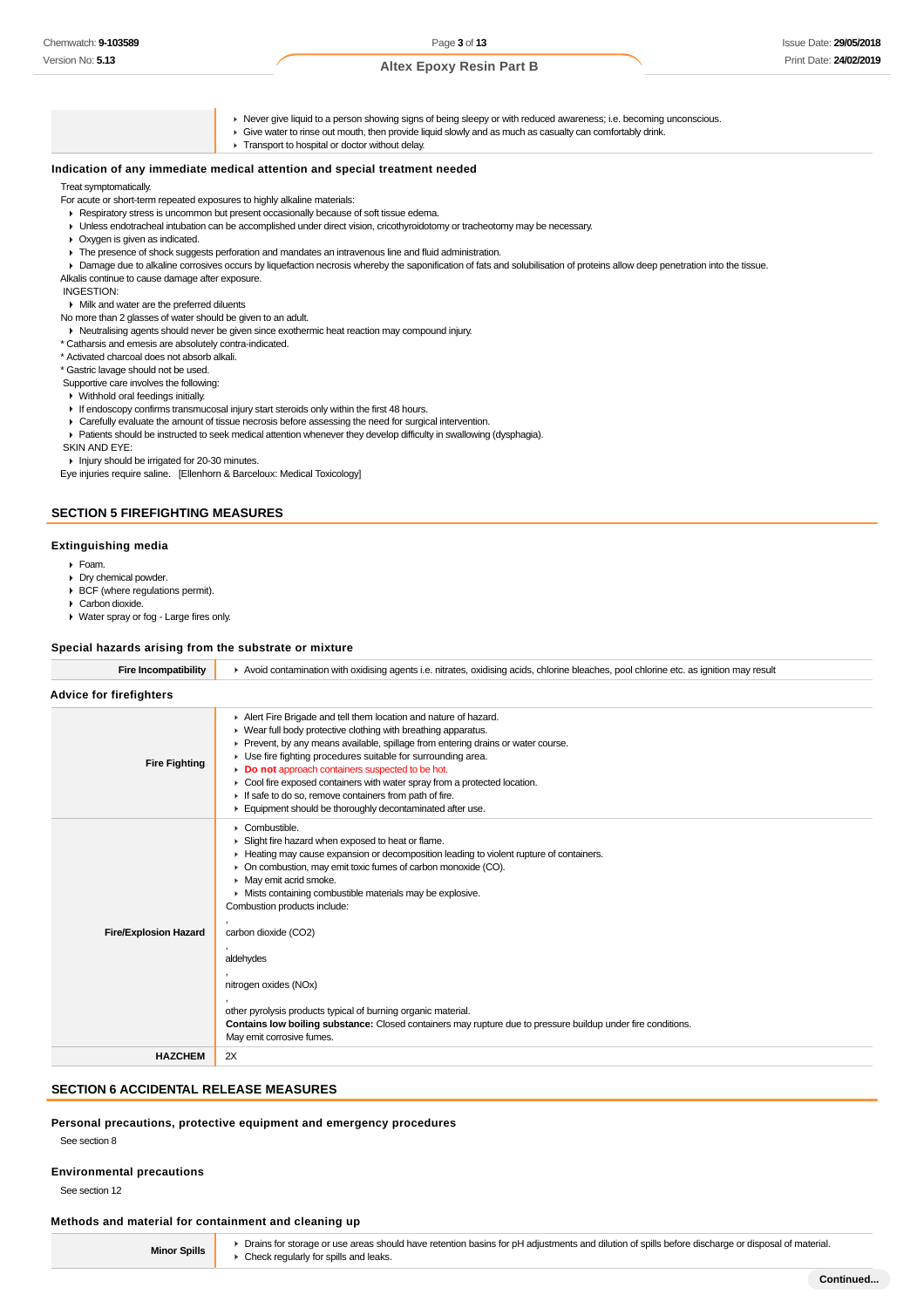|                     | Small spills should be covered with inorganic absorbents and disposed of properly. Organic absorbents have been known to ignite when contaminated with<br>amines in closed containers. Certain cellulosic materials used for spill cleanup such as wood chips or sawdust have shown reactivity with ethyleneamines<br>and should be avoided. Ethyleneamine leaks will frequently be identified by the odor (ammoniacal) or by the formation of a white, solid, waxy substance<br>(amine carbamates). Inorganic absorbents or water may be used to clean up the amine waste.<br>$\triangleright$ Clean up all spills immediately.<br>Avoid breathing vapours and contact with skin and eyes.<br>$\triangleright$ Control personal contact with the substance, by using protective equipment.<br>• Contain and absorb spill with sand, earth, inert material or vermiculite.<br>$\triangleright$ Wipe up.<br>• Place in a suitable, labelled container for waste disposal. |
|---------------------|--------------------------------------------------------------------------------------------------------------------------------------------------------------------------------------------------------------------------------------------------------------------------------------------------------------------------------------------------------------------------------------------------------------------------------------------------------------------------------------------------------------------------------------------------------------------------------------------------------------------------------------------------------------------------------------------------------------------------------------------------------------------------------------------------------------------------------------------------------------------------------------------------------------------------------------------------------------------------|
| <b>Major Spills</b> | Clear area of personnel and move upwind.<br>Alert Fire Brigade and tell them location and nature of hazard.<br>▶ Wear full body protective clothing with breathing apparatus.<br>▶ Prevent, by any means available, spillage from entering drains or water course.<br>• Consider evacuation (or protect in place).<br>Stop leak if safe to do so.<br>Contain spill with sand, earth or vermiculite.<br>• Collect recoverable product into labelled containers for recycling.<br>• Neutralise/decontaminate residue (see Section 13 for specific agent).<br>▶ Collect solid residues and seal in labelled drums for disposal.<br>▶ Wash area and prevent runoff into drains.<br>After clean up operations, decontaminate and launder all protective clothing and equipment before storing and re-using.<br>If contamination of drains or waterways occurs, advise emergency services.                                                                                     |

Personal Protective Equipment advice is contained in Section 8 of the SDS.

### **SECTION 7 HANDLING AND STORAGE**

### **Precautions for safe handling**

| Contains low boiling substance:                                                                                                                                                                                                                                                                                                                                                                                                                                                                                                                                                                                                                                                                                                                                                                                                                                                                                                                                                                                                                                                                                                                                                                  |
|--------------------------------------------------------------------------------------------------------------------------------------------------------------------------------------------------------------------------------------------------------------------------------------------------------------------------------------------------------------------------------------------------------------------------------------------------------------------------------------------------------------------------------------------------------------------------------------------------------------------------------------------------------------------------------------------------------------------------------------------------------------------------------------------------------------------------------------------------------------------------------------------------------------------------------------------------------------------------------------------------------------------------------------------------------------------------------------------------------------------------------------------------------------------------------------------------|
| Storage in sealed containers may result in pressure buildup causing violent rupture of containers not rated appropriately.<br>• Check for bulging containers.<br>▶ Vent periodically<br>Always release caps or seals slowly to ensure slow dissipation of vapours<br>Avoid all personal contact, including inhalation.<br>▶ Wear protective clothing when risk of exposure occurs.<br>Use in a well-ventilated area.<br>Avoid contact with moisture.<br>Safe handling<br>Avoid contact with incompatible materials.<br>V When handling, DO NOT eat, drink or smoke.<br>▶ Keep containers securely sealed when not in use.<br>Avoid physical damage to containers.<br>Always wash hands with soap and water after handling.<br>• Work clothes should be laundered separately. Launder contaminated clothing before re-use.<br>Use good occupational work practice.<br>• Observe manufacturer's storage and handling recommendations contained within this SDS.<br>Atmosphere should be regularly checked against established exposure standards to ensure safe working conditions are maintained.<br>DO NOT allow clothing wet with material to stay in contact with skin                         |
| for bulk storages:<br>If slight coloration of the ethyleneamine is acceptable, storage tanks may be made of carbon steel or black iron, provided they are free of rust and mill<br>scale. However, if the amine is stored in such tanks, color may develop due to iron contamination. If iron contamination cannot be tolerated, tanks<br>constructed of types 304 or 316 stainless steel should be used. (Note: Because they are quickly corroded by amines, do not use copper, copper alloys,<br>brass, or bronze in tanks or lines.)<br>F This product should be stored under a dry inert gas blanket, such as nitrogen, to minimize contamination resulting from contact with air and water<br>Store in original containers.<br>Other information<br>▶ Keep containers securely sealed.<br>Store in a cool, dry, well-ventilated area.<br>Store away from incompatible materials and foodstuff containers.<br>Protect containers against physical damage and check regularly for leaks.<br>• Observe manufacturer's storage and handling recommendations contained within this SDS.<br>DO NOT store near acids, or oxidising agents<br>• No smoking, naked lights, heat or ignition sources. |

### **Conditions for safe storage, including any incompatibilities**

| Suitable container | DO NOT use aluminium or galvanised containers<br>Lined metal can, lined metal pail/ can.<br>• Plastic pail.<br>▶ Polvliner drum.<br>• Packing as recommended by manufacturer.<br>• Check all containers are clearly labelled and free from leaks.<br>For low viscosity materials<br>• Drums and jerricans must be of the non-removable head type.<br>▶ Where a can is to be used as an inner package, the can must have a screwed enclosure.<br>For materials with a viscosity of at least 2680 cSt. (23 deg. C) and solids (between 15 C deg. and 40 deg C.):<br>Removable head packaging;<br>▶ Cans with friction closures and<br>$\blacktriangleright$ low pressure tubes and cartridges<br>may be used.<br>Where combination packages are used, and the inner packages are of glass, porcelain or stoneware, there must be sufficient inert cushioning material in<br>contact with inner and outer packages unless the outer packaging is a close fitting moulded plastic box and the substances are not incompatible with the |
|--------------------|------------------------------------------------------------------------------------------------------------------------------------------------------------------------------------------------------------------------------------------------------------------------------------------------------------------------------------------------------------------------------------------------------------------------------------------------------------------------------------------------------------------------------------------------------------------------------------------------------------------------------------------------------------------------------------------------------------------------------------------------------------------------------------------------------------------------------------------------------------------------------------------------------------------------------------------------------------------------------------------------------------------------------------|
|                    | plastic.                                                                                                                                                                                                                                                                                                                                                                                                                                                                                                                                                                                                                                                                                                                                                                                                                                                                                                                                                                                                                           |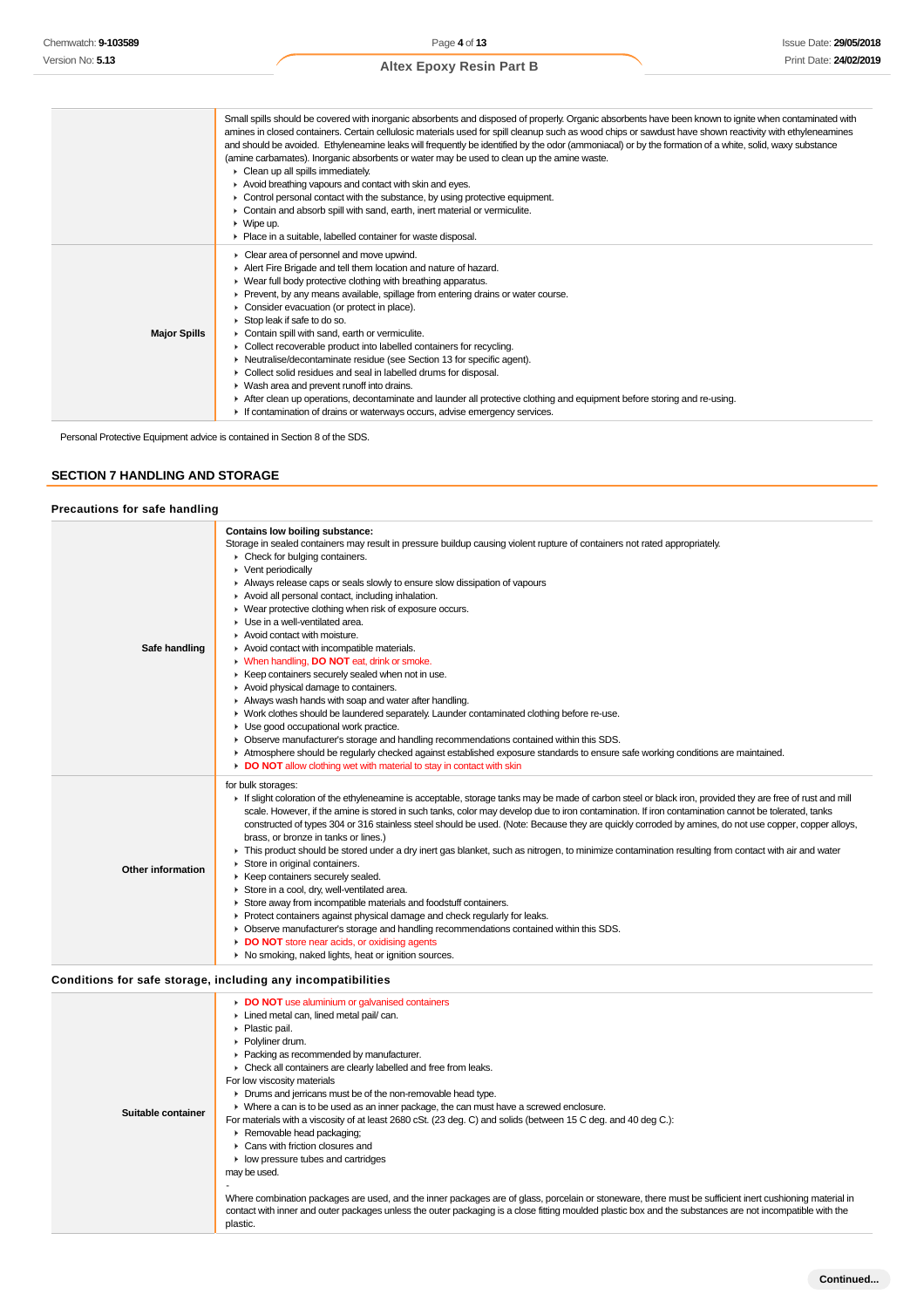

- 
- Avoid contact with copper, aluminium and their alloys.  $\blacktriangleright$  Avoid reaction with oxidising agents



 $\mathbf{X}$  — Must not be stored together<br>  $\mathbf{A}$  — May be stored together with

 $-$  May be stored together with specific preventions

**+** — May be stored together

# **SECTION 8 EXPOSURE CONTROLS / PERSONAL PROTECTION**

#### **Control parameters**

#### **OCCUPATIONAL EXPOSURE LIMITS (OEL)**

**INGREDIENT DATA**

#### Not Available

#### **EMERGENCY LIMITS**

| Ingredient                                             | <b>Material name</b> | TEEL-1 |                     | TEEL-2        | TEEL-3 |  |
|--------------------------------------------------------|----------------------|--------|---------------------|---------------|--------|--|
| triethylenetetramine                                   | Triethylenetetramine | 3 ppm  |                     | 14 ppm        | 83 ppm |  |
|                                                        |                      |        |                     |               |        |  |
| Ingredient                                             | <b>Original IDLH</b> |        | <b>Revised IDLH</b> |               |        |  |
| isophorone diamine                                     | Not Available        |        |                     | Not Available |        |  |
| formaldehyde/phenol/<br>triethylenetetramine copolymer | Not Available        |        | Not Available       |               |        |  |
| triethylenetetramine                                   | Not Available        |        | Not Available       |               |        |  |

#### **Exposure controls**

|                         | Engineering controls are used to remove a hazard or place a barrier between the worker and the hazard. Well-designed engineering controls can be<br>highly effective in protecting workers and will typically be independent of worker interactions to provide this high level of protection.<br>The basic types of engineering controls are:<br>Process controls which involve changing the way a job activity or process is done to reduce the risk.<br>Enclosure and/or isolation of emission source which keeps a selected hazard "physically" away from the worker and ventilation that strategically "adds" and<br>"removes" air in the work environment. Ventilation can remove or dilute an air contaminant if designed properly. The design of a ventilation system must<br>match the particular process and chemical or contaminant in use.<br>Employers may need to use multiple types of controls to prevent employee overexposure.<br>Local exhaust ventilation usually required. If risk of overexposure exists, wear approved respirator. Correct fit is essential to obtain adequate protection.<br>Supplied-air type respirator may be required in special circumstances. Correct fit is essential to ensure adequate protection.<br>An approved self contained breathing apparatus (SCBA) may be required in some situations.<br>Provide adequate ventilation in warehouse or closed storage area. Air contaminants generated in the workplace possess varying "escape" velocities which,<br>in turn, determine the "capture velocities" of fresh circulating air required to effectively remove the contaminant. |                                  |            |  |  |
|-------------------------|-------------------------------------------------------------------------------------------------------------------------------------------------------------------------------------------------------------------------------------------------------------------------------------------------------------------------------------------------------------------------------------------------------------------------------------------------------------------------------------------------------------------------------------------------------------------------------------------------------------------------------------------------------------------------------------------------------------------------------------------------------------------------------------------------------------------------------------------------------------------------------------------------------------------------------------------------------------------------------------------------------------------------------------------------------------------------------------------------------------------------------------------------------------------------------------------------------------------------------------------------------------------------------------------------------------------------------------------------------------------------------------------------------------------------------------------------------------------------------------------------------------------------------------------------------------------------------------------------------------------------------------|----------------------------------|------------|--|--|
|                         | Type of Contaminant:                                                                                                                                                                                                                                                                                                                                                                                                                                                                                                                                                                                                                                                                                                                                                                                                                                                                                                                                                                                                                                                                                                                                                                                                                                                                                                                                                                                                                                                                                                                                                                                                                |                                  | Air Speed: |  |  |
| Appropriate engineering | solvent, vapours, degreasing etc., evaporating from tank (in still air).                                                                                                                                                                                                                                                                                                                                                                                                                                                                                                                                                                                                                                                                                                                                                                                                                                                                                                                                                                                                                                                                                                                                                                                                                                                                                                                                                                                                                                                                                                                                                            |                                  |            |  |  |
| controls                | aerosols, fumes from pouring operations, intermittent container filling, low speed conveyer transfers, welding, spray drift, plating<br>0.5-1 m/s (100-200<br>acid fumes, pickling (released at low velocity into zone of active generation)<br>$f/min.$ )                                                                                                                                                                                                                                                                                                                                                                                                                                                                                                                                                                                                                                                                                                                                                                                                                                                                                                                                                                                                                                                                                                                                                                                                                                                                                                                                                                          |                                  |            |  |  |
|                         | direct spray, spray painting in shallow booths, drum filling, conveyer loading, crusher dusts, gas discharge (active generation<br>into zone of rapid air motion)                                                                                                                                                                                                                                                                                                                                                                                                                                                                                                                                                                                                                                                                                                                                                                                                                                                                                                                                                                                                                                                                                                                                                                                                                                                                                                                                                                                                                                                                   |                                  |            |  |  |
|                         | grinding, abrasive blasting, tumbling, high speed wheel generated dusts (released at high initial velocity into zone of very high<br>rapid air motion).                                                                                                                                                                                                                                                                                                                                                                                                                                                                                                                                                                                                                                                                                                                                                                                                                                                                                                                                                                                                                                                                                                                                                                                                                                                                                                                                                                                                                                                                             |                                  |            |  |  |
|                         | Within each range the appropriate value depends on:                                                                                                                                                                                                                                                                                                                                                                                                                                                                                                                                                                                                                                                                                                                                                                                                                                                                                                                                                                                                                                                                                                                                                                                                                                                                                                                                                                                                                                                                                                                                                                                 |                                  |            |  |  |
|                         | Lower end of the range                                                                                                                                                                                                                                                                                                                                                                                                                                                                                                                                                                                                                                                                                                                                                                                                                                                                                                                                                                                                                                                                                                                                                                                                                                                                                                                                                                                                                                                                                                                                                                                                              | Upper end of the range           |            |  |  |
|                         | 1: Room air currents minimal or favourable to capture                                                                                                                                                                                                                                                                                                                                                                                                                                                                                                                                                                                                                                                                                                                                                                                                                                                                                                                                                                                                                                                                                                                                                                                                                                                                                                                                                                                                                                                                                                                                                                               | 1: Disturbing room air currents  |            |  |  |
|                         | 2: Contaminants of low toxicity or of nuisance value only.                                                                                                                                                                                                                                                                                                                                                                                                                                                                                                                                                                                                                                                                                                                                                                                                                                                                                                                                                                                                                                                                                                                                                                                                                                                                                                                                                                                                                                                                                                                                                                          | 2: Contaminants of high toxicity |            |  |  |
|                         | 3: Intermittent, low production.                                                                                                                                                                                                                                                                                                                                                                                                                                                                                                                                                                                                                                                                                                                                                                                                                                                                                                                                                                                                                                                                                                                                                                                                                                                                                                                                                                                                                                                                                                                                                                                                    | 3: High production, heavy use    |            |  |  |
|                         | 4: Large hood or large air mass in motion                                                                                                                                                                                                                                                                                                                                                                                                                                                                                                                                                                                                                                                                                                                                                                                                                                                                                                                                                                                                                                                                                                                                                                                                                                                                                                                                                                                                                                                                                                                                                                                           | 4: Small hood-local control only |            |  |  |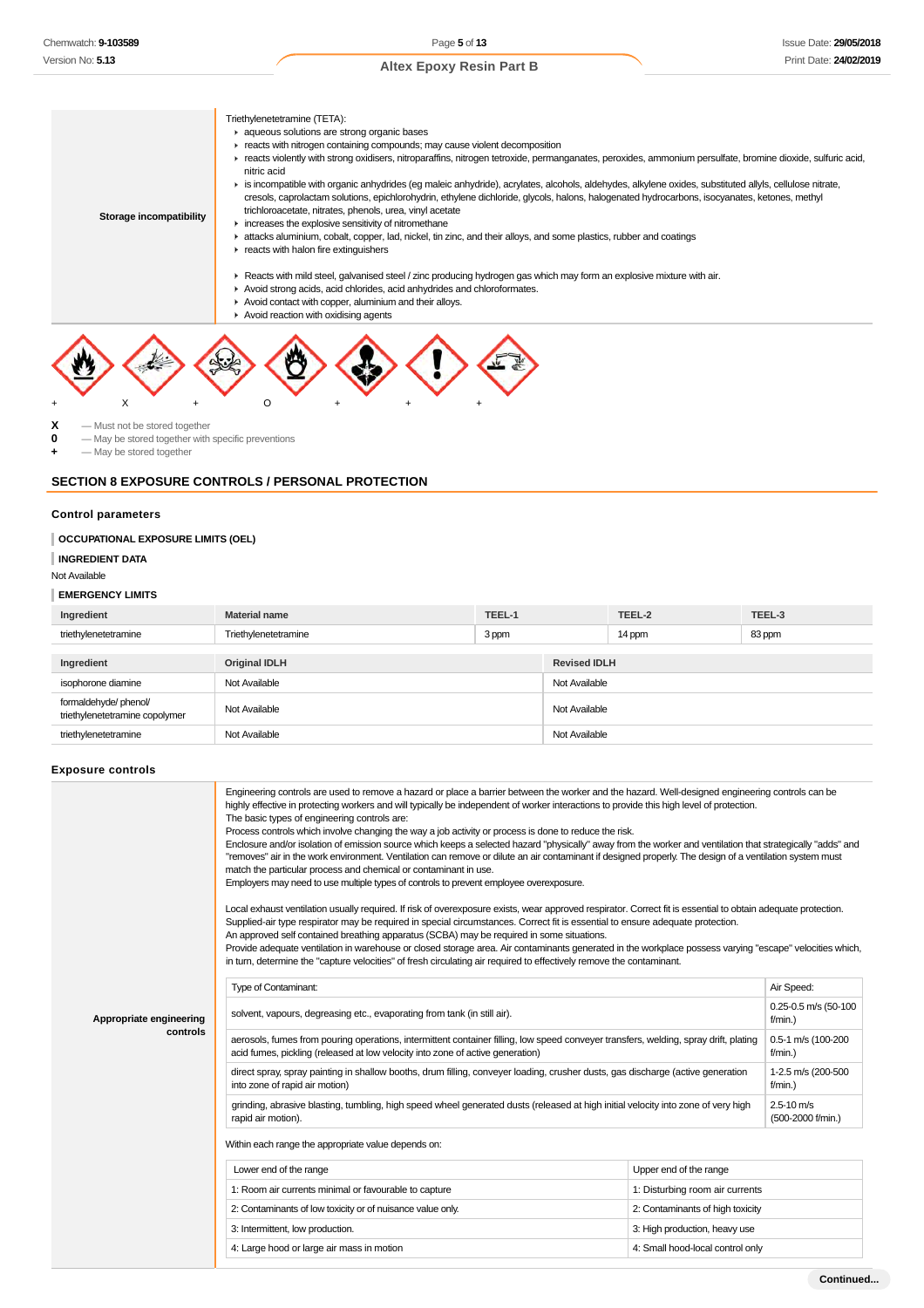Simple theory shows that air velocity falls rapidly with distance away from the opening of a simple extraction pipe. Velocity generally decreases with the square of distance from the extraction point (in simple cases). Therefore the air speed at the extraction point should be adjusted, accordingly, after reference to distance from the contaminating source. The air velocity at the extraction fan, for example, should be a minimum of 1-2 m/s (200-400 f/min) for extraction of solvents generated in a tank 2 meters distant from the extraction point. Other mechanical considerations, producing performance deficits within the extraction apparatus, make it essential that theoretical air velocities are multiplied by factors of 10 or more when extraction systems are installed or used. **CARE:** Use of a quantity of this material in confined space or poorly ventilated area, where rapid build up of concentrated atmosphere may occur, could require increased ventilation and/or protective gear **Personal protection Eye and face protection Chemical goggles** Full face shield may be required for supplementary but never for primary protection of eyes. ▶ Contact lenses may pose a special hazard; soft contact lenses may absorb and concentrate irritants. A written policy document, describing the wearing of lenses or restrictions on use, should be created for each workplace or task. This should include a review of lens absorption and adsorption for the class of chemicals in use and an account of injury experience. Medical and first-aid personnel should be trained in their removal and suitable equipment should be readily available. In the event of chemical exposure, begin eye irrigation immediately and remove contact lens as soon as practicable. Lens should be removed at the first signs of eye redness or irritation - lens should be removed in a clean environment only after workers have washed hands thoroughly. [CDC NIOSH Current Intelligence Bulletin 59], [AS/NZS 1336 or national equivalent] **Skin protection** See Hand protection below **Hands/feet protection** When handling corrosive liquids, wear trousers or overalls outside of boots, to avoid spills entering boots. **NOTE:** ▶ The material may produce skin sensitisation in predisposed individuals. Care must be taken, when removing gloves and other protective equipment, to avoid all possible skin contact. ► Contaminated leather items, such as shoes, belts and watch-bands should be removed and destroyed. The selection of suitable gloves does not only depend on the material, but also on further marks of quality which vary from manufacturer to manufacturer. Where the chemical is a preparation of several substances, the resistance of the glove material can not be calculated in advance and has therefore to be checked prior to the application. The exact break through time for substances has to be obtained from the manufacturer of the protective gloves and.has to be observed when making a final choice. Personal hygiene is a key element of effective hand care. Gloves must only be worn on clean hands. After using gloves, hands should be washed and dried thoroughly. Application of a non-perfumed moisturiser is recommended. Suitability and durability of glove type is dependent on usage. Important factors in the selection of gloves include: frequency and duration of contact, · chemical resistance of glove material, glove thickness and dexterity Select gloves tested to a relevant standard (e.g. Europe EN 374, US F739, AS/NZS 2161.1 or national equivalent). · When prolonged or frequently repeated contact may occur, a glove with a protection class of 5 or higher (breakthrough time greater than 240 minutes according to EN 374, AS/NZS 2161.10.1 or national equivalent) is recommended. · When only brief contact is expected, a glove with a protection class of 3 or higher (breakthrough time greater than 60 minutes according to EN 374, AS/NZS 2161.10.1 or national equivalent) is recommended. Some glove polymer types are less affected by movement and this should be taken into account when considering gloves for long-term use. Contaminated gloves should be replaced. As defined in ASTM F-739-96 in any application, gloves are rated as: Excellent when breakthrough time > 480 min Good when breakthrough time > 20 min Fair when breakthrough time < 20 min Poor when glove material degrades For general applications, gloves with a thickness typically greater than 0.35 mm, are recommended. It should be emphasised that glove thickness is not necessarily a good predictor of glove resistance to a specific chemical, as the permeation efficiency of the glove will be dependent on the exact composition of the glove material. Therefore, glove selection should also be based on consideration of the task requirements and knowledge of breakthrough times. Glove thickness may also vary depending on the glove manufacturer, the glove type and the glove model. Therefore, the manufacturers' technical data should always be taken into account to ensure selection of the most appropriate glove for the task. Note: Depending on the activity being conducted, gloves of varying thickness may be required for specific tasks. For example: · Thinner gloves (down to 0.1 mm or less) may be required where a high degree of manual dexterity is needed. However, these gloves are only likely to give short duration protection and would normally be just for single use applications, then disposed of. · Thicker gloves (up to 3 mm or more) may be required where there is a mechanical (as well as a chemical) risk i.e. where there is abrasion or puncture potential Gloves must only be worn on clean hands. After using gloves, hands should be washed and dried thoroughly. Application of a non-perfumed moisturiser is recommended. When handling liquid-grade epoxy resins wear chemically protective gloves , boots and aprons. The performance, based on breakthrough times of: · Ethyl Vinyl Alcohol (EVAL laminate) is generally excellent Butyl Rubber ranges from excellent to good Nitrile Butyl Rubber (NBR) from excellent to fair. · Neoprene from excellent to fair · Polyvinyl (PVC) from excellent to poor As defined in ASTM F-739-96 Excellent breakthrough time > 480 min Good breakthrough time > 20 min Fair breakthrough time < 20 min Poor glove material degradation Gloves should be tested against each resin system prior to making a selection of the most suitable type. Systems include both the resin and any hardener, individually and collectively) · **DO NOT** use cotton or leather (which absorb and concentrate the resin), natural rubber (latex), medical or polyethylene gloves (which absorb the resin). DO NOT use barrier creams containing emulsified fats and oils as these may absorb the resin; silicone-based barrier creams should be reviewed prior to use. Replacement time should be considered when selecting the most appropriate glove. It may be more effective to select a glove with lower chemical resistance but which is replaced frequently than to select a more resistant glove which is reused many times

Leather wear not recommended: Contaminated leather footwear, watch bands, should be destroyed, i.e. burnt, as they cannot be adequately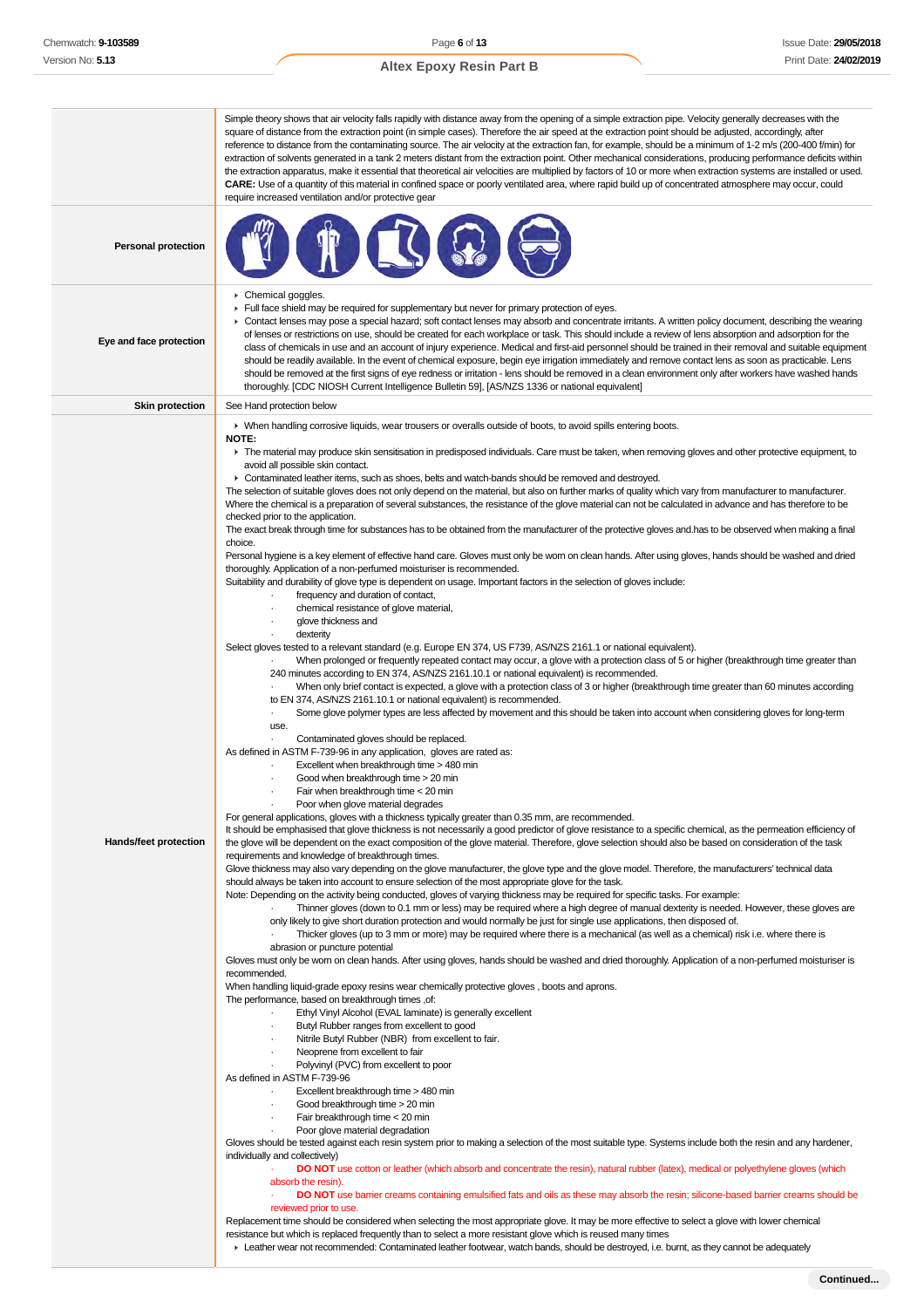|                        | $\blacktriangleright$ decontaminated                                                                                                                        |
|------------------------|-------------------------------------------------------------------------------------------------------------------------------------------------------------|
| <b>Body protection</b> | See Other protection below                                                                                                                                  |
| Other protection       | • Overalls.<br>PVC Apron.<br>▶ PVC protective suit may be required if exposure severe.<br>Eyewash unit.<br>Ensure there is ready access to a safety shower. |

#### **Recommended material(s)**

**GLOVE SELECTION INDEX**

Glove selection is based on a modified presentation of the:

 **"Forsberg Clothing Performance Index".** The effect(s) of the following substance(s) are taken into account in the **computer-**

**generated** selection:

Altex Epoxy Resin Part B

| <b>Material</b> | <b>CPI</b> |
|-----------------|------------|
| <b>BUTYL</b>    | A          |
| <b>NEOPRENE</b> | A          |
| <b>NITRILE</b>  | A          |
| PE/EVAL/PE      | A          |
| <b>VITON</b>    | Α          |

\* CPI - Chemwatch Performance Index

A: Best Selection

B: Satisfactory; may degrade after 4 hours continuous immersion

C: Poor to Dangerous Choice for other than short term immersion

**NOTE**: As a series of factors will influence the actual performance of the glove, a final selection must be based on detailed observation. -

\* Where the glove is to be used on a short term, casual or infrequent basis, factors such as

"feel" or convenience (e.g. disposability), may dictate a choice of gloves which might otherwise be unsuitable following long-term or frequent use. A qualified practitioner should be consulted.

#### **Respiratory protection**

Type K-P Filter of sufficient capacity. (AS/NZS 1716 & 1715, EN 143:2000 & 149:2001, ANSI Z88 or national equivalent)

Selection of the Class and Type of respirator will depend upon the level of breathing zone contaminant and the chemical nature of the contaminant. Protection Factors (defined as the ratio of contaminant outside and inside the mask) may also be important.

| Required<br>minimum<br>protection factor | Maximum gas/vapour<br>concentration present in air<br>p.p.m. (by volume) | Half-face<br>Respirator | <b>Full-Face</b><br>Respirator |
|------------------------------------------|--------------------------------------------------------------------------|-------------------------|--------------------------------|
| up to 10                                 | 1000                                                                     | $K-AUS/$<br>Class1 P2   | ۰                              |
| up to 50                                 | 1000                                                                     | ٠                       | $K-AUS/$<br>Class 1 P2         |
| up to 50                                 | 5000                                                                     | Airline *               | ۰                              |
| up to 100                                | 5000                                                                     | ٠                       | K-2 P <sub>2</sub>             |
| up to 100                                | 10000                                                                    | ٠                       | K-3 P2                         |
| $100+$                                   |                                                                          |                         | Airline**                      |

\* - Continuous Flow \*\* - Continuous-flow or positive pressure demand

A(All classes) = Organic vapours, B AUS or B1 = Acid gasses, B2 = Acid gas or hydrogen  $c$ yanide(HCN), B3 = Acid gas or hydrogen cyanide(HCN), E = Sulfur dioxide(SO2), G = Agricultural chemicals,  $K =$  Ammonia(NH3), Hg = Mercury, NO = Oxides of nitrogen, MB = Methyl bromide, AX = Low boiling point organic compounds(below 65 degC)

- Cartridge respirators should never be used for emergency ingress or in areas of unknown vapour concentrations or oxygen content.
- The wearer must be warned to leave the contaminated area immediately on detecting any odours through the respirator. The odour may indicate that the mask is not functioning properly, that the vapour concentration is too high, or that the mask is not properly fitted. Because of these limitations, only restricted use of cartridge respirators is considered appropriate.
- Cartridge performance is affected by humidity. Cartridges should be changed after 2 hr of continuous use unless it is determined that the humidity is less than 75%, in which case, cartridges can be used for 4 hr. Used cartridges should be discarded daily, regardless of the length of time used

### **SECTION 9 PHYSICAL AND CHEMICAL PROPERTIES**

#### **Information on basic physical and chemical properties**

| Amber Liquid<br>Appearance                      |                |                                            |               |
|-------------------------------------------------|----------------|--------------------------------------------|---------------|
|                                                 |                |                                            |               |
| <b>Physical state</b>                           | Liquid         | Relative density (Water = 1)               | 0.98          |
| Odour                                           | Not Available  | Partition coefficient n-octanol /<br>water | Not Available |
| <b>Odour threshold</b>                          | Not Available  | Auto-ignition temperature (°C)             | 300           |
| pH (as supplied)                                | 10             | <b>Decomposition temperature</b>           | Not Available |
| Melting point / freezing point<br>(°C)          | 10             | <b>Viscosity (cSt)</b>                     | Not Available |
| Initial boiling point and boiling<br>range (°C) | 247            | Molecular weight (g/mol)                   | Not Available |
| Flash point (°C)                                | 110            | <b>Taste</b>                               | Not Available |
| <b>Evaporation rate</b>                         | Not Available  | <b>Explosive properties</b>                | Not Available |
| Flammability                                    | Not Applicable | <b>Oxidising properties</b>                | Not Available |
| Upper Explosive Limit (%)                       | Not Available  | Surface Tension (dyn/cm or<br>$mN/m$ )     | Not Available |
| Lower Explosive Limit (%)                       | Not Available  | <b>Volatile Component (%vol)</b>           | Not Available |
| Vapour pressure (kPa)                           | 0.08           | Gas group                                  | Not Available |
| Solubility in water                             | Immiscible     | pH as a solution (1%)                      | Not Available |
| Vapour density $(Air = 1)$                      | Not Available  | VOC g/L                                    | 778.20        |

### **SECTION 10 STABILITY AND REACTIVITY**

**Reactivity** See section 7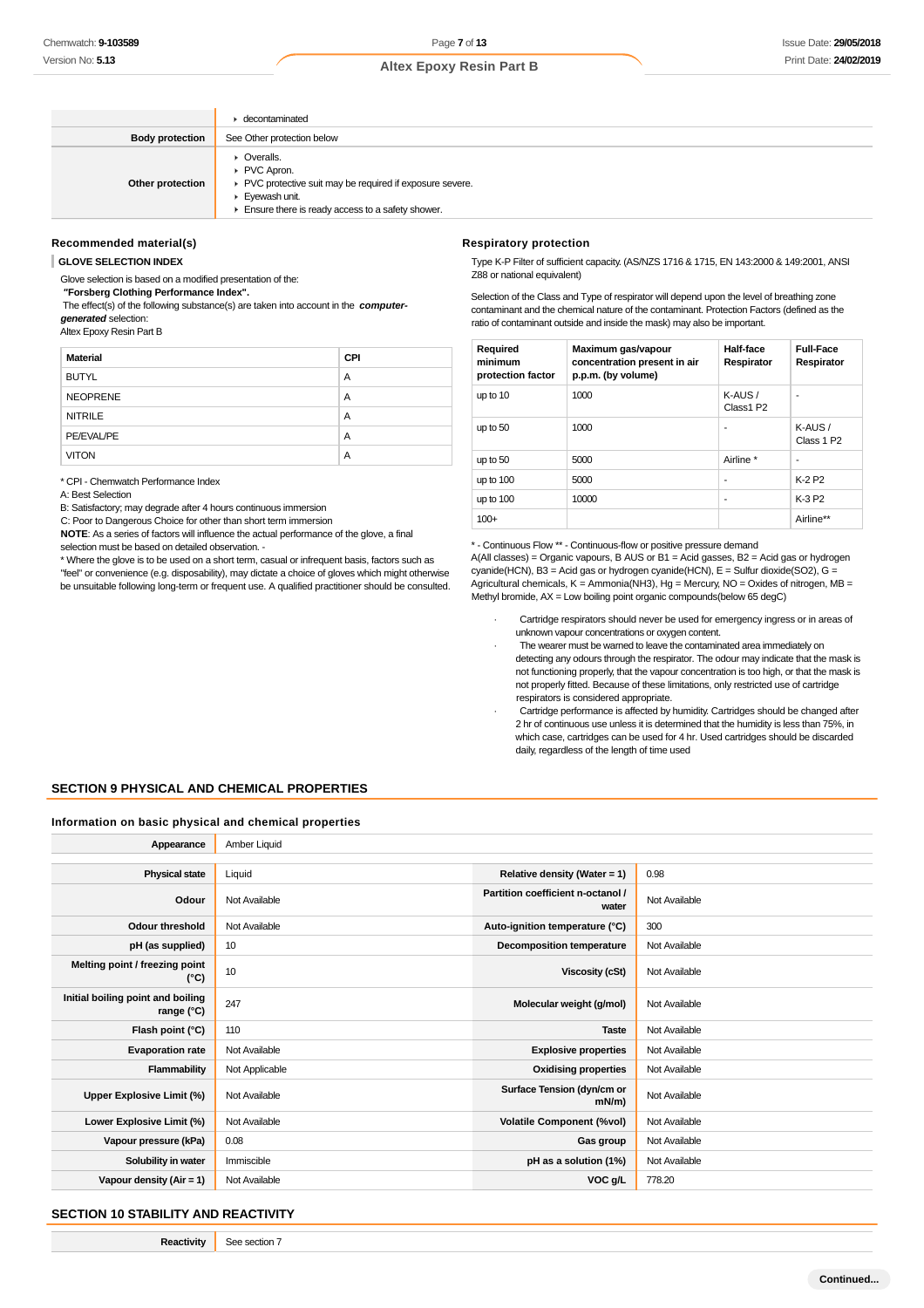| <b>Chemical stability</b>                    | • Unstable in the presence of incompatible materials.<br>▶ Product is considered stable.<br>Hazardous polymerisation will not occur. |
|----------------------------------------------|--------------------------------------------------------------------------------------------------------------------------------------|
| <b>Possibility of hazardous</b><br>reactions | See section 7                                                                                                                        |
| <b>Conditions to avoid</b>                   | See section 7                                                                                                                        |
| Incompatible materials                       | See section 7                                                                                                                        |
| <b>Hazardous decomposition</b><br>products   | See section 5                                                                                                                        |
|                                              |                                                                                                                                      |

# **SECTION 11 TOXICOLOGICAL INFORMATION**

# **Information on toxicological effects**

**triethylenetetramine**

| Inhaled                                                 | Inhalation of aerosols (mists, fumes), generated by the material during the course of normal handling, may be harmful.<br>The material can cause respiratory irritation in some persons. The body's response to such irritation can cause further lung damage.<br>Inhalation of epoxy resin amine hardeners (including polyamines and amine adducts) may produce bronchospasm and coughing episodes lasting several<br>days after cessation of the exposure. Even faint traces of these vapours may trigger an intense reaction in individuals showing "amine asthma".<br>Inhalation hazard is increased at higher temperatures.<br>Inhalation of amine vapours may cause irritation of the mucous membrane of the nose and throat, and lung irritation with respiratory distress and cough.<br>Swelling and inflammation of the respiratory tract is seen in serious cases; with headache, nausea, faintness and anxiety.                                                                                                                                                                                                                                                                                                                                                                                                                                                                                                                                                                                          |                                    |  |
|---------------------------------------------------------|---------------------------------------------------------------------------------------------------------------------------------------------------------------------------------------------------------------------------------------------------------------------------------------------------------------------------------------------------------------------------------------------------------------------------------------------------------------------------------------------------------------------------------------------------------------------------------------------------------------------------------------------------------------------------------------------------------------------------------------------------------------------------------------------------------------------------------------------------------------------------------------------------------------------------------------------------------------------------------------------------------------------------------------------------------------------------------------------------------------------------------------------------------------------------------------------------------------------------------------------------------------------------------------------------------------------------------------------------------------------------------------------------------------------------------------------------------------------------------------------------------------------|------------------------------------|--|
| Ingestion                                               | The material can produce chemical burns within the oral cavity and gastrointestinal tract following ingestion.<br>The material is not thought to produce adverse health effects following ingestion (as classified by EC Directives using animal models). Nevertheless,<br>adverse systemic effects have been produced following exposure of animals by at least one other route and good hygiene practice requires that exposure be<br>kept to a minimum.<br>Ingestion of amine epoxy-curing agents (hardeners) may cause severe abdominal pain, nausea, vomiting or diarrhoea. The vomitus may contain blood and<br>mucous.<br>Accidental ingestion of the material may be harmful; animal experiments indicate that ingestion of less than 150 gram may be fatal or may produce serious<br>damage to the health of the individual.<br>Amines without benzene rings when swallowed are absorbed throughout the gut. Corrosive action may cause damage throughout the gastrointestinal tract.                                                                                                                                                                                                                                                                                                                                                                                                                                                                                                                      |                                    |  |
| <b>Skin Contact</b>                                     | Skin contact with the material may be harmful; systemic effects may result following absorption.<br>The material can produce chemical burns following direct contact with the skin.<br>Amine epoxy-curing agents (hardeners) may produce primary skin irritation and sensitisation dermatitis in predisposed individuals. Cutaneous reactions<br>include erythema, intolerable itching and severe facial swelling.<br>Open cuts, abraded or irritated skin should not be exposed to this material<br>Entry into the blood-stream, through, for example, cuts, abrasions or lesions, may produce systemic injury with harmful effects. Examine the skin prior to the<br>use of the material and ensure that any external damage is suitably protected.                                                                                                                                                                                                                                                                                                                                                                                                                                                                                                                                                                                                                                                                                                                                                               |                                    |  |
| Eye                                                     | The material can produce chemical burns to the eye following direct contact. Vapours or mists may be extremely irritating.<br>If applied to the eyes, this material causes severe eye damage.<br>The vapour when concentrated has pronounced eye irritation effects and this gives some warning of high vapour concentrations. If eye irritation occurs seek<br>to reduce exposure with available control measures, or evacuate area.<br>Vapours of volatile amines irritate the eyes, causing excessive secretion of tears, inflammation of the conjunctiva and slight swelling of the cornea, resulting<br>in "halos" around lights. This effect is temporary, lasting only for a few hours. However this condition can reduce the efficiency of undertaking skilled tasks,<br>such as driving a car. Direct eye contact with liquid volatile amines may produce eye damage, permanent for the lighter species.                                                                                                                                                                                                                                                                                                                                                                                                                                                                                                                                                                                                   |                                    |  |
| Chronic                                                 | Studies show that inhaling this substance for over a long period (e.g. in an occupational setting) may increase the risk of cancer.<br>Long-term exposure to respiratory irritants may result in airways disease, involving difficulty breathing and related whole-body problems.<br>Skin contact with the material is more likely to cause a sensitisation reaction in some persons compared to the general population.<br>Toxic: danger of serious damage to health by prolonged exposure through inhalation, in contact with skin and if swallowed.<br>This material can cause serious damage if one is exposed to it for long periods. It can be assumed that it contains a substance which can produce severe<br>defects.<br>Substance accumulation, in the human body, may occur and may cause some concern following repeated or long-term occupational exposure.<br>Secondary amines may react with nitrites to form potentially carcinogenic N-nitrosamines.<br>There has been some concern that this material can cause cancer or mutations but there is not enough data to make an assessment.<br>Inhalation of epoxy resin amine hardeners (including polyamines and amine adducts) may produce bronchospasm and coughing episodes lasting several<br>days after cessation of the exposure. Even faint traces of these vapours may trigger an intense reaction in individuals showing "amine asthma".<br>Sensitisation may give severe responses to very low levels of exposure, i.e. hypersensitivity. |                                    |  |
|                                                         |                                                                                                                                                                                                                                                                                                                                                                                                                                                                                                                                                                                                                                                                                                                                                                                                                                                                                                                                                                                                                                                                                                                                                                                                                                                                                                                                                                                                                                                                                                                     |                                    |  |
| <b>Altex Epoxy Resin Part B</b>                         | <b>TOXICITY</b><br>dermal (rat) LD50: 1500 mg/kg <sup>[2]</sup>                                                                                                                                                                                                                                                                                                                                                                                                                                                                                                                                                                                                                                                                                                                                                                                                                                                                                                                                                                                                                                                                                                                                                                                                                                                                                                                                                                                                                                                     | <b>IRRITATION</b><br>Not Available |  |
|                                                         | <b>TOXICITY</b>                                                                                                                                                                                                                                                                                                                                                                                                                                                                                                                                                                                                                                                                                                                                                                                                                                                                                                                                                                                                                                                                                                                                                                                                                                                                                                                                                                                                                                                                                                     | <b>IRRITATION</b>                  |  |
| isophorone diamine                                      | dermal (rat) LD50: >2000 mg/kg <sup>[1]</sup>                                                                                                                                                                                                                                                                                                                                                                                                                                                                                                                                                                                                                                                                                                                                                                                                                                                                                                                                                                                                                                                                                                                                                                                                                                                                                                                                                                                                                                                                       | Not Available                      |  |
|                                                         | Oral (rat) LD50: 1030 mg/kg <sup>[2]</sup>                                                                                                                                                                                                                                                                                                                                                                                                                                                                                                                                                                                                                                                                                                                                                                                                                                                                                                                                                                                                                                                                                                                                                                                                                                                                                                                                                                                                                                                                          |                                    |  |
|                                                         | <b>TOXICITY</b>                                                                                                                                                                                                                                                                                                                                                                                                                                                                                                                                                                                                                                                                                                                                                                                                                                                                                                                                                                                                                                                                                                                                                                                                                                                                                                                                                                                                                                                                                                     | <b>IRRITATION</b>                  |  |
| formaldehyde/ phenol/<br>triethylenetetramine copolymer | Oral (rat) LD50: >2200 mg/kg <sup>[2]</sup>                                                                                                                                                                                                                                                                                                                                                                                                                                                                                                                                                                                                                                                                                                                                                                                                                                                                                                                                                                                                                                                                                                                                                                                                                                                                                                                                                                                                                                                                         | Eye (rabbit): Severe               |  |
|                                                         |                                                                                                                                                                                                                                                                                                                                                                                                                                                                                                                                                                                                                                                                                                                                                                                                                                                                                                                                                                                                                                                                                                                                                                                                                                                                                                                                                                                                                                                                                                                     | Skin (rabbit): Moderate irritant   |  |
|                                                         | <b>TOXICITY</b>                                                                                                                                                                                                                                                                                                                                                                                                                                                                                                                                                                                                                                                                                                                                                                                                                                                                                                                                                                                                                                                                                                                                                                                                                                                                                                                                                                                                                                                                                                     | <b>IRRITATION</b>                  |  |

Dermal (rabbit) LD50: =550 mg/kg<sup>[2]</sup> Eye (rabbit):20 mg/24 h - moderate Oral (rat) LD50: 2500 mg/kg<sup>[2]</sup> eye (rabbit); 49 mg - SEVERE

Skin (rabbit): 490 mg open SEVERE Skin (rabbit): 5 mg/24 SEVERE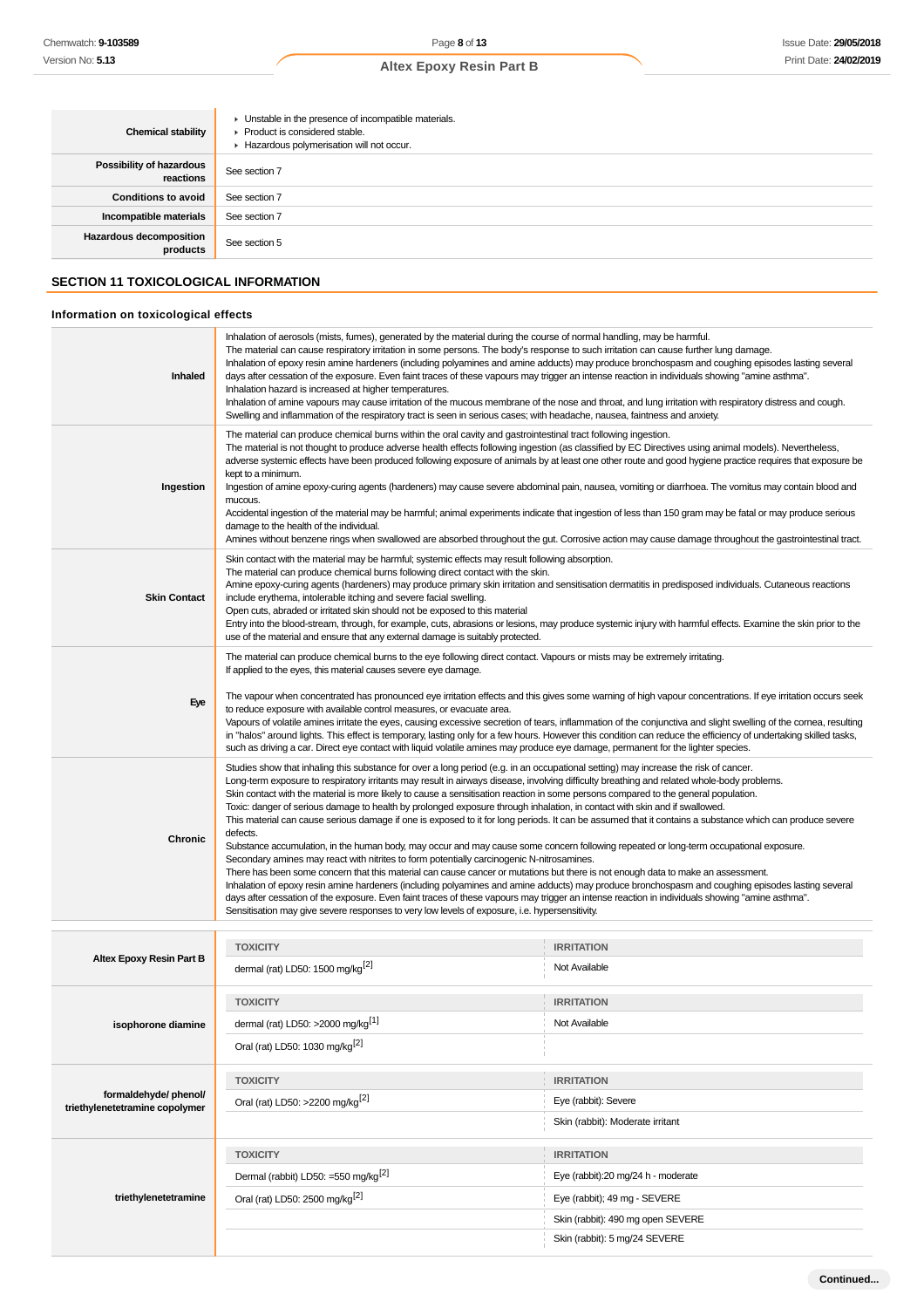| Legend:                                                                                                                                                                        | 1. Value obtained from Europe ECHA Registered Substances - Acute toxicity 2.* Value obtained from manufacturer's SDS. Unless otherwise specified<br>data extracted from RTECS - Register of Toxic Effect of chemical Substances                                                                                                                                                                                                                                                                                                                                                                                                                                                                                                                                                                                                                                                                                                                                                                                                                                                                                                                                                                                                                                                          |                                 |   |  |
|--------------------------------------------------------------------------------------------------------------------------------------------------------------------------------|------------------------------------------------------------------------------------------------------------------------------------------------------------------------------------------------------------------------------------------------------------------------------------------------------------------------------------------------------------------------------------------------------------------------------------------------------------------------------------------------------------------------------------------------------------------------------------------------------------------------------------------------------------------------------------------------------------------------------------------------------------------------------------------------------------------------------------------------------------------------------------------------------------------------------------------------------------------------------------------------------------------------------------------------------------------------------------------------------------------------------------------------------------------------------------------------------------------------------------------------------------------------------------------|---------------------------------|---|--|
|                                                                                                                                                                                |                                                                                                                                                                                                                                                                                                                                                                                                                                                                                                                                                                                                                                                                                                                                                                                                                                                                                                                                                                                                                                                                                                                                                                                                                                                                                          |                                 |   |  |
| <b>ISOPHORONE DIAMINE</b>                                                                                                                                                      | The material may be irritating to the eye, with prolonged contact causing inflammation. Repeated or prolonged exposure to irritants may produce<br>conjunctivitis.<br>The material may produce respiratory tract irritation, and result in damage to the lung including reduced lung function.<br>The material may cause skin irritation after prolonged or repeated exposure and may produce on contact skin redness, swelling, the production of vesicles,<br>scaling and thickening of the skin.                                                                                                                                                                                                                                                                                                                                                                                                                                                                                                                                                                                                                                                                                                                                                                                      |                                 |   |  |
| <b>TRIETHYLENETETRAMINE</b>                                                                                                                                                    | The material may produce severe irritation to the eye causing pronounced inflammation. Repeated or prolonged exposure to irritants may produce<br>conjunctivitis.<br>The material may cause severe skin irritation after prolonged or repeated exposure and may produce on contact skin redness, swelling, the production of<br>vesicles, scaling and thickening of the skin. Repeated exposures may produce severe ulceration.<br>For alkyl polyamines:<br>The alkyl polyamines cluster consists of two terminal primary and at least one secondary amine groups and are derivatives of low molecular weight<br>ethylenediamine, propylenediamine or hexanediamine. Toxicity depends on route of exposure. Cluster members have been shown to cause skin irritation or<br>sensitisation, eye irritation and genetic defects, but have not been shown to cause cancer.<br>Exposure to the material for prolonged periods may cause physical defects in the developing embryo (teratogenesis).                                                                                                                                                                                                                                                                                            |                                 |   |  |
| Altex Epoxy Resin Part B &<br><b>ISOPHORONE DIAMINE &amp;</b><br><b>TRIETHYLENETETRAMINE</b>                                                                                   | Asthma-like symptoms may continue for months or even years after exposure to the material ends. This may be due to a non-allergic condition known as<br>reactive airways dysfunction syndrome (RADS) which can occur after exposure to high levels of highly irritating compound. Main criteria for diagnosing<br>RADS include the absence of previous airways disease in a non-atopic individual, with sudden onset of persistent asthma-like symptoms within minutes to<br>hours of a documented exposure to the irritant. Other criteria for diagnosis of RADS include a reversible airflow pattern on lung function tests, moderate to<br>severe bronchial hyperreactivity on methacholine challenge testing, and the lack of minimal lymphocytic inflammation, without eosinophilia. RADS (or<br>asthma) following an irritating inhalation is an infrequent disorder with rates related to the concentration of and duration of exposure to the irritating<br>substance. On the other hand, industrial bronchitis is a disorder that occurs as a result of exposure due to high concentrations of irritating substance (often<br>particles) and is completely reversible after exposure ceases. The disorder is characterized by difficulty breathing, cough and mucus production. |                                 |   |  |
| Altex Epoxy Resin Part B &<br><b>ISOPHORONE DIAMINE &amp;</b><br>FORMALDEHYDE/ PHENOL/<br><b>TRIETHYLENETETRAMINE</b><br><b>COPOLYMER &amp;</b><br><b>TRIETHYLENETETRAMINE</b> | The following information refers to contact allergens as a group and may not be specific to this product.<br>Contact allergies quickly manifest themselves as contact eczema, more rarely as urticaria or Quincke's oedema. The pathogenesis of contact eczema<br>involves a cell-mediated (T lymphocytes) immune reaction of the delayed type. Other allergic skin reactions, e.g. contact urticaria, involve antibody-mediated<br>immune reactions. The significance of the contact allergen is not simply determined by its sensitisation potential: the distribution of the substance and the<br>opportunities for contact with it are equally important. A weakly sensitising substance which is widely distributed can be a more important allergen than one<br>with stronger sensitising potential with which few individuals come into contact. From a clinical point of view, substances are noteworthy if they produce an<br>allergic test reaction in more than 1% of the persons tested.                                                                                                                                                                                                                                                                                     |                                 |   |  |
| Altex Epoxy Resin Part B &<br><b>ISOPHORONE DIAMINE</b>                                                                                                                        | Isophorone diamine is a strong skin irritant, corrosive with repeated application. Frequent occupational exposure may lead to the development of allergic<br>skin inflammation. There could be damage to the smell organ, throat and lungs following inhalational exposure. Reduced kidney weight can result. No<br>effects on reproduction gene alteration and cancer formation have been observed.                                                                                                                                                                                                                                                                                                                                                                                                                                                                                                                                                                                                                                                                                                                                                                                                                                                                                     |                                 |   |  |
| Altex Epoxy Resin Part B &<br><b>TRIETHYLENETETRAMINE</b>                                                                                                                      | Ethyleneamines are very reactive and can cause chemical burns, skin rashes and asthma-like symptoms. It is readily absorbed through the skin and may<br>cause eye blindness and irreparable damage. As such, they require careful handling. In general, the low-molecular weight polyamines have been positive<br>in the Ames assay (for genetic damage); however, this is probably due to their ability to chelate copper.<br>Triethylenetetramine is a severe irritant to skin and eyes and may induce skin sensitisation. Acute exposure to saturated vapour via inhalation was tolerated<br>without impairment but exposure to aerosol may lead to reversible irritations of the mucous membranes in the airways. Studies done on experimental<br>animals showed that it does not cause cancer or foetal developmental defects.                                                                                                                                                                                                                                                                                                                                                                                                                                                      |                                 |   |  |
| <b>Acute Toxicity</b>                                                                                                                                                          | ✔                                                                                                                                                                                                                                                                                                                                                                                                                                                                                                                                                                                                                                                                                                                                                                                                                                                                                                                                                                                                                                                                                                                                                                                                                                                                                        | Carcinogenicity                 | × |  |
| <b>Skin Irritation/Corrosion</b>                                                                                                                                               | ✔                                                                                                                                                                                                                                                                                                                                                                                                                                                                                                                                                                                                                                                                                                                                                                                                                                                                                                                                                                                                                                                                                                                                                                                                                                                                                        | <b>Reproductivity</b>           | ✔ |  |
| Serious Eye Damage/Irritation                                                                                                                                                  | ✔                                                                                                                                                                                                                                                                                                                                                                                                                                                                                                                                                                                                                                                                                                                                                                                                                                                                                                                                                                                                                                                                                                                                                                                                                                                                                        | <b>STOT - Single Exposure</b>   | × |  |
| <b>Respiratory or Skin</b><br>sensitisation                                                                                                                                    | ✔                                                                                                                                                                                                                                                                                                                                                                                                                                                                                                                                                                                                                                                                                                                                                                                                                                                                                                                                                                                                                                                                                                                                                                                                                                                                                        | <b>STOT - Repeated Exposure</b> | ✔ |  |
| <b>Mutagenicity</b>                                                                                                                                                            | ×                                                                                                                                                                                                                                                                                                                                                                                                                                                                                                                                                                                                                                                                                                                                                                                                                                                                                                                                                                                                                                                                                                                                                                                                                                                                                        | <b>Aspiration Hazard</b>        | × |  |

# **SECTION 12 ECOLOGICAL INFORMATION**

# **Toxicity**

| Altex Epoxy Resin Part B                               | <b>ENDPOINT</b>  | <b>TEST DURATION (HR)</b> | <b>SPECIES</b>                | VALUE            | SOURCE           |
|--------------------------------------------------------|------------------|---------------------------|-------------------------------|------------------|------------------|
|                                                        | Not<br>Available | Not Available             | Not Available                 | Not<br>Available | Not<br>Available |
|                                                        | <b>ENDPOINT</b>  | <b>TEST DURATION (HR)</b> | <b>SPECIES</b>                | VALUE            | <b>SOURCE</b>    |
|                                                        | <b>LC50</b>      | 96                        | Fish                          | 54.352mg/L       | 3                |
| isophorone diamine                                     | <b>EC50</b>      | 48                        | Crustacea                     | 17.4mg/L         | $\overline{2}$   |
|                                                        | <b>EC50</b>      | 96                        | Algae or other aquatic plants | 7.221mg/L        | 3                |
|                                                        | <b>NOEC</b>      | 72                        | Algae or other aquatic plants | $=1.5$ mg/L      | $\overline{1}$   |
| formaldehyde/phenol/<br>triethylenetetramine copolymer | <b>ENDPOINT</b>  | <b>TEST DURATION (HR)</b> | <b>SPECIES</b>                | VALUE            | <b>SOURCE</b>    |
|                                                        | Not<br>Available | Not Available             | Not Available                 | Not<br>Available | Not<br>Available |
|                                                        | <b>ENDPOINT</b>  | <b>TEST DURATION (HR)</b> | <b>SPECIES</b>                | VALUE            | <b>SOURCE</b>    |
| triethylenetetramine                                   | <b>LC50</b>      | 96                        | Fish                          | 180mg/L          | -1               |
|                                                        | <b>EC50</b>      | 48                        | Crustacea                     | 31.1mg/L         | -1               |
|                                                        | <b>EC50</b>      | 72                        | Algae or other aquatic plants | $2.5$ mg/L       | -1               |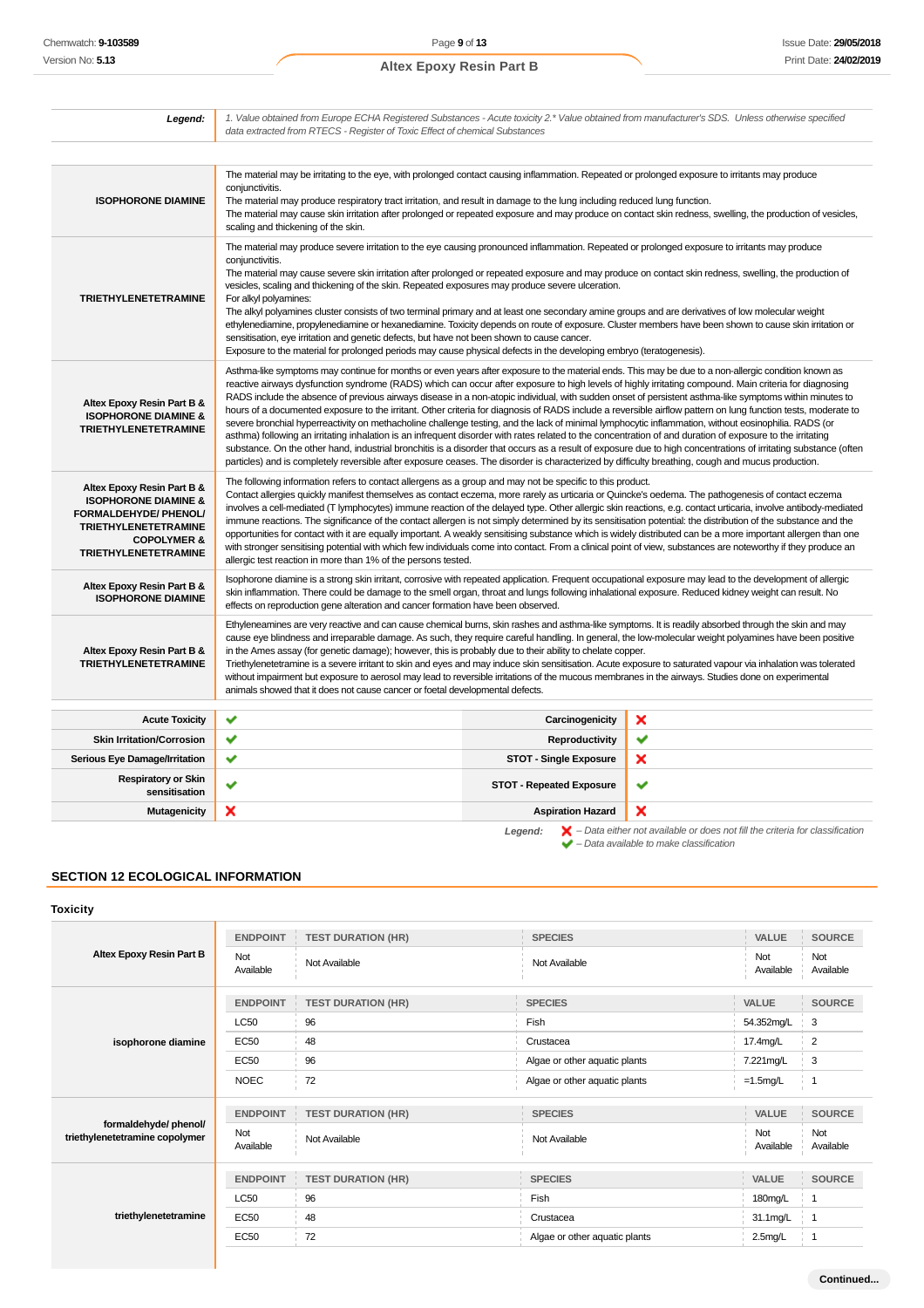NOEC 72 Algae or other aquatic plants <2.5mg/L 1 **Legend:** Extracted from 1. IUCLID Toxicity Data 2. Europe ECHA Registered Substances - Ecotoxicological Information - Aquatic Toxicity 3. EPIWIN Suite V3.12 (QSAR) - Aquatic Toxicity Data (Estimated) 4. US EPA, Ecotox database - Aquatic Toxicity Data 5. ECETOC Aquatic Hazard Assessment Data 6. NITE (Japan) - Bioconcentration Data 7. METI (Japan) - Bioconcentration Data 8. Vendor Data Harmful to aquatic organisms, may cause long-term adverse effects in the aquatic environment. Do NOT allow product to come in contact with surface waters or to intertidal areas below the mean high water mark. Do not contaminate water when cleaning equipment or disposing of equipment wash-waters Wastes resulting from use of the product must be disposed of on site or at approved waste sites. For isophorone diamine: Persistence/Biodegradability: 42% (DOC, OECD 303A) \*8.0% (DOC, Die away test -9/69/EEC)\* \* [Morton] Environmental Fate: Isophorone diamine has a melting point of 10 C, it mixes with water and has a vapour pressure of 0.02 hPa at 20 C. The measured log Kow is 0.99 (23 C). The pKa of approximately 10.4 characterises the substance as a moderate base. Models calculate the main target compartment for isophorone diamine to be water (99.8 %), followed by sediment and soil (both 0.08 %). Isophorone diamine exhibits very low volatility from surface waters. The sorption potential to soil or sediment organic matter is expected to be moderate. However, as substance is available in the environment as a cation, binding to the matrix of soils with high capacities for cation exchange (e.g. clay) cannot be excluded. In the atmosphere, isophorone diamine is rapidly removed by reaction with hydroxyl radicals with a calculated half-life of 0.2 days. In water, it is expected to hydrolyse at a low rate under environmental conditions (t1/2 > 1 year at 25 C). Photolytic degradation in surface waters is expected to be low. Isophorone diamine is not readily biodegradable. However, in a simulation test with activated, non-adapted sludge, a degradation of 42 % (including a minor, though not negligible contribution by adsorption to sludge) was measured after a contact time of 6 hrs. The bioaccumulation potential is considered to be low. Ecotoxicity: Fish LC50 (96 h): Leuciscus idus 110 mg/l; (48 h): 185 mg/l Daphnia magna EC50 (48 h): 23 mg/l Daphnae LC50 (24 h): 42 mg/l Algae ErC50 (72 h): Scenedesmus subspicatus >50 mg/l; EbC50 (72 h): 37 mg/l Pseudomonas putida EC10 (16 h): 1120 mg/l Long term aquatic toxicity data are available for two trophic levels: Daphnia magna: 21-d NOEC = 3.0 mg/l; Scenedesmus subspicatus: 72-h ErC10 = 11 mg/l; 72-h EbC10 = 3.0 mg/l An assessment factor of 50 was applied to the lowest of two long-term results covering two trophic levels. The PNEC of 0.06 mg/l for aquatic organisms was calculated from the NOEC for Daphnia = 3.0 mg/l. For ethyleneamines: Adsorption of the ethyleneamines correlates closely with both the cation exchange capacity (CEC) and organic content of the soil. Soils with increased CEC and organic content exhibited higher affinities for these amines. This dependence of adsorption on CEC and organic content is most likely due to the strong electrostatic interaction between the positively charged amine and the negatively charged soil surface. Prevent, by any means available, spillage from entering drains or water courses. For Triethylenetetramine (TETA): Log Pow (unprotonated form): -1.4; Vapor pressure: ca. 1 Pa at 20 C. Ethylenediamine: Koc  $\hat{\Phi}$  4766; Diethylenetriamine: Koc  $\hat{\Phi}$  19111. Environmental Fate: High adsorption of ethylenediamine and diethylenetriamine is most likely due to electrostatic interaction. TETA has a high potential for geoaccumulation. TETA is not readily or inherently biodegradable and can be regarded as non-biodegradable. Aquatic Fate: TETA is completely miscible with water forming an alkaline solution (pH 10 at 10 g/L). TETA was not found to have undergone hydrolysis after 36 days. TETA is not eliminated during waste water treatment. Direct photolysis of TETA in the aquatic compartment is not to be expected. Atmospheric Fate: The half-life due to photooxidative degradation by OH-radicals in the atmosphere is estimated to be 1.7 hours and is not expected to be a significant removal process from the environment. Ecotoxicity: TETA is not expected to bioaccumulate. TETA could be toxic to fish and has been found to be slightly to relatively nontoxic to guppies. Other, un-validated, test results with orfe and fathead minnow are in the same order of magnitude. Toxicity of TETA to Daphnia water fleas is generally low. Red winged blackbirds are the most sensitive species to TETA. TETA has been shown to effect the growth of Pseudomonas fluorenscens microorganisms. TETA is toxic to Scenedesmus subspicatus algae and has been shown to effect the growth of Selenastrum capricornutum algae. TETA has not been shown to interfere with normal embryonic development of sea urchin eggs; however, sea urchin larvae are more sensitive to TETA.

**DO NOT** discharge into sewer or waterways.

#### **Persistence and degradability**

| Ingredient           | Persistence: Water/Soil | Persistence: Air |
|----------------------|-------------------------|------------------|
| isophorone diamine   | <b>HIGH</b>             | <b>HIGH</b>      |
| triethylenetetramine | LOW                     | <b>LOW</b>       |

#### **Bioaccumulative potential**

| Ingredient           | <b>Bioaccumulation</b>    |
|----------------------|---------------------------|
| isophorone diamine   | LOW (BCF = $3.4$ )        |
| triethylenetetramine | LOW (LogKOW = $-2.6464$ ) |

#### **Mobility in soil**

| Ingredient           | <b>Mobility</b>       |
|----------------------|-----------------------|
| isophorone diamine   | LOW (KOC = $340.4$ )  |
| triethylenetetramine | LOW ( $KOC = 309.9$ ) |

#### **SECTION 13 DISPOSAL CONSIDERATIONS**

| Waste treatment methods             |                                                                                                                                                                                                                                                                                                                                                                                                                                                                                               |
|-------------------------------------|-----------------------------------------------------------------------------------------------------------------------------------------------------------------------------------------------------------------------------------------------------------------------------------------------------------------------------------------------------------------------------------------------------------------------------------------------------------------------------------------------|
| <b>Product / Packaging disposal</b> | • Containers may still present a chemical hazard/ danger when empty.<br>Return to supplier for reuse/ recycling if possible.<br>Otherwise:<br>If container can not be cleaned sufficiently well to ensure that residuals do not remain or if the container cannot be used to store the same product, then<br>puncture containers, to prevent re-use, and bury at an authorised landfill.<br>► Where possible retain label warnings and SDS and observe all notices pertaining to the product. |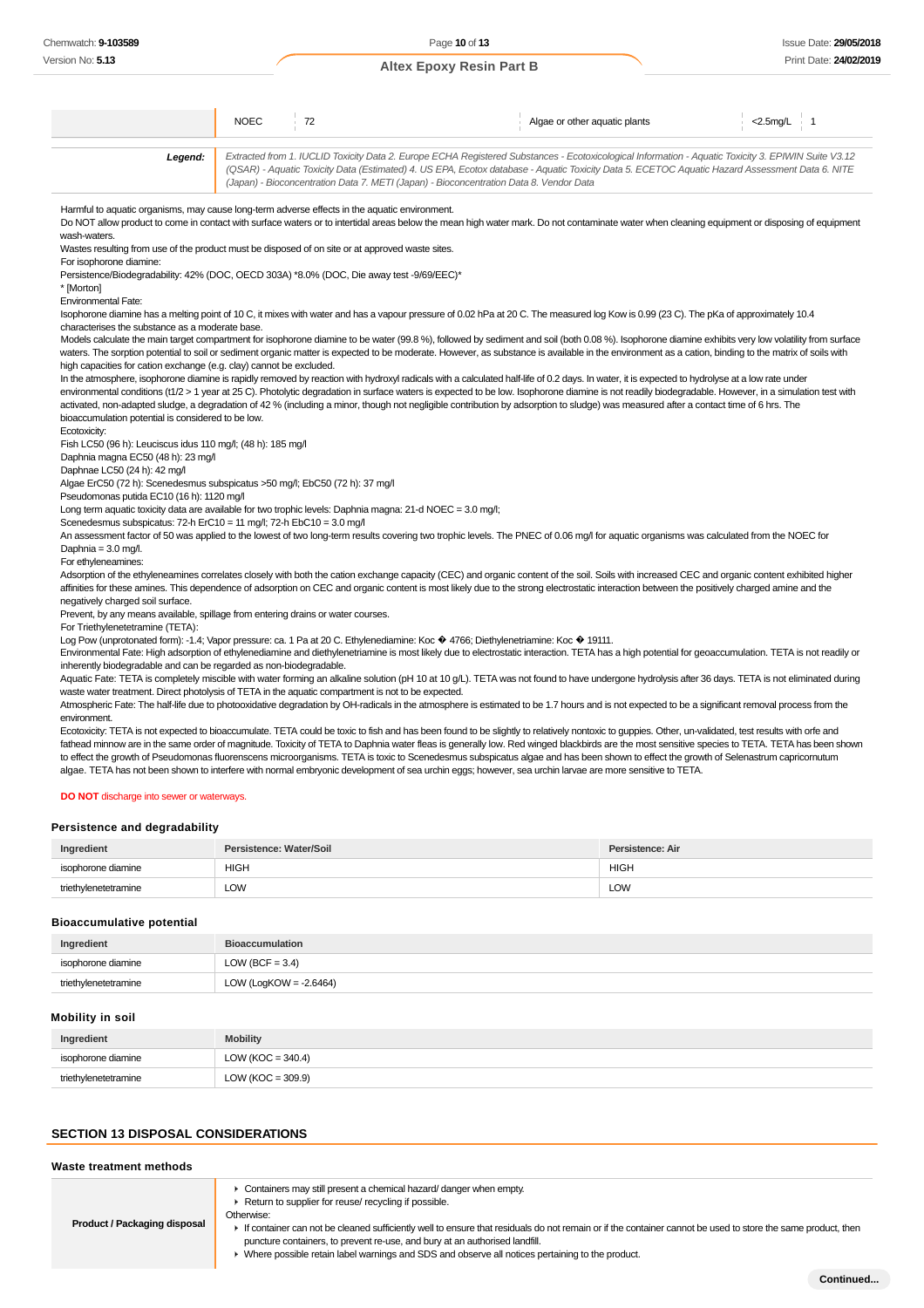| Legislation addressing waste disposal requirements may differ by country, state and/ or territory. Each user must refer to laws operating in their area. In<br>some areas, certain wastes must be tracked. |
|------------------------------------------------------------------------------------------------------------------------------------------------------------------------------------------------------------|
| A Hierarchy of Controls seems to be common - the user should investigate:                                                                                                                                  |
| $\blacktriangleright$ Reduction                                                                                                                                                                            |
| $\triangleright$ Reuse                                                                                                                                                                                     |
|                                                                                                                                                                                                            |
| $\triangleright$ Recycling                                                                                                                                                                                 |
| • Disposal (if all else fails)                                                                                                                                                                             |
| This material may be recycled if unused, or if it has not been contaminated so as to make it unsuitable for its intended use. If it has been contaminated, it may                                          |
| be possible to reclaim the product by filtration, distillation or some other means. Shelf life considerations should also be applied in making decisions of this                                           |
| type. Note that properties of a material may change in use, and recycling or reuse may not always be appropriate.                                                                                          |
| DO NOT allow wash water from cleaning or process equipment to enter drains.                                                                                                                                |
| It may be necessary to collect all wash water for treatment before disposal.                                                                                                                               |
| In all cases disposal to sewer may be subject to local laws and regulations and these should be considered first.                                                                                          |
| • Where in doubt contact the responsible authority.                                                                                                                                                        |
| Recycle wherever possible.                                                                                                                                                                                 |
| ► Consult manufacturer for recycling options or consult local or regional waste management authority for disposal if no suitable treatment or disposal                                                     |
| facility can be identified.                                                                                                                                                                                |
| Treat and neutralise at an approved treatment plant.                                                                                                                                                       |
| F Treatment should involve: Neutralisation with suitable dilute acid followed by: burial in a land-fill specifically licensed to accept chemical and / or                                                  |
| pharmaceutical wastes or Incineration in a licensed apparatus (after admixture with suitable combustible material).                                                                                        |
| ▶ Decontaminate empty containers. Observe all label safeguards until containers are cleaned and destroyed.                                                                                                 |
|                                                                                                                                                                                                            |

# **SECTION 14 TRANSPORT INFORMATION**

#### **Labels Required**

| Marine Pollutant | <b>NO</b><br>Not Applicable |
|------------------|-----------------------------|
| <b>HAZCHEM</b>   | 2X                          |

# **Land transport (ADG)**

| UN number                    | 3066                                                                                                                                                                                          |  |  |
|------------------------------|-----------------------------------------------------------------------------------------------------------------------------------------------------------------------------------------------|--|--|
| UN proper shipping name      | PAINT (including paint, lacquer, enamel, stain, shellac, varnish, polish, liquid filler and liquid lacquer base) or PAINT RELATED MATERIAL (including<br>paint thinning or reducing compound) |  |  |
| Transport hazard class(es)   | Class<br>8<br>Not Applicable<br>Subrisk                                                                                                                                                       |  |  |
| Packing group                | III                                                                                                                                                                                           |  |  |
| <b>Environmental hazard</b>  | Not Applicable                                                                                                                                                                                |  |  |
| Special precautions for user | Special provisions<br>163 223 367<br>5L<br>Limited quantity                                                                                                                                   |  |  |

### **Air transport (ICAO-IATA / DGR)**

| <b>UN number</b>             | 3066                                                                                                                                                                                                                                                                                        |                           |                                                                       |  |
|------------------------------|---------------------------------------------------------------------------------------------------------------------------------------------------------------------------------------------------------------------------------------------------------------------------------------------|---------------------------|-----------------------------------------------------------------------|--|
| UN proper shipping name      | Paint related material corrosive (including paint thinning or reducing compounds); Paint corrosive (including paint, lacquer, enamel, stain, shellac,<br>varnish, polish, liquid filler and liquid lacquer base)                                                                            |                           |                                                                       |  |
| Transport hazard class(es)   | <b>ICAO/IATA Class</b><br>ICAO / IATA Subrisk<br><b>ERG Code</b>                                                                                                                                                                                                                            | 8<br>Not Applicable<br>8L |                                                                       |  |
| Packing group                | Ш                                                                                                                                                                                                                                                                                           |                           |                                                                       |  |
| <b>Environmental hazard</b>  | Not Applicable                                                                                                                                                                                                                                                                              |                           |                                                                       |  |
| Special precautions for user | Special provisions<br>Cargo Only Packing Instructions<br>Cargo Only Maximum Qty / Pack<br>Passenger and Cargo Packing Instructions<br>Passenger and Cargo Maximum Qty / Pack<br>Passenger and Cargo Limited Quantity Packing Instructions<br>Passenger and Cargo Limited Maximum Qty / Pack |                           | A3 A72 A192 A803<br>856<br>60L<br>852<br>5L<br>Y841<br>1 <sub>L</sub> |  |

#### **Sea transport (IMDG-Code / GGVSee)**

| UN numbe | 3066 |  |
|----------|------|--|
|          |      |  |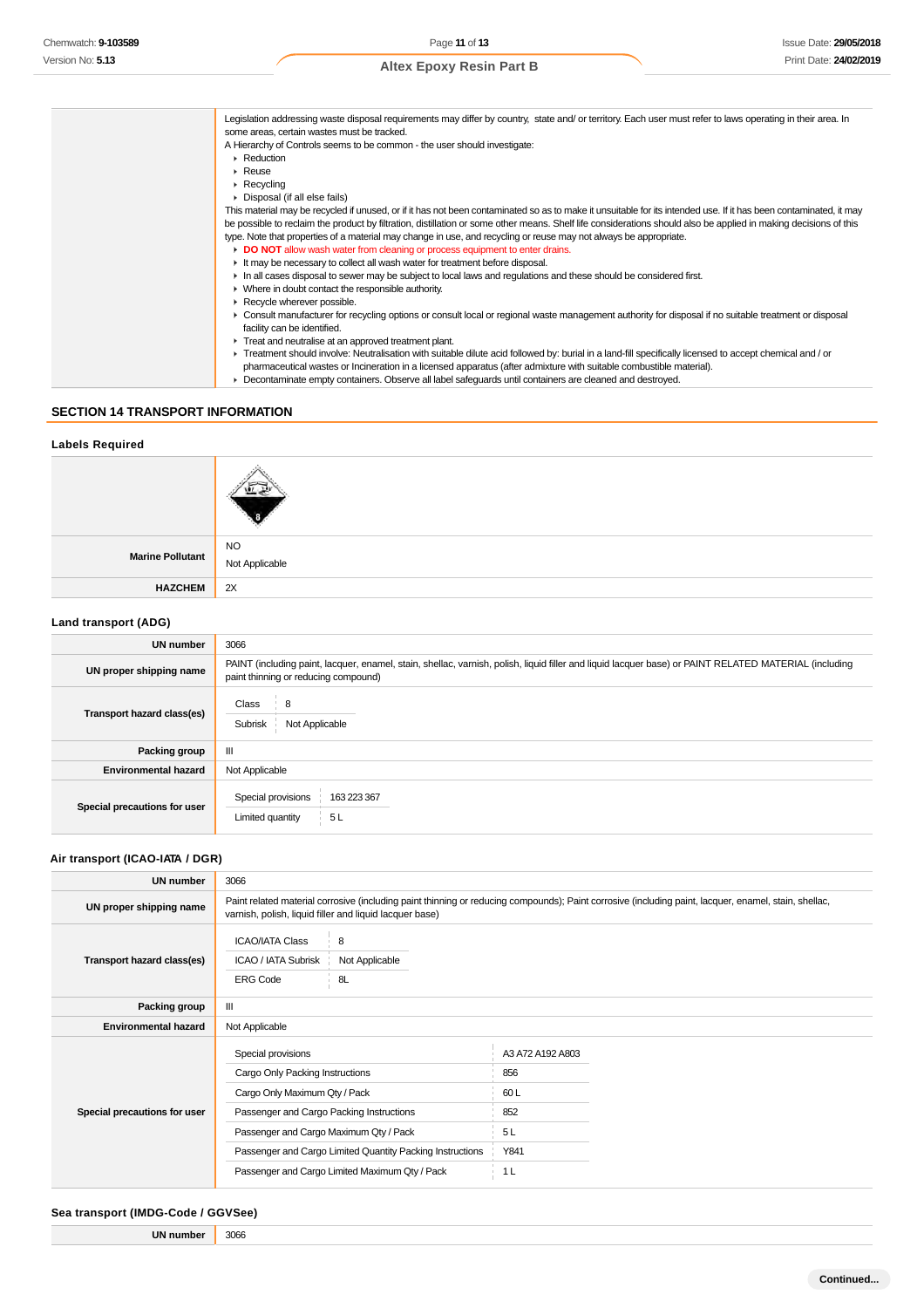| UN proper shipping name      | PAINT (including paint, lacquer, enamel, stain, shellac, varnish, polish, liquid filler and liquid lacquer base) or PAINT RELATED MATERIAL (including<br>paint thinning or reducing compound) |  |  |
|------------------------------|-----------------------------------------------------------------------------------------------------------------------------------------------------------------------------------------------|--|--|
| Transport hazard class(es)   | <b>IMDG Class</b><br>8<br><b>IMDG Subrisk</b><br>Not Applicable                                                                                                                               |  |  |
| Packing group                | Ш                                                                                                                                                                                             |  |  |
| <b>Environmental hazard</b>  | Not Applicable                                                                                                                                                                                |  |  |
| Special precautions for user | <b>EMS Number</b><br>$F-A$ , S-B<br>Special provisions<br>163 223 367<br><b>Limited Quantities</b><br>5L                                                                                      |  |  |

**Transport in bulk according to Annex II of MARPOL and the IBC code** Not Applicable

### **SECTION 15 REGULATORY INFORMATION**

#### **Safety, health and environmental regulations / legislation specific for the substance or mixture**

| ISOPHORONE DIAMINE(2855-13-2) IS FOUND ON THE FOLLOWING REGULATORY LISTS                  |                                                                                                   |  |  |  |
|-------------------------------------------------------------------------------------------|---------------------------------------------------------------------------------------------------|--|--|--|
| Australia Dangerous Goods Code (ADG Code) - Dangerous Goods List                          | IMO MARPOL (Annex II) - List of Noxious Liquid Substances Carried in Bulk                         |  |  |  |
| Australia Dangerous Goods Code (ADG Code) - List of Emergency Action Codes                | International Air Transport Association (IATA) Dangerous Goods Regulations                        |  |  |  |
| Australia Hazardous Chemical Information System (HCIS) - Hazardous Chemicals              | International Maritime Dangerous Goods Requirements (IMDG Code)                                   |  |  |  |
| Australia Inventory of Chemical Substances (AICS)                                         | United Nations Recommendations on the Transport of Dangerous Goods Model Regulations              |  |  |  |
| Australia Standard for the Uniform Scheduling of Medicines and Poisons (SUSMP) - Schedule | (Chinese)                                                                                         |  |  |  |
|                                                                                           | United Nations Recommendations on the Transport of Dangerous Goods Model Regulations              |  |  |  |
| GESAMP/EHS Composite List - GESAMP Hazard Profiles                                        | (English)                                                                                         |  |  |  |
| IMO IBC Code Chapter 17: Summary of minimum requirements                                  | United Nations Recommendations on the Transport of Dangerous Goods Model Regulations<br>(Spanish) |  |  |  |
|                                                                                           |                                                                                                   |  |  |  |

**FORMALDEHYDE/ PHENOL/ TRIETHYLENETETRAMINE COPOLYMER(32610-77-8) IS FOUND ON THE FOLLOWING REGULATORY LISTS**

Australia Inventory of Chemical Substances (AICS)

#### **TRIETHYLENETETRAMINE(112-24-3) IS FOUND ON THE FOLLOWING REGULATORY LISTS**

| Australia Dangerous Goods Code (ADG Code) - Dangerous Goods List                          | IMO MARPOL (Annex II) - List of Noxious Liquid Substances Carried in Bulk            |
|-------------------------------------------------------------------------------------------|--------------------------------------------------------------------------------------|
| Australia Dangerous Goods Code (ADG Code) - List of Emergency Action Codes                | International Air Transport Association (IATA) Dangerous Goods Regulations           |
| Australia Hazardous Chemical Information System (HCIS) - Hazardous Chemicals              | International Maritime Dangerous Goods Requirements (IMDG Code)                      |
| Australia Inventory of Chemical Substances (AICS)                                         | United Nations Recommendations on the Transport of Dangerous Goods Model Regulations |
| Australia Standard for the Uniform Scheduling of Medicines and Poisons (SUSMP) - Schedule | (Chinese)                                                                            |
| b                                                                                         | United Nations Recommendations on the Transport of Dangerous Goods Model Regulations |
| GESAMP/EHS Composite List - GESAMP Hazard Profiles                                        | (English)                                                                            |
| IMO IBC Code Chapter 17: Summary of minimum requirements                                  | United Nations Recommendations on the Transport of Dangerous Goods Model Regulations |
|                                                                                           | (Spanish)                                                                            |

# **National Inventory Status**

| <b>National Inventory</b>     | <b>Status</b>                                                                                                                                                                                 |
|-------------------------------|-----------------------------------------------------------------------------------------------------------------------------------------------------------------------------------------------|
| Australia - AICS              | Yes                                                                                                                                                                                           |
| Canada - DSL                  | Yes                                                                                                                                                                                           |
| Canada - NDSL                 | No (isophorone diamine; formaldehyde/ phenol/ triethylenetetramine copolymer; triethylenetetramine)                                                                                           |
| China - IECSC                 | Yes                                                                                                                                                                                           |
| Europe - EINEC / ELINCS / NLP | Yes                                                                                                                                                                                           |
| Japan - ENCS                  | No (formaldehyde/ phenol/ triethylenetetramine copolymer)                                                                                                                                     |
| Korea - KECI                  | Yes                                                                                                                                                                                           |
| New Zealand - NZIoC           | Yes                                                                                                                                                                                           |
| Philippines - PICCS           | Yes                                                                                                                                                                                           |
| USA - TSCA                    | Yes                                                                                                                                                                                           |
| Legend:                       | $Yes = All ingredients are on the inventory$<br>No = Not determined or one or more ingredients are not on the inventory and are not exempt from listing(see specific ingredients in brackets) |

# **SECTION 16 OTHER INFORMATION**

| --<br>1216 |  |
|------------|--|
|            |  |

#### **Other information**

Classification of the preparation and its individual components has drawn on official and authoritative sources as well as independent review by the Chemwatch Classification committee using available literature references.

The SDS is a Hazard Communication tool and should be used to assist in the Risk Assessment. Many factors determine whether the reported Hazards are Risks in the workplace or other settings. Risks may be determined by reference to Exposures Scenarios. Scale of use, frequency of use and current or available engineering controls must be considered.